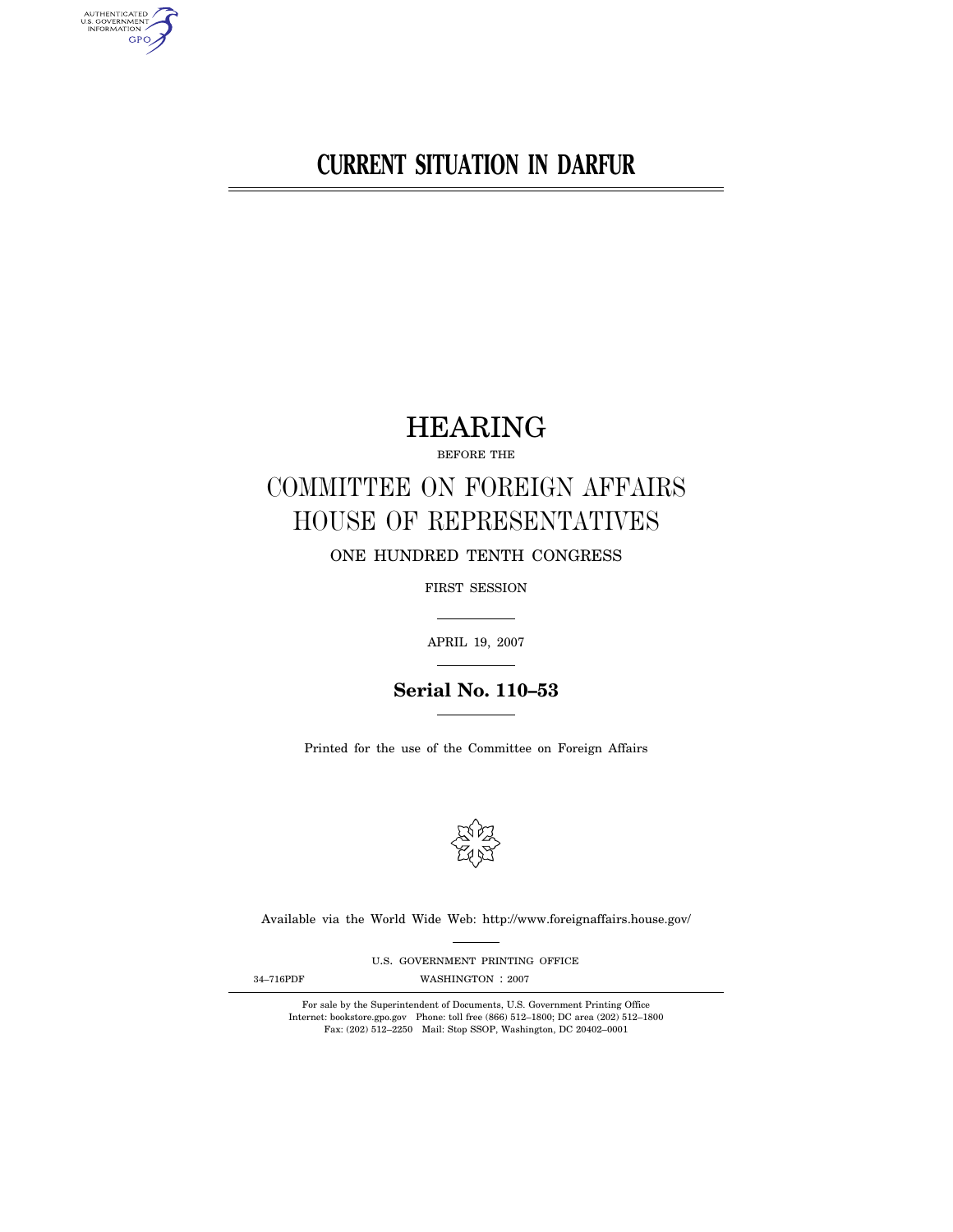## COMMITTEE ON FOREIGN AFFAIRS

TOM LANTOS, California, *Chairman* 

HOWARD L. BERMAN, California GARY L. ACKERMAN, New York ENI F.H. FALEOMAVAEGA, American Samoa DONALD M. PAYNE, New Jersey BRAD SHERMAN, California ROBERT WEXLER, Florida ELIOT L. ENGEL, New York BILL DELAHUNT, Massachusetts GREGORY W. MEEKS, New York DIANE E. WATSON, California ADAM SMITH, Washington RUSS CARNAHAN, Missouri JOHN S. TANNER, Tennessee LYNN C. WOOLSEY, California SHEILA JACKSON LEE, Texas RUBEN HINOJOSA, Texas DAVID WU, Oregon BRAD MILLER, North Carolina<br>LINDA T. SANCHEZ, California DAVID SCOTT, Georgia JIM COSTA, California ALBIO SIRES, New Jersey GABRIELLE GIFFORDS, Arizona RON KLEIN, Florida VACANT VACANT

ILEANA ROS-LEHTINEN, Florida CHRISTOPHER H. SMITH, New Jersey DAN BURTON, Indiana ELTON GALLEGLY, California DANA ROHRABACHER, California DONALD A. MANZULLO, Illinois EDWARD R. ROYCE, California STEVE CHABOT, Ohio THOMAS G. TANCREDO, Colorado RON PAUL, Texas JEFF FLAKE, Arizona JO ANN DAVIS, Virginia MIKE PENCE, Indiana THADDEUS G. MCCOTTER, Michigan JOE WILSON, South Carolina JOHN BOOZMAN, Arkansas J. GRESHAM BARRETT, South Carolina CONNIE MACK, Florida JEFF FORTENBERRY, Nebraska MICHAEL T. MCCAUL, Texas TED POE, Texas BOB INGLIS, South Carolina LUIS G. FORTUÑO, Puerto Rico

ROBERT R. KING, *Staff Director*  YLEEM POBLETE, *Republican Staff Director*  PEARL ALICE MARSH, *Senior Professional Staff Member*  GENELL BROWN, *Full Committee Hearing Coordinator*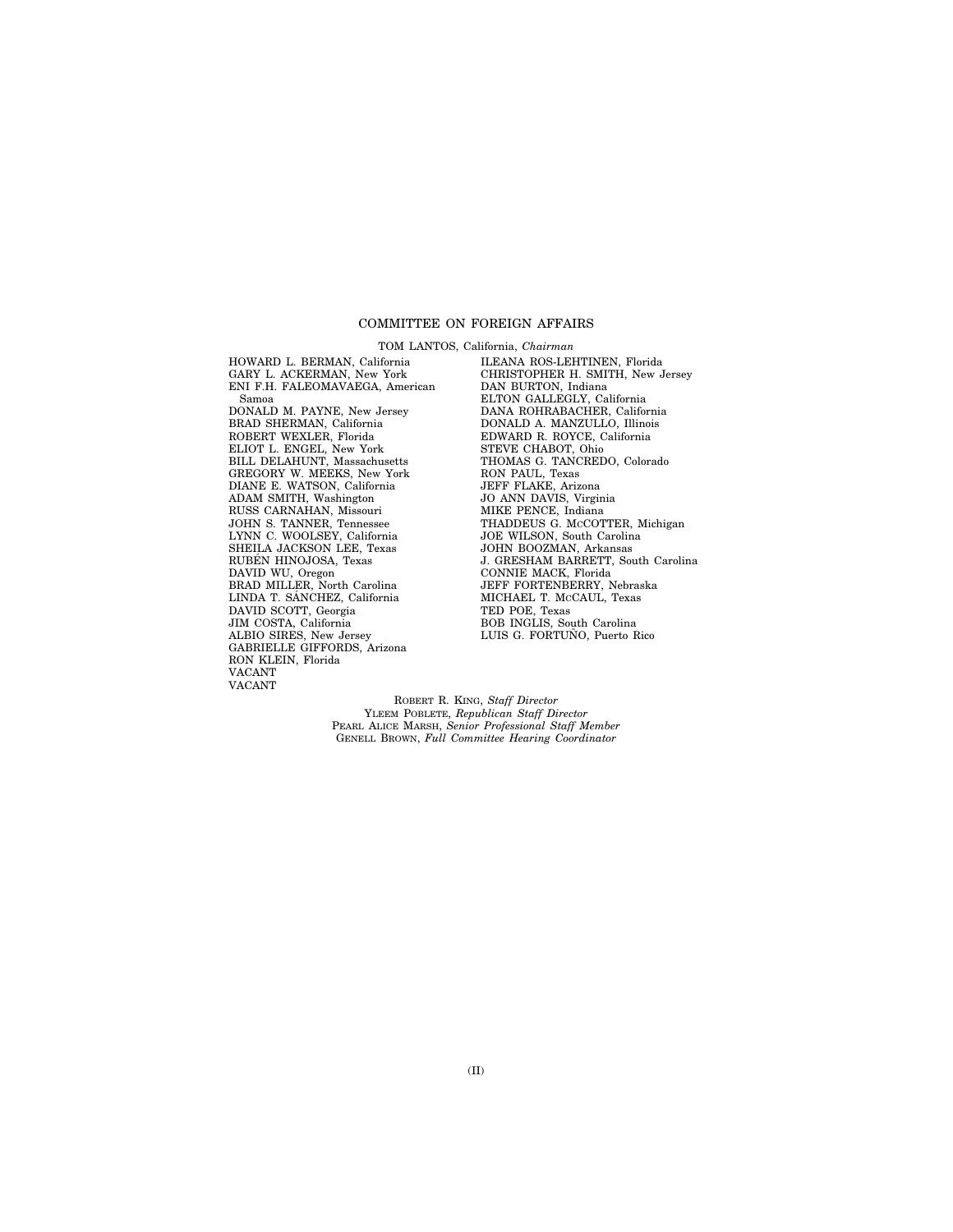# C O N T E N T S

# WITNESSES

|                                                                           | - 8<br>13 |  |  |  |  |  |  |  |
|---------------------------------------------------------------------------|-----------|--|--|--|--|--|--|--|
|                                                                           |           |  |  |  |  |  |  |  |
| Alex de Waal, Ph.D., Director, Social Science Research Council, Lecturer, |           |  |  |  |  |  |  |  |
|                                                                           | 23        |  |  |  |  |  |  |  |
|                                                                           |           |  |  |  |  |  |  |  |
| LETTERS. STATEMENTS. ETC., SUBMITTED FOR THE HEARING                      |           |  |  |  |  |  |  |  |
|                                                                           | 16        |  |  |  |  |  |  |  |
|                                                                           |           |  |  |  |  |  |  |  |
|                                                                           | 25        |  |  |  |  |  |  |  |
|                                                                           |           |  |  |  |  |  |  |  |
| <b>APPENDIX</b>                                                           |           |  |  |  |  |  |  |  |
|                                                                           |           |  |  |  |  |  |  |  |

|  |  |  |  |  | The Honorable Mike Pence, a Representative in Congress from the State |  |  |  |  |    |  |
|--|--|--|--|--|-----------------------------------------------------------------------|--|--|--|--|----|--|
|  |  |  |  |  |                                                                       |  |  |  |  | 55 |  |

Page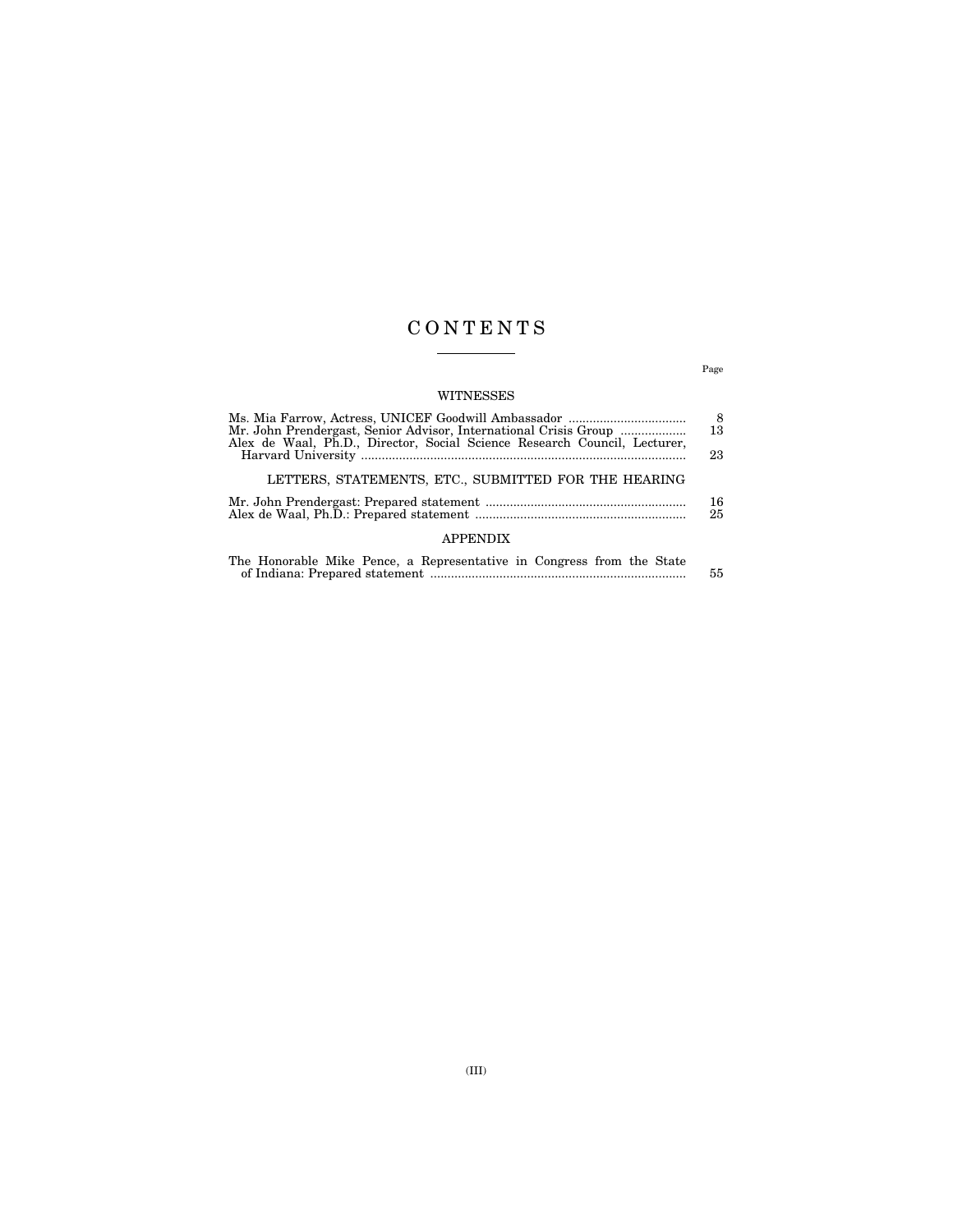# **CURRENT SITUATION IN DARFUR**

#### **THURSDAY, APRIL 19, 2007**

### HOUSE OF REPRESENTATIVES, COMMITTEE ON FOREIGN AFFAIRS, *Washington, DC.*

The committee met, pursuant to notice, at 9:37 a.m. in room 2172, Rayburn House Office Building, Hon. Tom Lantos, (chairman of the committee), presiding.

Chairman LANTOS. Just after this hearing, Congress will solemnly commemorate the Holocaust as it does every year in the Rotunda of the United States Capitol. To many, the events of the Holocaust seem to be part of a very distant past, a discrete event with a definite ending. But, unfortunately, their echoes resonate with us today. They haunt us with another inconceivable genocide: The slaughter of as many as 400,000 people in the Darfur region of Sudan. The Sudanese Government has been allowed to perpetrate a shocking campaign of terror for far too long. And complacent governments around the globe have stood on the sidelines for far too long. So today the question faces us: Will we again fail to recognize the profound message of the candles we shall light in a couple of hours to commemorate the Holocaust?

I have been saying for over 3 years that the international community has not been doing nearly enough about Darfur. Signs of progress emerged this week, even if it has come too late for the dead. The Sudanese Government agreed to let a 3,000-person United Nations peacekeeping force join the African Union troops who are already there. It made the decision under pressure and only after months of unnecessary backtracking and delay. But the brutal Sudanese Government has resisted the efforts of the United Nations to send some 20,000 peacekeepers to Darfur. I have no doubt that they will continue to try to procrastinate.

Let me be clear: The difference between a small force and the substantial deployment is no mere sticking point. It is absolutely essential.

It is essential to stop the Arab militias from continuing to carry out the government's dirty deeds. It is essential to clearing the path for crucial food and water and health supplies to reach the disparate refugee camps. And it is essential because injustice is only really addressed when it is obliterated, not when it is slowed to a painful trickle of displacement, harassment, and disrupted lives. We must have that bigger U.N. force in Sudan without any additional delay.

Let me just digress for a moment from my prepared comments. The President's speech yesterday at the Holocaust Museum focuses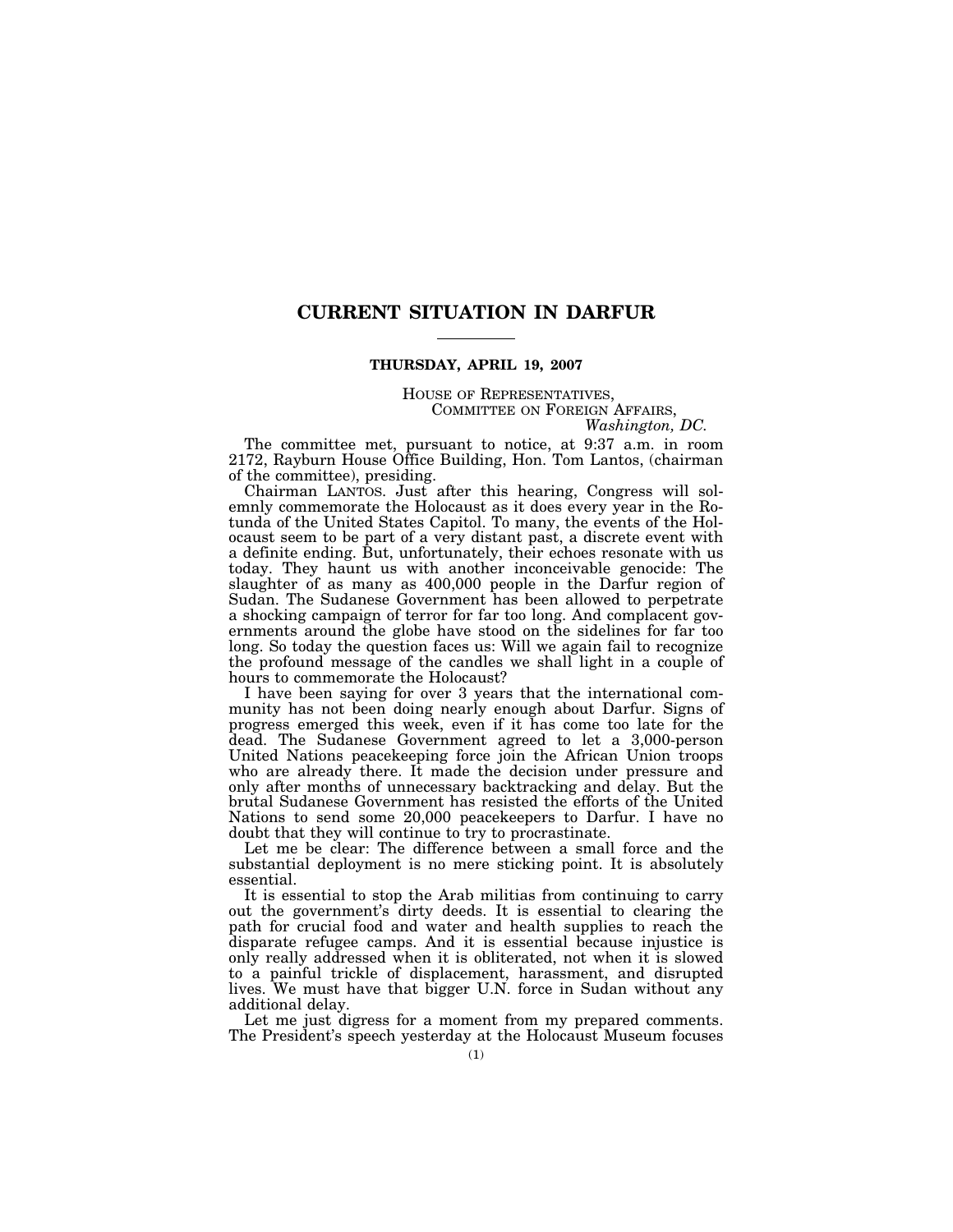attention again on this matter. And I wish there would have been action, immediate action, connected to that speech. But the Secretary General of the United Nations, our friend, Ban Ki-Moon, requested few additional weeks to attempt to gain cooperation from the Sudanese Government, and the President chose to give it to him. I want to serve notice on the President of the United States that while we can go along with 2 or 3 weeks of delay, this committee and this Congress will not rest any longer and we are demanding action.

To ensure smooth coordination between the African Union command and the U.N. deployment, the U.N. ought to send in a transitional force. These troops would also stop Khartoum from disrupting the new peacekeeping force. The presence of this transition force would not be subject to negotiation with the Sudanese, and it would need to be deployed in the next 2 weeks.

Those of us who have been in the forefront on the Darfur issue worry that the Sudanese Government simply wants to complete the horrific job of eliminating the minority there. New evidence surfaced this week that the government is undermining the fragile calm in Darfur by trying to inject violence. An unpublished U.N. report alleges the Sudanese Government is delivering arms and military equipment to its murderous minions in Darfur. Just as disturbing is their claim that they are painting their own military airplanes white to disguise them as U.N. or African Union aircraft. There is proof that at least one plane had the letter "U.N." painted on it to complete the deception. The report says Khartoum is doing next to nothing to stop the Arab militias, which are still terrorizing the individuals in the Darfur countryside.

All of these insidious actions are in direct violation of Security Council resolutions. The Sudanese should and will be held to account. I propose a no-fly zone that would prohibit any Sudanese military planes from taking to the air. If they violate this provision, we need to destroy their Air Force. It is as simply as that. I think this would put a stop to their aircraft shenanigans.

There is a larger issue here, one that should be illuminated by the candles we light to remember the Holocaust. In conflicts where we witness slaughter on a grand scale, we have a tendency to believe the situation has stabilized when violence has ebbed from its most vicious moment. We think there is no grave and imminent danger. But as long as the dynamics that led to murder and displacement and abduction are still in place, as long as those who flee are starving and unsettled and bullied, a real danger for increased bloodshed exists.

The government in Sudan cannot be trusted to enforce agreements when it has ignored its commitments in the past. And the leaders in Khartoum cannot be believed when they say they are ready for the United Nations when all they have done is to stall. The United States and other members of the U.N. Security Council must demand that Sudan not only welcome the initial 3,000 peacekeepers, but permit without delay a full 20,000-person force—now. Sanctions are not enough.

Every since the Holocaust many in our society have routinely pledged ''never again.'' But here we are, in a different time, in a different place, but with motives and brutality no less sinister.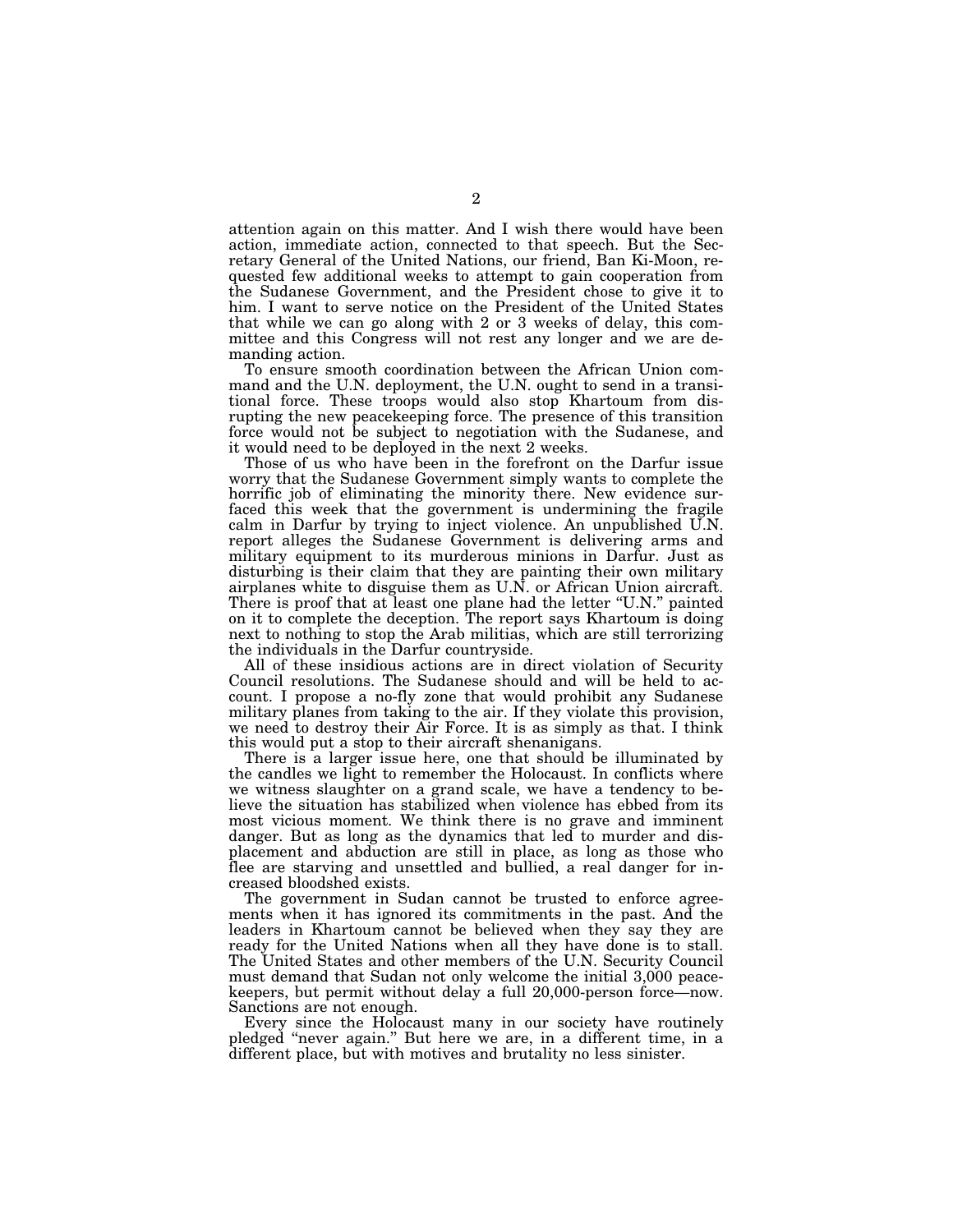Time and again, recalling my own experience as a genocide survivor, I have called on this government and the United Nations to intervene. Today again, I urge our own Government and the United Nations to stop the genocide in Darfur. I am hopeful that the latest concession by Khartoum will lead to a larger force that will finally put Sudan on a road to peace.

I am more hopeful than I have been for a long time. But from this hearing room I will go to the Rotunda, to help light the candles and again wonder if we will let them flicker out before we truly honor their meaning.

Now I would like to turn to my good friend and distinguished college, the ranking member of the Foreign Affairs Committee, Ileana Ros-Lehtinen, who has just returned from an important mission to Darfur with our Democratic leaders, Steny Hoyer, and I welcome any remarks she would like to make.

Ms. ROS-LEHTINEN. Thank you so much, Mr. Chairman. Thank you for your eloquent statement this morning. Certainly the United States is no more valiant a fighter for human rights than Chairman Lantos. Thank you for that moving statement.

This Congress has devoted a great deal of time and attention to the genocide in Darfur, and as the chairman pointed out, I just got back from an opportunity to witness firsthand the humanitarian and the human rights catastrophe that has engulfed this troubled region.

Over the course of our delegation's visit, we met with people who had lost their homes, their livelihoods, and their loved ones. We met with women who had been raped, and with children who had been orphaned. We met with AID workers who work tirelessly to ease the suffering in the face of seemingly insurmountable obstacles and threats to their very own personal security, and we met with the African Union personnel who endeavored to create an environment of stability dispute the fact that they are severely undermanned, underfunded and outgunned.

The most rewarding time of the visit with our congressional delegation was when we distributed toys that I had collected in my congressional district through different humanitarian groups, temples and churches to the camp of El Salaam for internally displaced persons, and I thank the generosity of my constituents of south Florida for making that a reality, and such a simple act of compassion and charity by those who participated, and the efforts that are ongoing daily throughout the United States is really something that should be congratulated.

I know that there are Darfur movements on many college campuses because my two daughters are quite involved in their colleges in this movement as well, and I took heart in knowing that the United States does indeed have a presence in these camps, and that our aid is being felt. We provide tents and housing for internally displaced person with the USAID logo on it. We saw medical care. Humanitarian assistance that is being provided thanks to the contributions of the United States.

And this body and the administration of President Bush already have devoted many hours and tremendous resources in an effort to mitigate this conflict. We have provided over \$2.6 billion in humanitarian assistance to Darfur and Eastern Chad between the years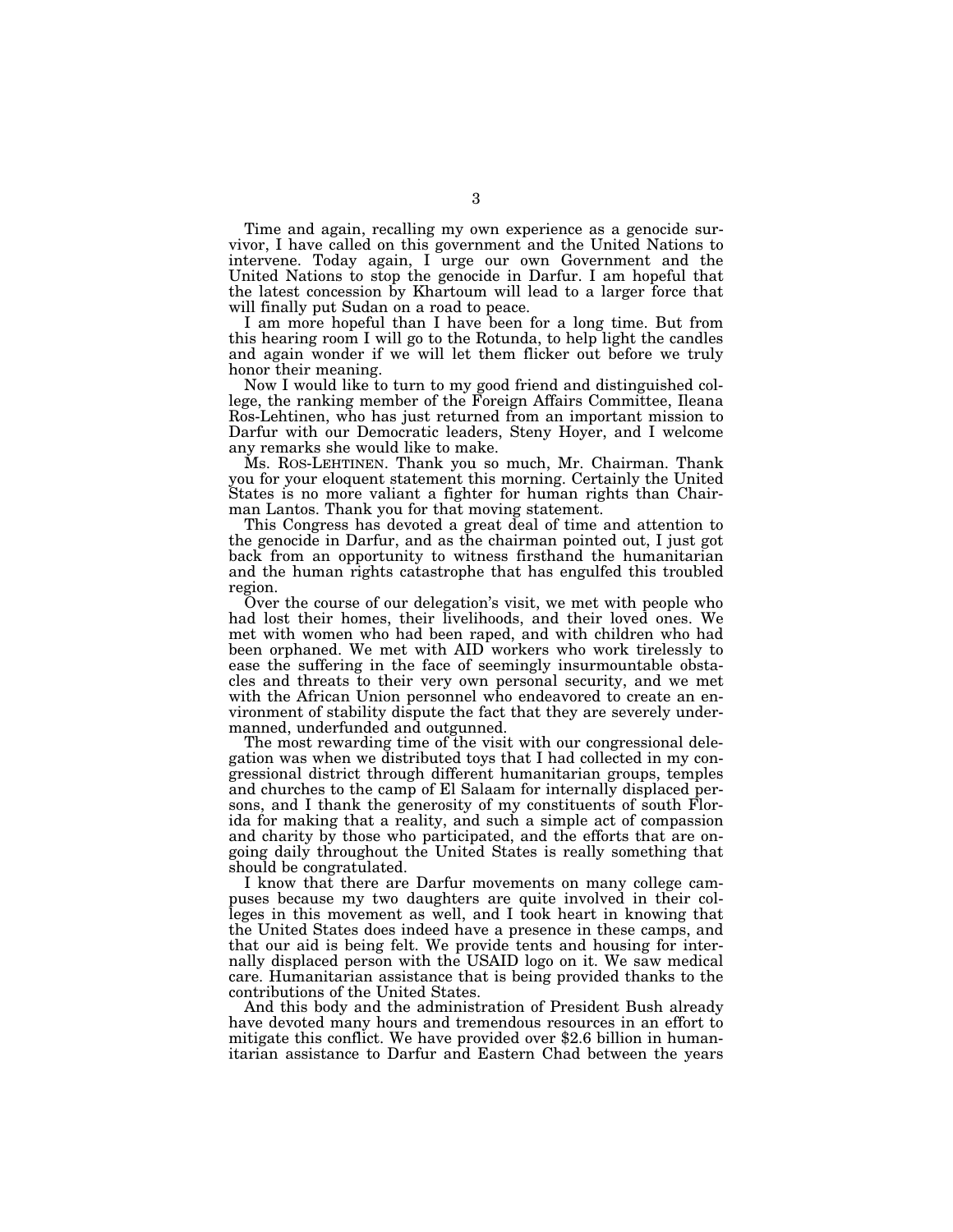of 2005 and 2006 alone. We have trained, transported, and maintained African Union peacekeeping forces deployed in the region. We have led efforts at the African Union and at the United Nations to get larger, more robust U.N. peacekeeping missions deployed in Darfur. We have negotiated, we have cajoled, we have compelled, and just prior to our delegation's arrival in Sudan we were briefed on a comprehensive set of actions that the President was planning to take known as Plan B.

As the chairman pointed out, implementation had to be delayed following a specific public plea by the United Nations Secretary-General Ban Ki-Moon for more time to let the negotiations work. The administration reluctantly acceded to this request and dispatched Deputy Secretary of State Negroponte to make a final, last-ditch effort to get an agreement on a hybrid peacekeeping force.

Now it seems that these efforts might have paid off, but we have been there before. We have seen those agreements signed, been there, done that. Unfortunately the same result.

On Monday, the Khartoum Government of General Bashir sent a letter to the Security Council accepting the U.N.'s provisions of heavy support package for AMIS, including the helicopters they had objected to just last week. And while this is a positive development, this is no substitute for a final deal on the transition of this peacekeeping force into a more robust peacekeeping mission as envisioned under the United Nations Security Council Resolution 1706.

Furthermore, the Khartoum Government has a long history of signing and then ignoring or violating the agreements, not to mention, as the chairman pointed out, their latest despicable efforts to disguise their violations of U.N.-imposed arms embargo by painting planes white and putting the U.N. insignia on them while the planes were carrying weaponry into the Darfur region, and this reaffirms the fact that this is not a trustworthy government.

As President Bush said yesterday, if Khartoum balks at commitment to the heavy support package, or if it blocks forward moving on a hybrid AU/U.N. peacekeeping mission, we are prepared to take a number of additional steps to help bring an end to the crisis in Darfur.

But my question is where is the rest of the international community. Responsible nations must work in concert to pursue several avenues, all of which are mutually reinforcing.

First and foremost, we must place greater emphasis on implementing the Bashir plan—the agreement that Bashir has agreed to and signed, the comprehensive peace agreement in the south. If that agreement fails, any hope for a political solution in Darfur will be lost.

Secondly, implementation of the Darfur Peace Agreement must begin in earnest while a single unified political process is revitalized; and thirdly, while political dialogue is the key to ending the conflict, in the long term the hybrid AU/U.N. peacekeeping mission must be deployed without further delay.

Those who have been displaced in Darfur and eastern Chad cannot afford to wait for security while long, drawn-out negotiations take place. They need security now. If other nations, which have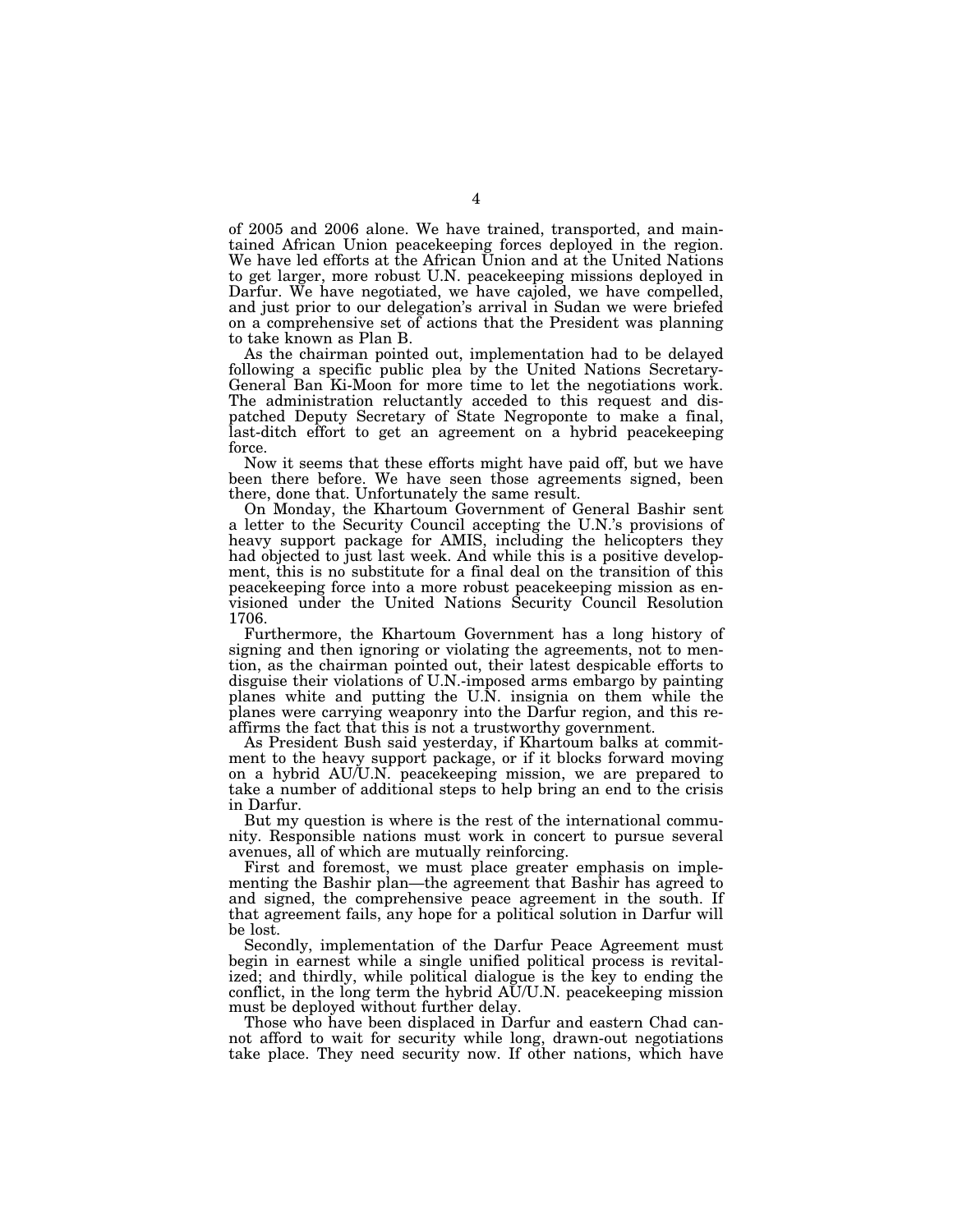influence in Sudan, choose to look the other way, or act as obstructionists to peace, then we should reevaluate our relations with those governments. It should be made clear that governments allied with the Khartoum regime and they continue to provide an economic lifeline to the regime are complacent in an act of war on civilians, and the immeasurable human suffering that is occurring in Darfur.

Mr. Chairman, I thank you for your remarks. You are so correct when you say that the time for lamenting is over. It is time for all responsible nations to take concrete individual or multilateral steps to help assure that a resolution to the crisis in Darfur comes to an end.

Thank you so much, Mr. Chairman.

Chairman LANTOS. I want to thank my friend and colleagues from Florida for a powerful and eloquent statement.

Pleased to call on the chairman of the Africa Subcommittee who has done so much over so many years to relieve suffering on the entire contingent, Chairman Payne of New Jersey.

Mr. PAYNE. Thank you very much, Mr. Chairman. Let me thank you for calling this very important and timely hearing on the situation in Darfur. As we have heard, President Bush spoke about his intentions related to Khartoum's action in Darfur yesterday at the Holocaust Museum, and we are hoping that his speech will move the Sudanese to act.

I am glad that he has broken his silence about Plan B, but I wish he had announced that it is being implemented rather than telling the world that we are giving the Sudanese yet another chance so to speak.

I just returned from a trip to the People's Republic of China. During that meeting, we had an opportunity meet with the vice premier of the PRC. In no uncertain terms I indicated to him that their behavior in and lack of support for a solution to the Darfur situation was abominable, and indicated to him that there was talk about a boycott of the Olympics. We talked about the fact that the PRC is making overtures to Africa, but at the same time allowing dictators and brutal people like Bashir and Mugabe to have their way, and that that is unacceptable.

If the news is accurate, they said that the Chinese did help to garner Sudanese's permission for the 3,000 troops. However, this is not enough. It is a positive development, but once again Bashir says things but he does not necessarily honor them.

I am both skeptical about Khartoum's intentions and frustrated with its empty promises, and I believe others are as well. This is one reason that prominent voices such as Ms. Mia Farrow, one of our distinguished witnesses here today, are advocating for meaningful action by the Chinese, and I am so pleased that she is here, of course, with our long-time friend John Prendergast who has done tremendous work in this area concluding that China's recent efforts must continue and must be expanded; calling for a boycott of the Olympics in Beijing will, I hope, grow, and that the Chinese will see that they must use their considerable leverage in stopping the situation in Darfur.

Mr. Chairman, despite what might appear to be good news, we must keep several things in mind: First, Khartoum has yet to con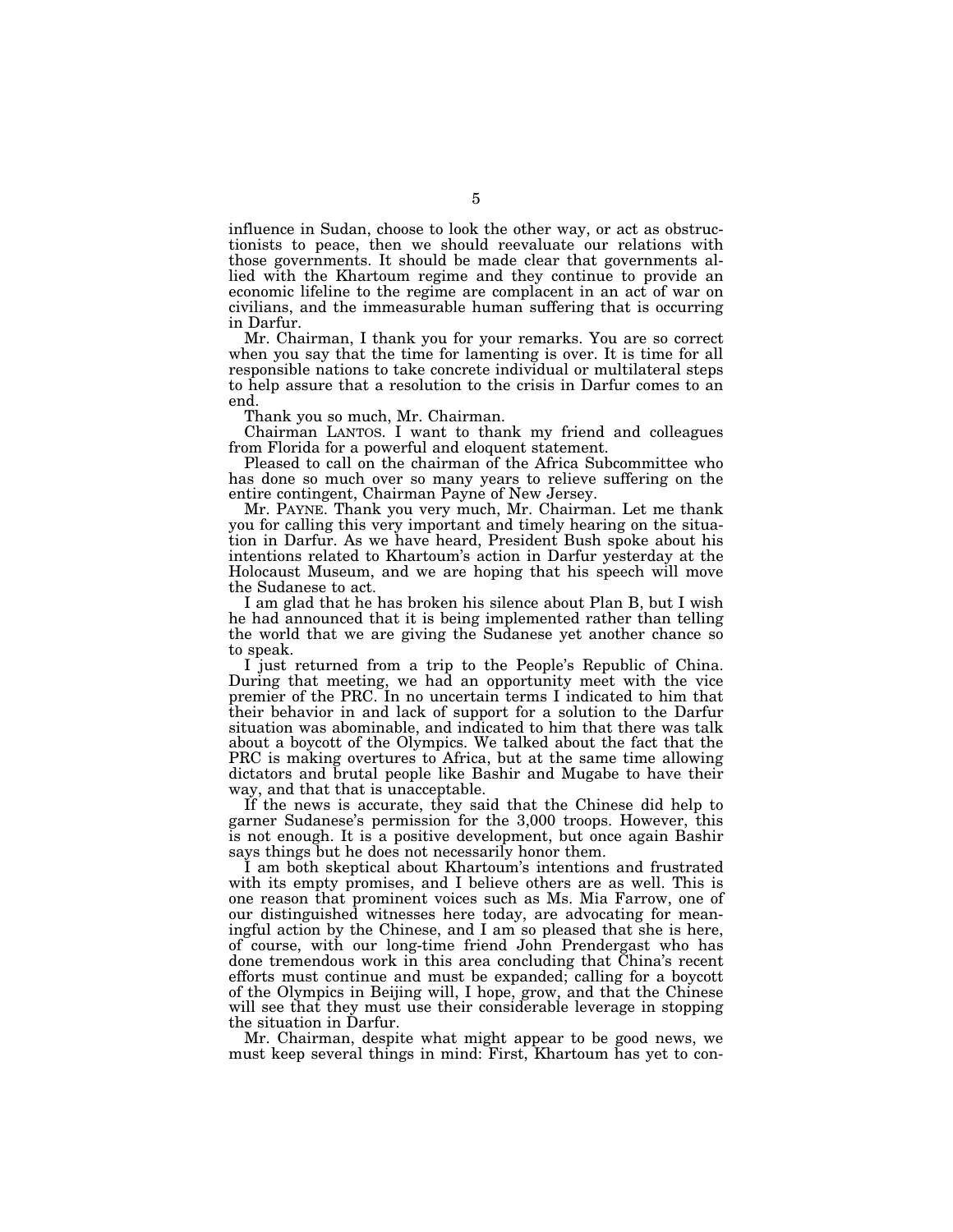sent to the deployment of all the troops authorized by U.N. Secretary Resolution 1706, and secondly, the deployment of peacekeepers, while necessary, is not sufficient to address the problems of Darfur. The Darfur Peace Agreement must still somehow be revived. Millions of people remain displaced and are not getting help because Darfur is throwing bureaucratic hurtles in their way, and the spillover of violence into neighboring Chad, And the Central Africa Republic has not fully been addressed.

Finally, the lack of implementation of the comprehensive peace agreement between the north and south Sudan is putting that agreement in jeopardy. I remain concerned as we all are, and we all should be about these issues.

Once again, Mr. Chairman, I look forward to the hearing, and I once again commend you for calling it.

Chairman LANTOS. Thank you, Mr. Payne.

I am pleased to recognize for an opening statement the distinguished former chairman of the Asia Subcommittee, my friend from California, Mr. Royce.

Mr. ROYCE. Thank you very much, Mr. Chairman, and I just wanted to share just a personal observation. I had the opportunity to go into Darfur, Sudan, into a town named Tina, and John Prendergast, who is here today, was with us on that trip. In that particular town, which was bombed into near oblivion, formerly 30,000 residents were reduced to several hundred. And in talking to the personnel from the African Union who had an opportunity to monitor some of the attacks, including one that occurred on the day we were in Darfur to the south of us, they reported to us, debriefed us on the fact that this was not just the Janjaweed, and I think this is something that needs to be put in the record and remembered.

The Janjaweed may be follow up, but they follow up after the Sudanese troops go in, and start the killing, and I talked to a young boy, he was missing a hand. I asked him what had happened to him. He said the Janjaweed had cut it off. His siblings drew pictures of what had happened in that village, and those pictures that they drew were of planes that clearly looked to me like Antonovs, dropping bombs on the village, followed by regular troops going into the village, followed by pictures of Janjaweed on horseback or camel slashing the villagers.

When the ICC prosecutor takes 20 months of investigation to come up with a finding and announces the indictment of the former interior minister of Sudan, and says there are reasonable grounds to believe that Ahmed Muhammed Haroun bears criminal responsibility in relation to 51 counts of alleged crimes against humanity and war crimes, and when the U.N. reports recently that humanitarian and human rights actors are increasingly targeted, killings of civilians is widespread, large-scale attacks, rape and sexual violence are widespread, and systematic torture continues, it is time that we understand that no matter how many times we ask the United Nations to take action here China is going to block us.

For those of us that have been working on this for a number of years, and have passed resolutions out of here and findings of genocide and so forth, we need to speak frankly about this. Just as China sold the machetes to the Hutus to be used against the Tutsis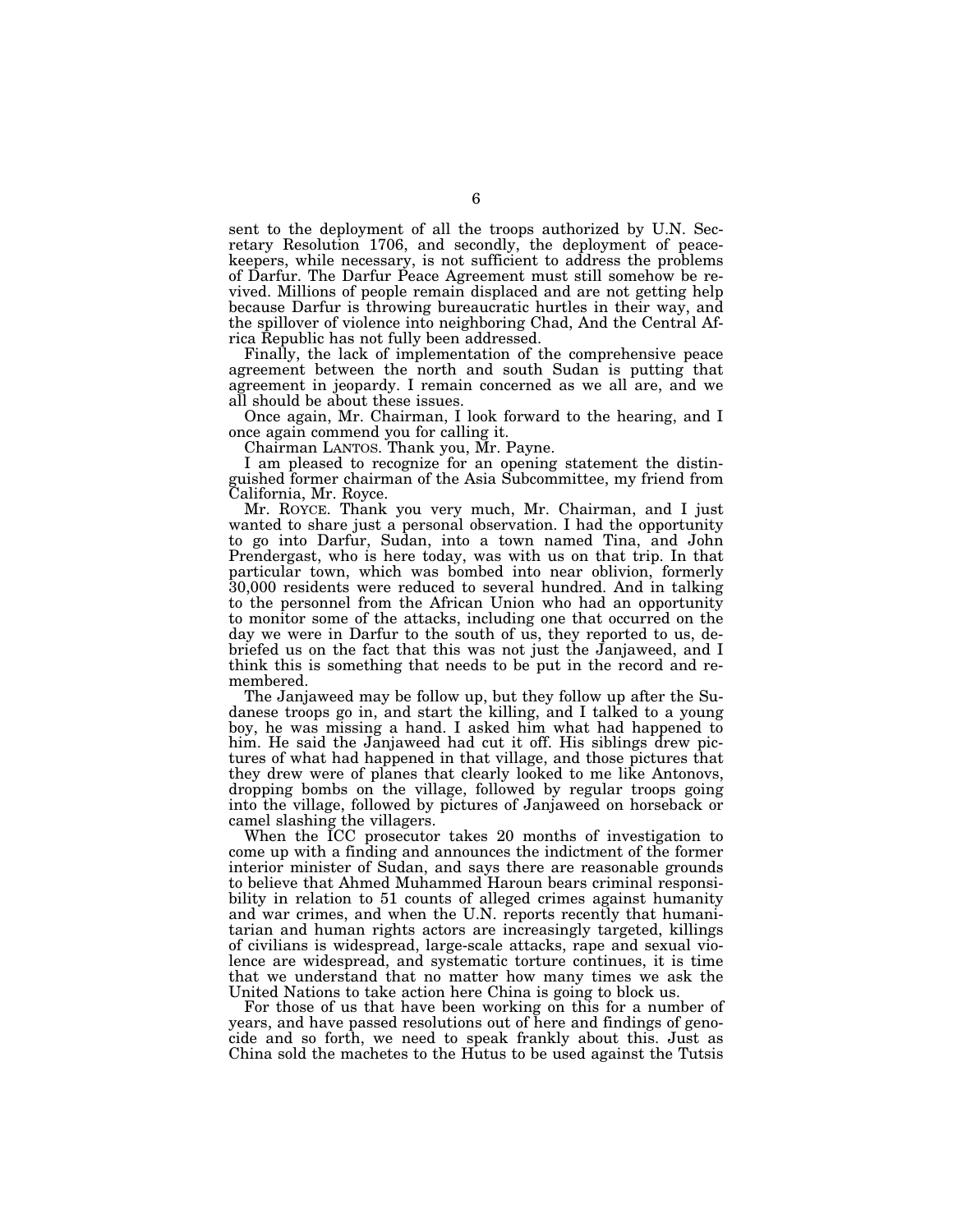as part of their effort to try to extend their influence there, so they sell the weapons now used by Janjaweed and used by the military in Sudan.

So when we get to the United Nations. We are not going to be able to convince China to back our play. We need to take the actions here, and that is why I am going to second the recommendations of a no-fly zone. I hate to disabuse some of our members of the notion that we are going to be able to convince the international community here to back our play, but if we are going to stop a genocide, the United States has got to continue to lead. We have taken the opening steps of that in passing our resolution, and now we should follow up with some serious action to drive the consequences home to the Sudanese Government of what is going to happen if they continue to orchestrate this, and we might as well quit the fiction that the Janjaweed is separate from Khartoum. They are an extension of the government in Khartoum.

Thank you very much, Your Honor.

Chairman LANTOS. Thank you. It was my intention to recognize the chairman of the Africa Subcommittee, and in the absence of Mr. Smith to recognize the former chairman on the Republican side. Mr. Smith was unavoidably detained and without objection I would like to give him an opportunity to make an opening statement.

Mr. SMITH OF NEW JERSEY. Mr. Chairman, thank you for that indulgence, and thank you for your leadership on this issue, and as we saw just recently on the issue of Zimbabwe where there are continued egregious human rights abuses being committed by the Mugabe regime. Your resolution put us clearly on record in opposition to and deploring those actions.

Mr. Chairman, President Omar Hassan Bashir has proven that he considers the people of Darfur to be merely pawns in a game that he is playing with the international community. Even as his representative is sending a letter to the U.N. Secretary-General accepting the heavy support package that is supposed to lead a joint U.N./AU protective force in the region, we are receiving news report that his government is flying arms and heavy military equipment into Darfur under the disguise of U.N. and AU aircraft in order to fuel the conflict.

The gulf between Bashir's actions and his words is as wide as the callous attitude I encountered when I met with him personally in Khartoum, and had a very contentious meeting with him, and the disparate, deeply grave look on the faces of the refugees I met with in Mukhtar and in Kalma Camp in Darfur.

It is time for the global community to stop considering Bashir as a legitimate negotiating partner, and to start treating him as he is—the despotic tyrant responsible for more or upwards of 450,000 deaths and 2 million people displaced from their homes in Darfur. That is in addition to the 2 million dead and 4 million who were displaced during the war in the south.

I welcome President Bush's announcement yesterday that our Government will be taking several new steps if the Sudanese Government does not meet its commitments. I strongly associate myself with your remarks, Mr. Chairman, which I heard, as well as that of the ranking member and other members of this committee,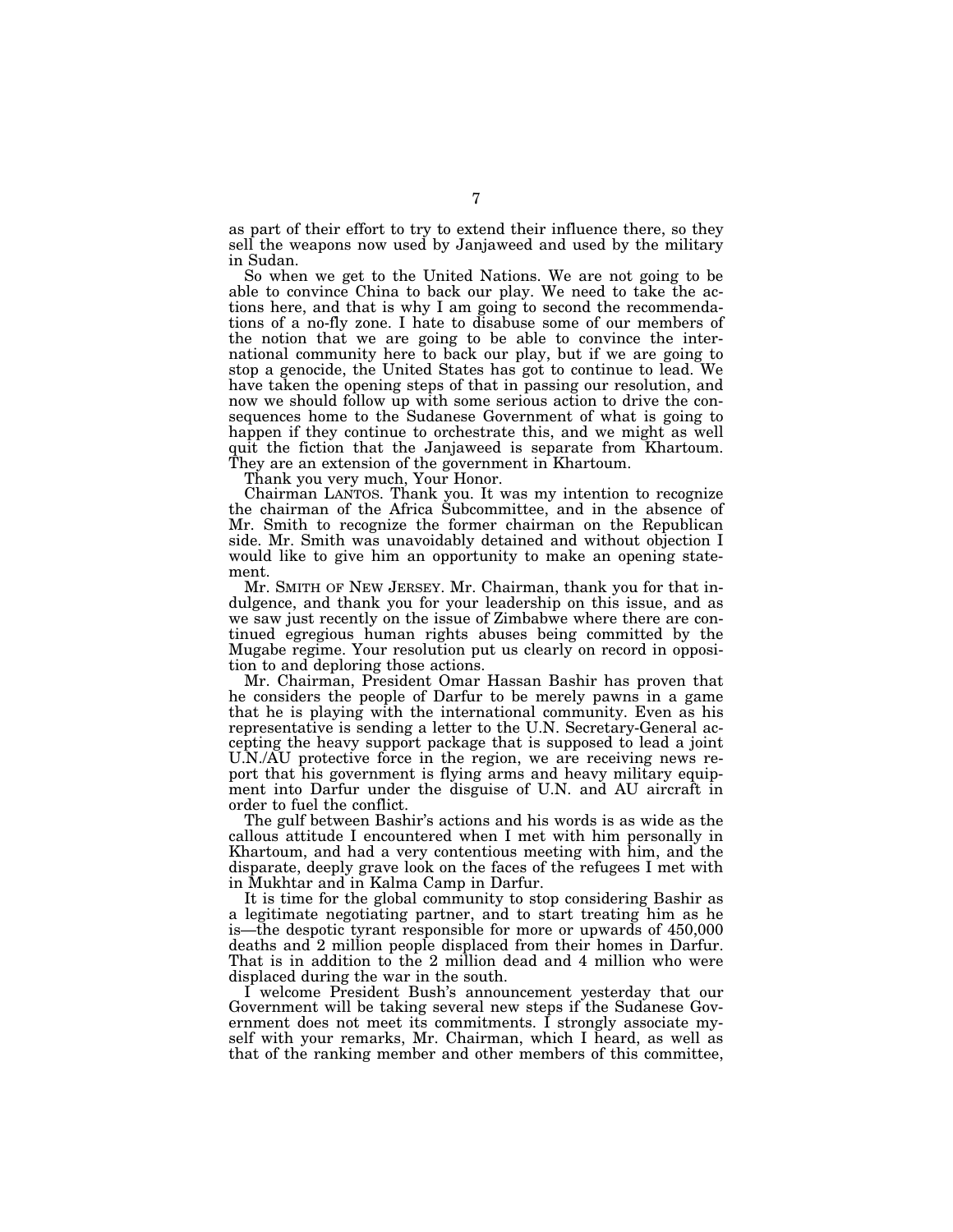and I urge the President to make this window of opportunity extremely short for Bashir to finally follow through on his word.

Bashir has long since lost any entitlement to 1 day more, and 1 day more is absolutely necessary; more people die each and every day that we procrastinate.

Finally, in order to be effective, the efforts of the U.S. must be joined by those of the international community. We must all decide that now is the time to end this crisis. Our partners on the U.N. Council should agree immediately, and I think my friend Ed Royce makes a very good point about China.

China has enabled the genocide for years. Not only have they provided the money and the wherewithal and some sense of legitimacy, the money that they have derived from oil and the weapons that they have provided have made them complacent in these crimes against humanity. It is my hope, too, that the Arab community will finally at long last step up to the plate and say no to this ongoing genocide.

Again, I want to thank you, Mr. Chairman, for your leadership on this important issue.

Chairman LANTOS. Thank you very much, Mr. Smith.

I would like to ask all of my colleagues if they have prepared statements to enter them into the record so we may now turn to our extraordinarily distinguished and qualified witnesses. These are very committed, strong, and determined people who have braved the cross-fire in Sudan to bring real relief to the worst surviving victims, to negotiate a peace, and to raise the global profile of this horrible matter.

Many of you know our first witness, Mia Farrow, as an extraordinarily accomplished and exciting and successful actress, but she has emerged as an important advocate for human rights worldwide. Her work as a special United Nations International Children's Force Goodwill Ambassador has brought much-needed attention to the genocide in Darfur. Most recently she has undertaken a campaign to press the Government of China to halt its support for the Sudanese regime, a big trading partner for the Chinese.

She has brilliantly tied the issue of the Beijing Olympics next year and to China's desire to police its image ahead of the game, branding them the ''Genocide Olympics.'' Last week, thanks in no small part to her pressure, the assistant foreign minister of China called for Sudan to accept U.N. peacekeepers.

Ms. Farrow, we are delighted to have you and you may proceed any way you choose.

## **STATEMENT OF MS. MIA FARROW, ACTRESS, UNICEF GOODWILL AMBASSADOR**

Ms. FARROW. I am obviously not an expert. We have them here, and I look forward to hearing from them. I have, however, traveled into the region of Darfur four times as a UNICEF Ambassador, once on my own. I went into Darfur first in 2004 as a UNICEF Ambassador, as a mother, as an actress. I came out of Darfur a mother and a witness.

The mantra of my family is with knowledge comes responsibility. I have since 2004 done my very best to inform myself and to find out what my utmost is because nothing less than my utmost would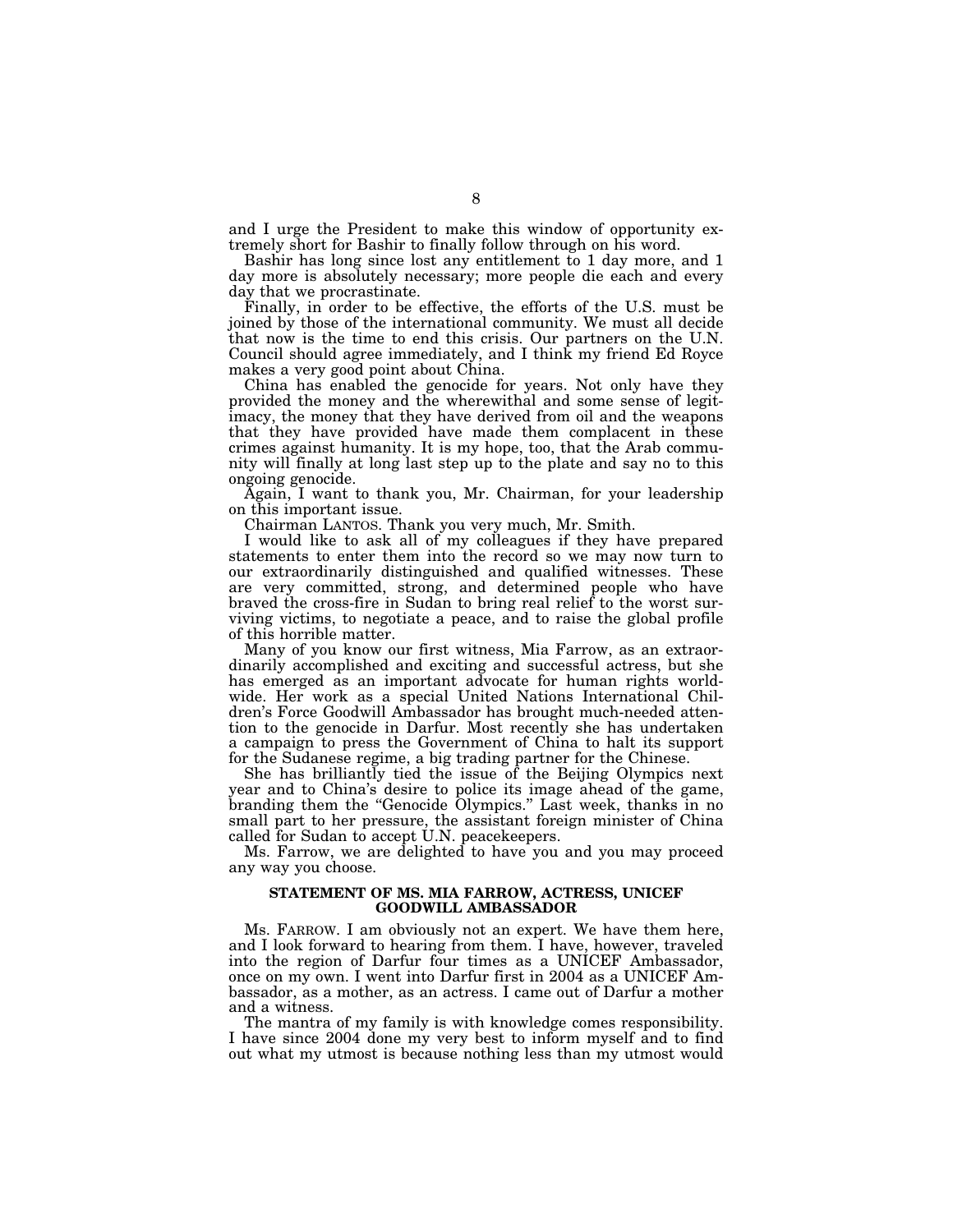be the appropriate response to what I learned in Darfur and to applying myself toward ending the suffering there.

I have, and with permission, some photographs that I would like to show. I think it is appropriate to bring some people into the room who, unfortunately, could not be here at the hearing today, the people of Darfur. These are photographs that I have taken over my four trips into the region.

First, though, I think my function here is to underline the precariousness of the humanitarian situation in Darfur as well as keep the focus on China, but this first. In a joint statement on December 17, unprecedented statement from all 14 U.N. agencies working in Sudan, we heard—I will just read a few excerpts to place the context of the photographs that you will see.

In the face of growing insecurity and danger to communities and AID workers, the U.N. and its humanitarian partners have effectively been holding the line for the survival and protection of millions. In the last 6 months alone more than 250,000 people have been displaced by fighting, many of them fleeing for the second or third time. Villages have been burned, looted and arbitrarily bombed and crops and livestock destroyed. Sexual violence against women is occurring at alarming rates. This situation is unacceptable; nor can we accept the violence increasingly directed against humanitarian workers. Twelve relief workers have been killed in the past 6 months, more than in the previous 2 years combined.

The humanitarian community cannot indefinitely assure the survival of the population in Darfur if insecurity continues. Solid guarantees for the safety of civilians and humanitarian workers is urgently needed, at the same time those who have committed the attacks, harassment, abduction, intimidations, robbery, and injury to civilians, including IDPs, humanitarian workers, and other noncombatants, must be held accountable.

If not, the humanitarian agencies and NGOs will not be able to hold the fragile line that to date has provided relief and a measure of protection to some 4 million people in Darfur affected by this tragic conflict.

If I could have the first picture. I don't know how this works precisely. The first image will be of a map. Could I turn down the sound?

I take these images from university to university, campus to campus, event to event, with the hope that with knowledge will come responsibility.

If we can see the map clearly, the Darfur region there in the western part of Sudan, it borders Chad, and we have seen what has happened to Chad, what has been feared and is now happening. My first visit to Chad was in November. It was a week when 60 non-Arab villages were attacked by Sudanese Arab militia, now also known as Janjaweed who have joined with Chadian Arab militia in a massive rampage of human destruction. Sixty villages, countless people had fled their burning villages, and I found them clustered under trees dazed, terrified, without food or water, and surrounded by their attackers.

I recently returned from a second trip to eastern Chad and a 3 week tour that included the Central African Republic, which is also profoundly affected. We have a disparate plea from the Central Af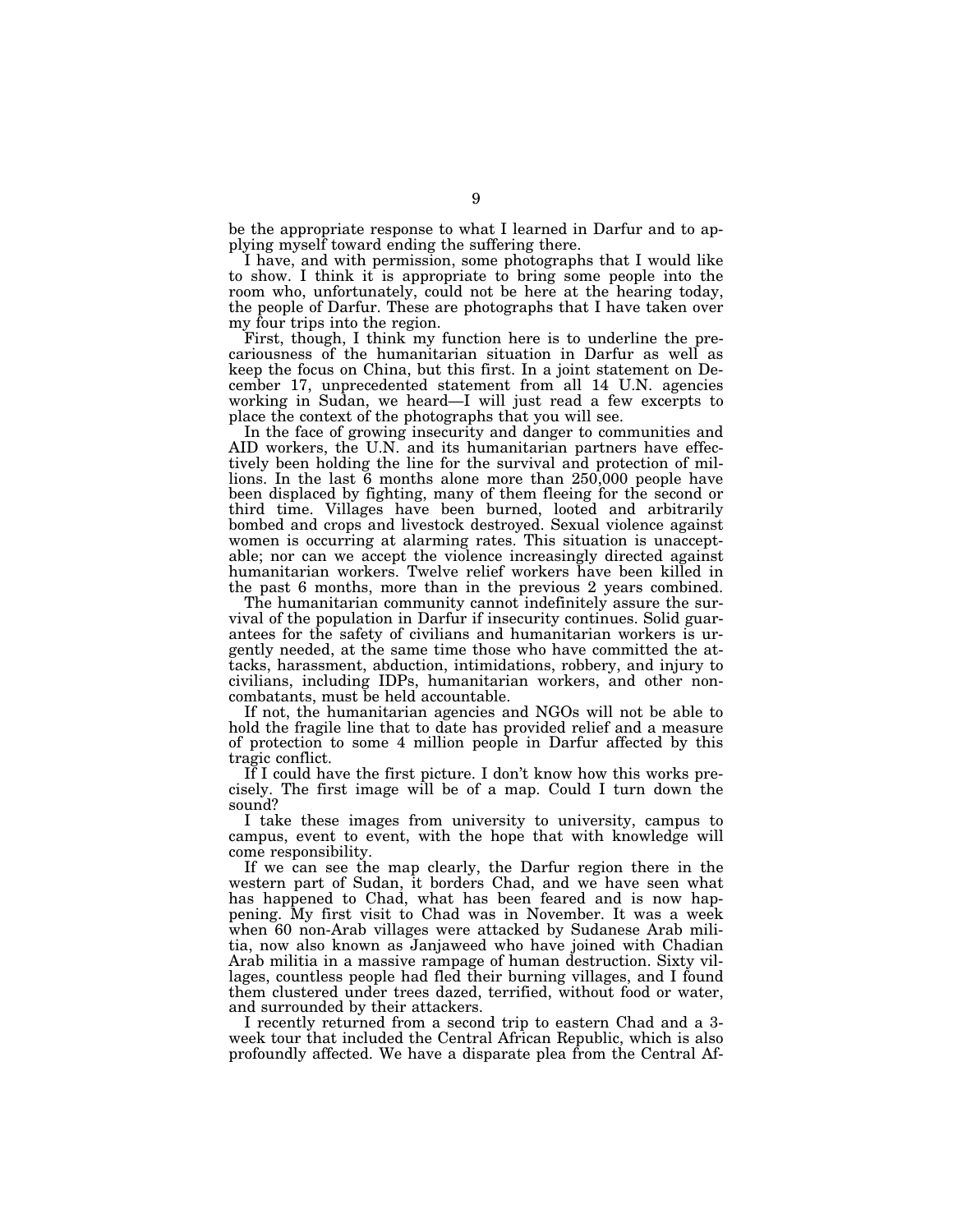rican Republic saying world food program can scarcely meet the needs of the almost quarter of a million people so recently displaced, and hiding in terror in the bush where I found them.

May I have the next image, please? This is a typical village I took from a helicopter crossing Darfur. You see the fruit trees, the walled gardens where there would be animals, and crops, a way of life.

The next picture, please. This, in 2006, the same area approaching Gereida IDP camp, I believe the same village, an all too familiar sight as one crosses Darfur now.

The next picture, please. A burned village, this village of Lavoutique and very near the Darfur border in eastern Chad.

The next picture, please. Mr. Joseph Omar, I met him, he had returned to the still smoldering ashes of his village in search of anything that could be of service that he could bring to his family that had sought shelter, and they did not know where, under trees somewhere.

The next picture, please. This is how some 2.5 million people are now forced to live. This is Kalma Camp in west Darfur. When I was there in June, the population of 90,000, I believe that has now swollen to some 120,000. Not a tree nor a blade of grass. The U.N. assessment team I met while I was on that trip to Darfur, and that was nearly a year ago, said the deforestation around an average camp was 10 miles, meaning a woman must walk for 20 miles to gather food. Food as we now know—I don't mean food—I mean firewood. Firewood is needed to cook the sorghum provided by the World Food Program. It requires some 2 hours cooking on an open fire. Firewood has therefore become not only crucial means of survival, but a kind of currency within the camps.

The next picture. This Gereida, the largest camp in Darfur. Again in June, population 147,000. I believe that population is now swollen. It is the largest camp in the world.

Next picture, please. This is Zamzam in north Darfur, population 50,000. Here there was one doctor. Humanitarians were evacuated from the larger camp because of an attack in Nyala, and I believe there are only seven now addressing the needs of 147,000 people. No doctor.

Next picture, please. Women on their mission of wood gathering. The women gather the wood, well, traditionally, but also because if the men were to attempt such a thing, they would be killed, and the women risk rape, and it is an overwhelming and common occurrence on this task of wood gathering, a daily task for the women of Darfur and eastern Chad.

The next photograph, please. This is a woman gathering wood in north Darfur, and I don't know if you can see on your screen there is an Antonov bomber crossing the skies behind her. I took this in 2004.

The next photograph, please. This is a child, a victim of torture from Kalma Camp. There could be a little bit of sound if you would like.

The next picture, please. The women of Kalma Camp. The woman in the center, her name is Halima, and she gave me this gre-gre that I wear today. She described the day her village was attacked. She had been holding her infant son when the Janjaweed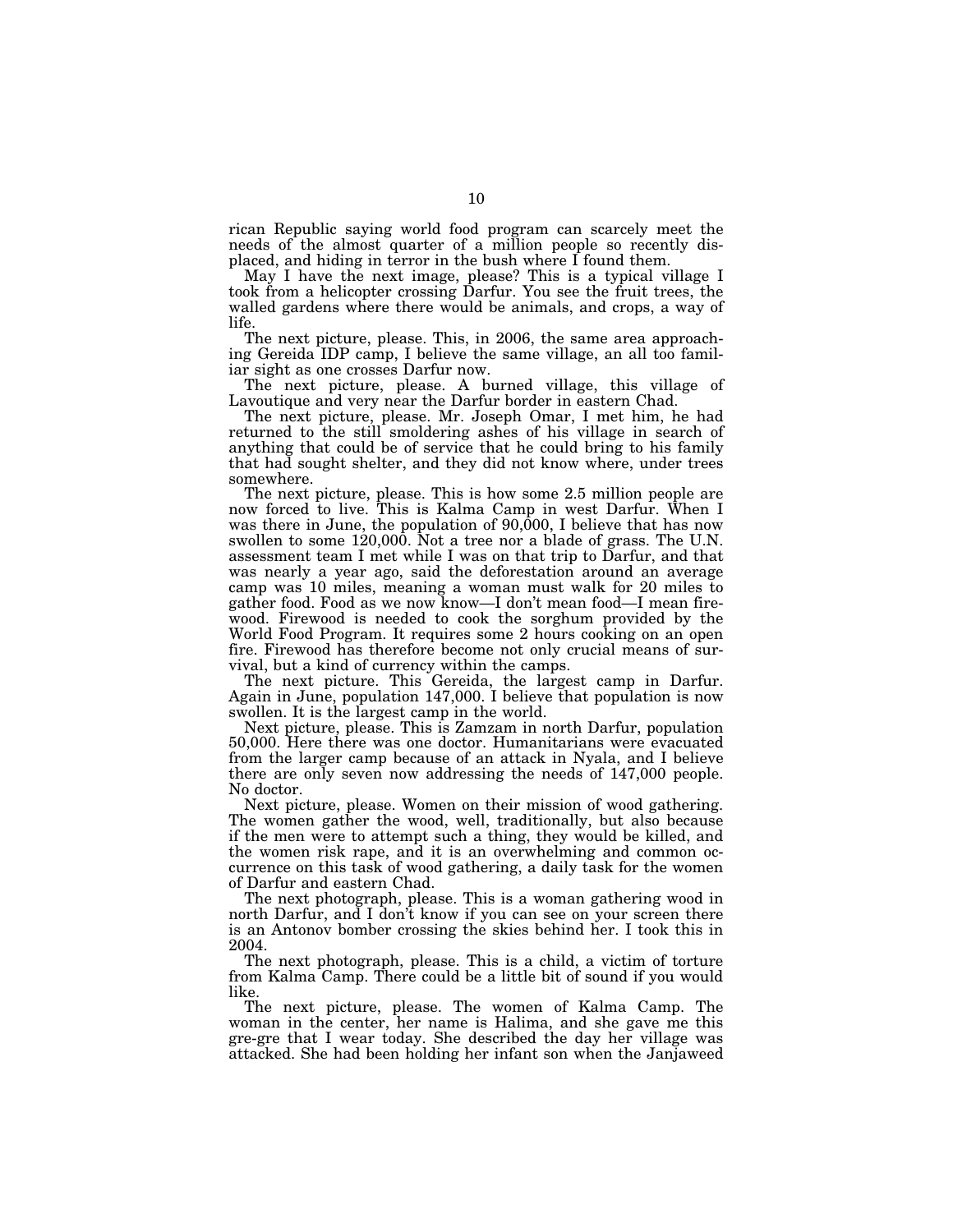came at her village from two sides, and she felt compelled to tell me how she had struggled to hold onto her son as if somehow had she held him better he might not have been torn from her arms as he was and banding in front of her eyes.

Three of her five children were similarly killed on that day, and her husband too. Janjaweed, she told me, she cut them and threw them into the well. Halima clasped my hands and said tell people what is happening here. Tell them we will all be slaughtered. Tell them we need help. My moral mandate was clear if it hadn't been from that moment on.

The next picture, please. This is a child that is very much in my mind always, 10 years old, and you can see the pride in her face. She was so proud that she had saved the life of her baby sister there on her back on the day their parents were killed. When their village was attacked by Janjaweed, the 10-year-old had covered the baby with her own body, but the baby has not made a single sound since the day their parents was killed, and their village destroyed.

It is a completely traumatized population after more than 4 years of living in terror. I don't know how long the people of Darfur can sustain this level of terror. From across Darfur, everywhere the plea was the same. Even above the plea for more water, the wells, food which was insufficient, the plea for protection was above all from all over Darfur, echoed from every camp and village, from every woman I spoke to.

Next picture, please. This is a woman; we call her Howa, because she is a victim of rape. She described being raped by 20 to 30 men who put cigarettes out upon her face while that was happening.

I have to say there are times when I simply could not raise my camera to my eye. Yet I also felt, and I feel today that it should not be easy to turn away from this suffering.

The next picture, please. Women showed me brandings they suffered while they were being raped. Tendons sliced, and how they have to hobble now when they go to fetch the wood.

Next picture, please. This is SLA Mini Minawi. By the time I reached Darfur—this is in north Darfur—the SLA Mini Minawi had joined the Janjaweed in committing the same kinds of atrocities.

Next picture, please. Also SLA Mini Minawi.

Next picture, please. Women, north Darfur, they had assembled to request a well.

Next, please. A Janjaweed.

Next picture, please. A Janjaweed now have vehicles and rocketpropelled grenades. They are heavily armed and capable, and thanks to the Government of Sudan. These children I met very near the Darfur border in eastern Chad. Honestly, from the Darfur border to the town of Goz Beida in that week that 60 villages were attacked, under trees I found people just dazed, clustered, hungry, terrified, surrounded by their attackers, not knowing which way to turn, no protection anywhere. They were literally running when I encountered them.

Next picture, please. To me this is the picture of grief. It is an older woman who had lost everything. She was under a tree without even a mat to sit on. Her village had been burned and too many had been killed.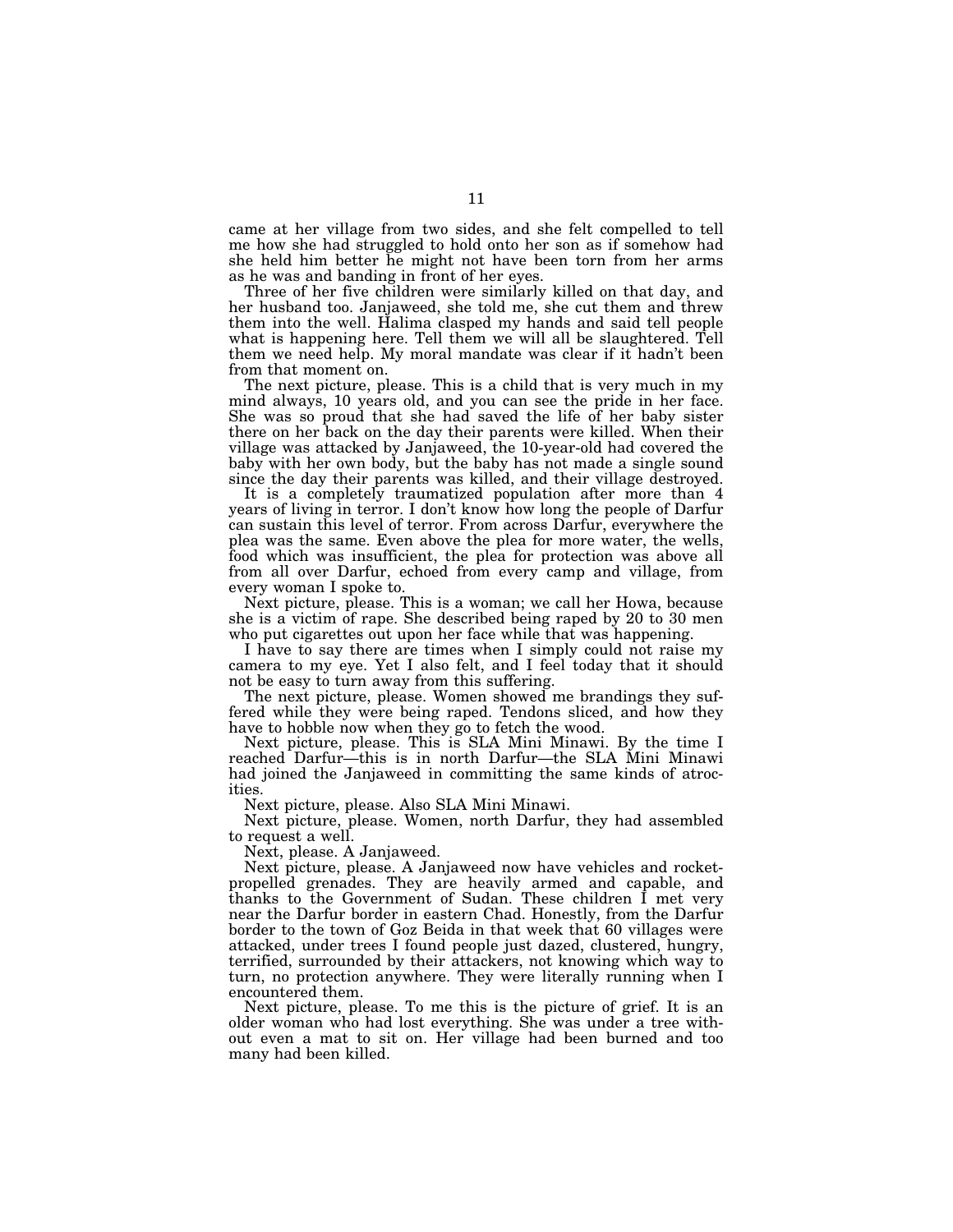Next picture, please. This woman, her three children had been thrown into her own burning home. She was just there dazed, and I think empty of tears.

Our next picture, please. No food 9 days this child near the Darfur border in Chad.

Next picture, please. People were—sometimes they were able to carry things on their back as they fled when their villages were attacked.

Next picture, please. And other times they had nothing, just their children that they were able to bring, overwhelmingly, women and children.

Next picture, please. And here you see a group without even a mat to sit on or a pot to cook on. No grain, no water, no prospects.

Next, please. The children speak more eloquently than I could possibly—not doing well.

Next picture, please. In the tiny Goz Beida medical center I found three men, their eyes gouged out by Janjaweed.

Next picture, please, next, and next. A little boy, 13 years old, who stood with his elders to protect his village with his bow and arrow. No match for Janjaweed with their Kalashnikovs and machine guns. This child did not survive.

The next picture, please. A wounded child.

Next picture, please. A woman who had been thrown into her burning hut. The Goz Beida medical center just has five rooms and one doctor, and the wounded just poured right across the sand as far as I could see. I met this woman among the wounded.

Next picture, please. Here she had been bandaged but flies were—I could only give a mosquito net. Flies were covering her wounds and they were clearly infected.

Next picture, please. A young mother, she was actually praying. Next picture. A little girl, it could be any of our children, and the children of Darfur, the philosophy of my family, and we are not most of us related by blood, but by something much deeper, by love and deepest commitment, and our belief is that we are members of a human family, a larger human family, and this could easily be my child. The orange hair is a sign of malnutrition and I just urge everyone to think of the children who are suffering in Darfur, in eastern Chad and Central African Republic, and in such peril. They are our children.

Next picture, please. Next. This child had lost both parents and the village attacked 3 days before.

Next, please. Next, please. A dying child.

Next. A family but no father and no mother.

Next, please. Next, please. I call this a child of hope because in that child's face is all the promise of the future and everything she deserves, and if ever I feel dispirited that after 4 years no protection has come for Darfur's people, I think of this child, and I think as long as one child is surviving in Darfur, then it is incumbent upon all of us to do our utmost, and I don't know how many would have been killed had there not been the focus that has now come to Darfur.

Next picture, please. Children of Central African Republic who emerged from the bush when I was traveling on a dirt road. We had not encountered a single car for 4 days, and out of the bush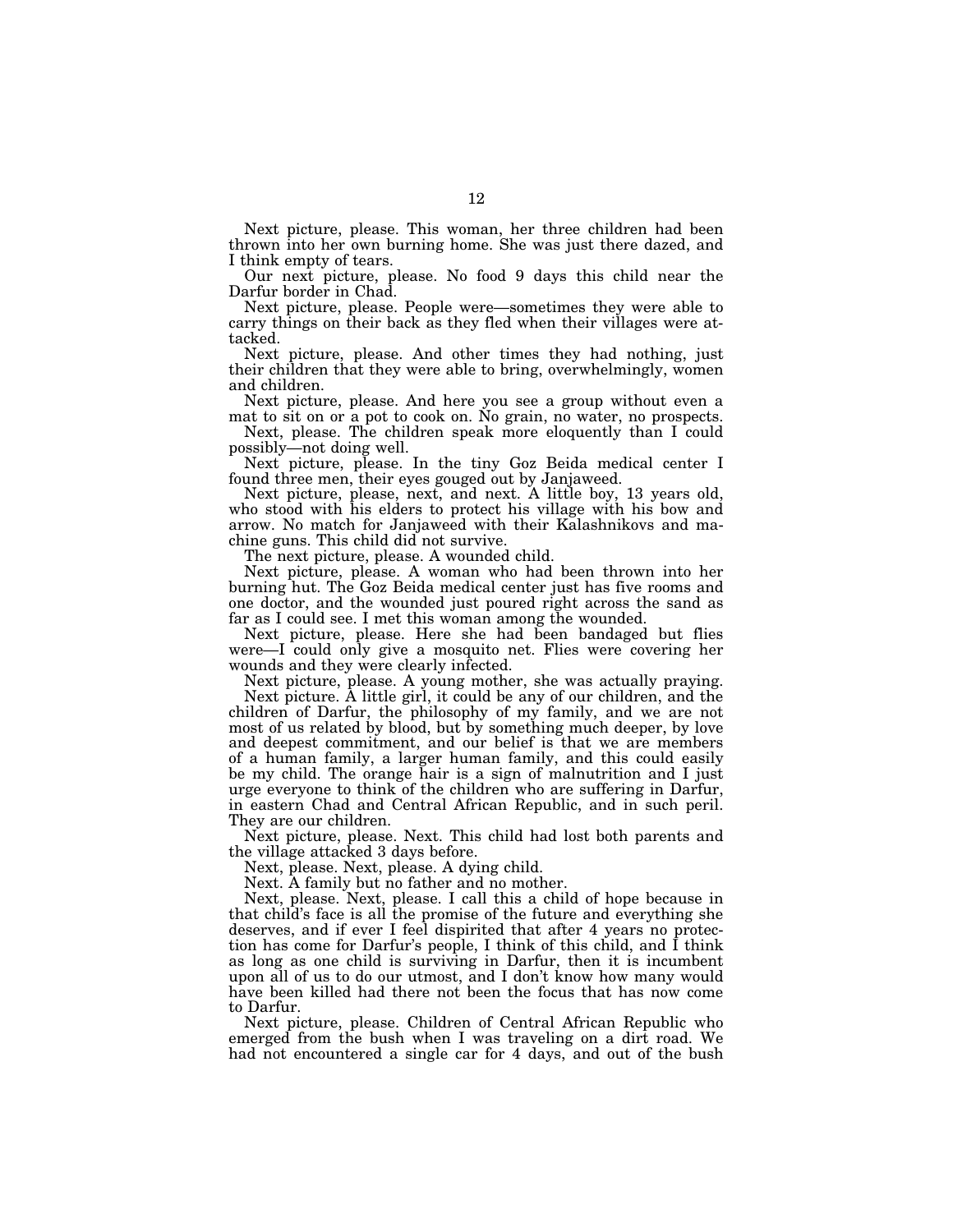I was told that if they could see that we had no machine guns, we were unarmed, that perhaps the populations whose village—we were numbed by seeing the burned village, burned village after burned village—that if they saw that we were unarmed, perhaps they would emerge, and indeed after perhaps 20 minutes, two of them, then 10, then 50, then 100, then 400 people came from out of the bush in remnants of clothes, and just gray with dust, and mothers said, "Our children are dying here," and there are hundreds and thousands of people in Central African Republic that must not be forgotten.

In Darfur, we have now 13,000 AID workers who are trying to sustain the lives of more than 4 million people, but in Central African Republic, we don't have that assistance, and we hope that they are not forgotten when we speak of Darfur and the violence that has spilled in Central African Republic.

Next picture, please. And no one is safe.

Next picture, please. And the final plea, overwhelmingly the plea for protection, and real protection. What is so needed is to get that AU/U.N. hybrid force deployed immediately. The agreement for Phase 2 is not a substitute for Khartoum's full compliance for the hybrid force and for the Phase 3 effective protection force that is so desperately needed, and of course, a comprehensive peace agreement that is deemed to be just by the people of Darfur has to be in the works, and the experts here, I am sure, will address those crucial issues.

Thank you very much.

Chairman LANTOS. Well, Mia, we are deeply in your debt. It is perhaps not a coincidence that your powerful and moving testimony is taking place the day we remember the Holocaust, and I think all of us share a very powerful sense of responsibility of preventing this genocide from continuing an additional single day. We are most grateful to you.

I would like to call on an internally renowned human rights activist, John Prendergast, who has written extensively on Africa. He has appeared as a TV commentator on all the major networks, and produced shows on some of the most difficult conflicts in Africa such as the Congo. He served as an advisor to the White House and the State Department under President Clinton's administration, and he is currently a senior advisor to the International Crisis Group where his work on Darfur has helped stir a powerful international outcry.

He and actor Don Cheadle authored a recent book, *Not on our Watch*, about the Darfur genocide. We look forward to hearing from you, Mr. Prendergast.

# **STATEMENT OF MR. JOHN PRENDERGAST, SENIOR ADVISOR, INTERNATIONAL CRISIS GROUP**

Mr. PRENDERGAST. Thank you very much esteemed members of this committee for allowing Darfur to enter this hallowed hall through the eyes of Mia Farrow. This committee has so many champions for Sudan's people. I dearly wish you all could be placed in charge of United States foreign policy to Sudan for a few months, the Constitution of the United States notwithstanding.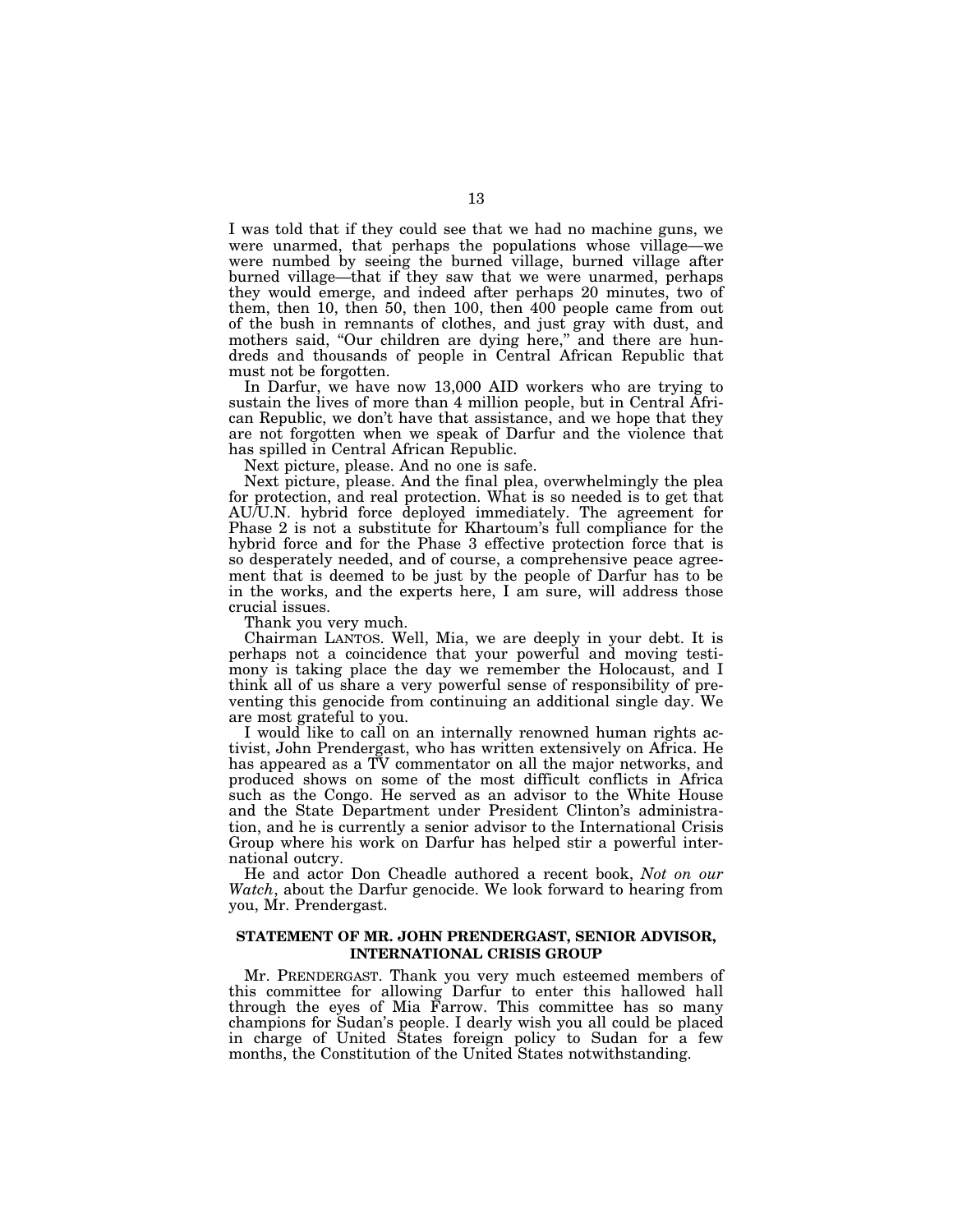Mr. Chairman, barking without biting is the diplomatic equivalent of giving comfort to the enemy. Each time the United Nations Security Council and this administration has issued an empty threat over the past 3 years and not enforced it the Khartoum regime has been emboldened, escalated its obstruction and destruction in Darfur. If there is a *Guinness Book of World Records* entry for most threats issued with no follow up, Darfur is likely setting a new standard.

After living there and studying and working in Sudan for the last 22 years, and having negotiated directly with Sudan's leadership during my time with the Clinton administration, I can tell you that the regime no longer takes our speeches and our threats and our deadlines seriously, and will continue to flout international will until there are specific and escalating costs to their actions.

The preponderance of evidence shows during the last 18 years of this government's military rule the regime in Khartoum has only responded to focused international and regional pressure. Three times during these last 18 years the regime has reversed its position on a major policy issue, and each of those three times the change resulted from intensive diplomacy backed by serious pressure, two ingredients sadly and shockingly missing from the responsive Darfur today despite the stirring speeches.

The three cases are the regime's support for international terrorist organizations during the early to mid 1990s, its support for slave-raiding militias in southwestern Sudan during the 1990s, and its prosecution of a war in southern Sudan in the middle of the country that took 2 million Sudanese lives.

I placed the evidence of these policy changes in the three cases in an appendix to this testimony, and ask that it and the entire statement be placed in the record.

Chairman LANTOS. Without objection.

Mr. PRENDERGAST. Thank you. Once the recent policy history, I believe, is reviewed and the real lessons learned from the 18 deadly years this regime has been in power, the answers become clear and they become obvious. Continuing to ignore or defy these historical precedents may condemn hundreds of thousands of Darfurians to death in the year 2007.

What we need now is a firm deadline and a real Plan B. First, the credible time line is absolutely crucial. One empty threat after another must be replaced with a firm deadline that will trigger automatic action. I join with the Save Darfur Coalition in calling for May 1 to be that deadline. Though further delay is in fact abhorrent, there is a silver lining. The Bush administration's current Plan B, the measures that President Bush was going to announce yesterday at the Holocaust Museum is in adequate and must be buttressed in very specific ways. There is time.

May 1 thus gives the administration a little bit extra time to prepare a real Plan B, a set of punitive measures that have teeth. A real Plan B, I think, would have four immediate components.

The first, target Sudanese officials multilaterally, not unilaterally. We should work to impose U.N. Security Council targeted sanction, the asset freezes and travel bans against the people that are responsible for crimes against humanity in Darfur. The planned U.S. effort now would target three individuals. That num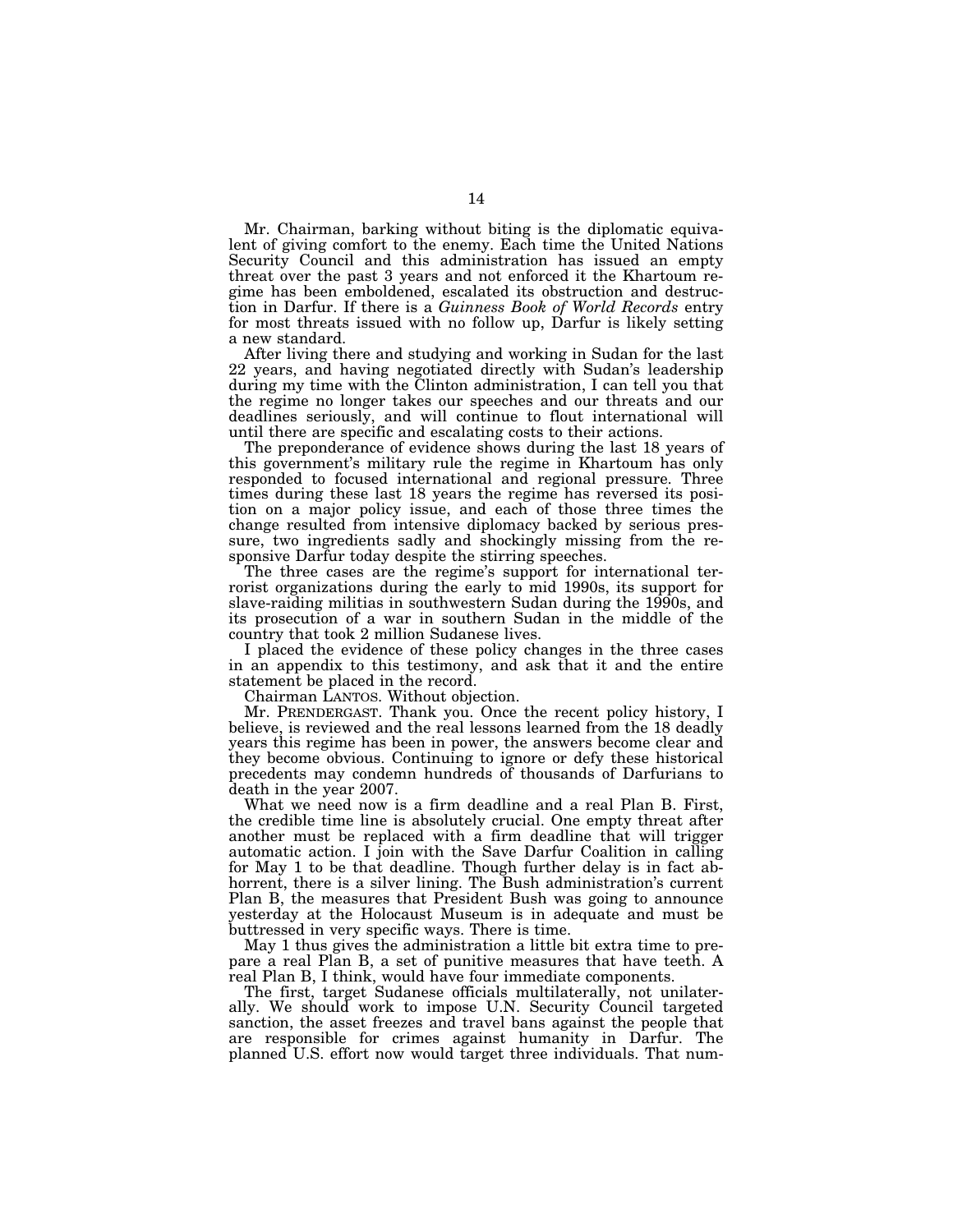ber must be much higher and continue to widen with each atrocity perpetrated. It is a scarlet letter, a spotlight that goes on the shirts of those people, and that we will not turn it off until they stop the deeds they are committing in Darfur.

Second, we need to target Sudanese companies multilaterally. We need to work to impose U.N. Security Council sanctions against the list of Sudanese companies that we already target unilaterally by the United States that the Sudanese are circumventing, and establish a U.N. panel of experts to further investigate which companies are conducting the business necessary to underwrite Sudan's war machine.

Third, we need to press international banks to stop doing business with Sudan. Just like we are doing with Iran, United States officials should engage with a number of international banking institutions to stop doing business with Sudan, with the implication being that if such business continues, then all transactions by those banks with United States commercial entities would be banned.

Forth and finally, we need to support the ICC indictment process though this administration will not sign the International Criminal Court treaty, we understand that, we can provide information and declassified intelligence to the International Criminal Court to help accelerate the process of building indictments against senior officials in the regime that you have talked about and that Congressman Royce talked about for their role in orchestrating mass atrocities in Darfur. The U.S. has the most such intelligence and should come to agreement with the ICC with what information to share.

To supplement this real Plan B, we need a diplomatic surge. It is not enough for the United States to have a part-time special envoy and occasional visits by high-level officials. We need to have a team of diplomats working full time around the clock and globally to secure the following prerequisites for Sudan stabilization. We need to be supporting rebel unity around a common platform for negotiation. We need to be supporting a real peace process that can get us a Darfur Peace Agreement that addresses the root causes that Mia talked about. We need to support diplomatic support for addressing the spillover impacts in Chad and the Central African Republic that have been so destructive.

We need to support the comprehensive peace agreement that Congressman Payne talked about that ended the North/South War but is at a grave risk of deteriorating and falling apart with absent additional support and attention. We need to help support the process to end the war between the Lord's Resistance Army and the Government of Uganda because the LRA is part of the dynamic that is churning and undermining stability in Sudan, and we need to support international diplomacy for an effective civilian protection force that everyone here agrees with very, very strongly.

Finally, as the chairman pointed out and as demonstrated by the successful case studies, the three case studies that I cited earlier, the credible threat of military action will help alter the calculations of Khartoum officials very rapidly.

In terms of coercive military measures, there are two for which accelerated planning processes should commence now within the NATO framework, with the understanding that any action would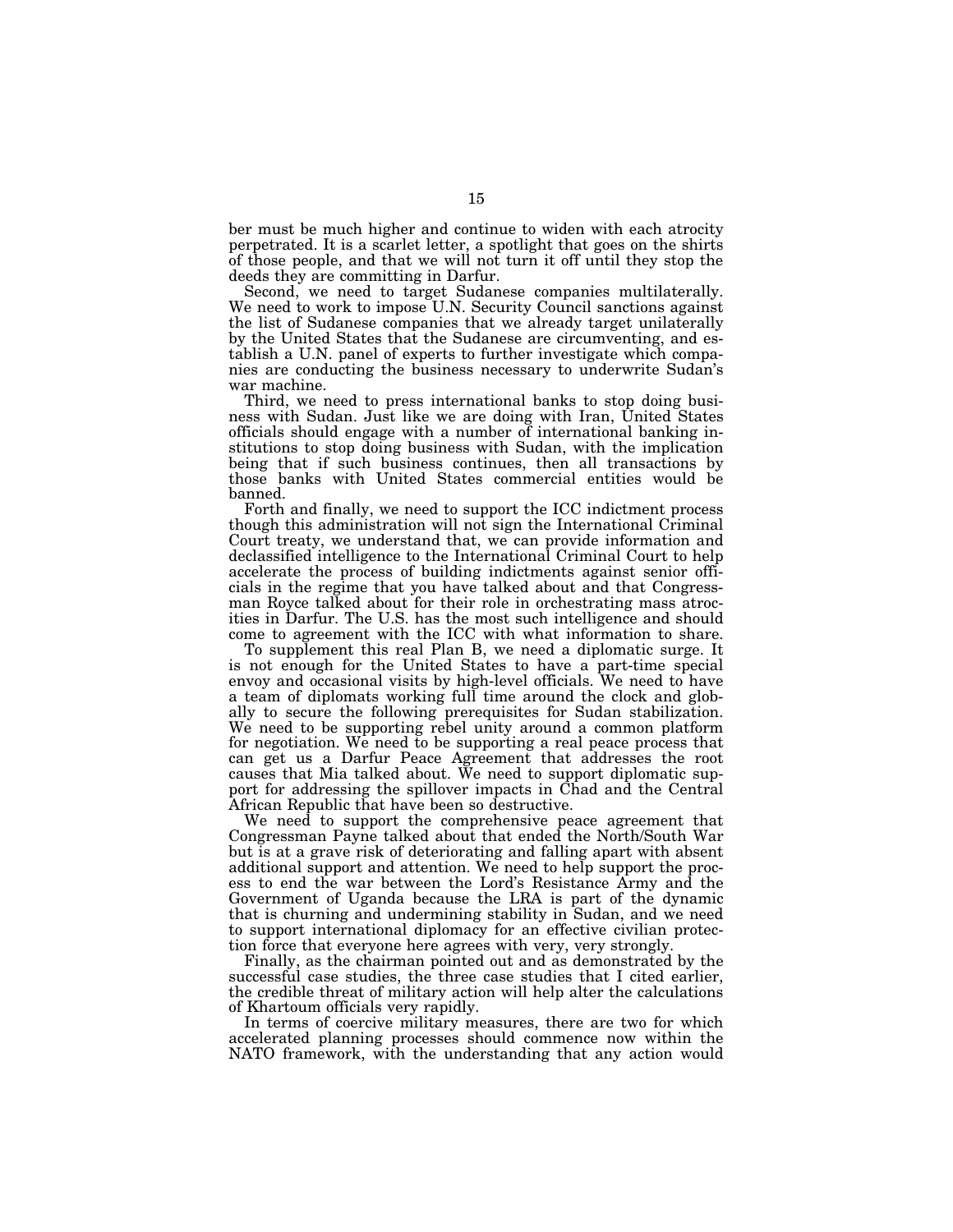at least seek United Nations Security Council approval and only act in its absences, as Congressman Royce said, if the situation deteriorated dramatically and all other avenues had been explored.

The first is obviously the no-fly zone. The second is non-consensual force deployment, ground force deployment. If you are going to talk about a no-fly zone, it is irresponsible to not also prepare for a ground intervention in the event that Khartoum cuts off humanitarian aid and attacks IDP camps if we in fact install that nofly zone.

In conclusion, Mr. Chairman, there is hope. The growing constituency in the United States focused on countering the atrocities in Darfur is expanding by the day, led by students, by Jewish groups, by Christian groups, and by African American organizations all over this country. Elected officials who ignore this crescendo of activism, though it is not usually on the front page, do so at their own peril.

This Congress, and particularly this committee, I will finally say will do a great service to all of history's genocide victims on this day of the Holocaust remembrance if you make it politically costly for this administration or any future one to stand idly by while atrocities such as those in Darfur are being committed.

Thank you very much.

## [The prepared statement of Mr. Prendergast follows:]

#### PREPARED STATEMENT OF MR. JOHN PRENDERGAST, SENIOR ADVISOR, INTERNATIONAL CRISIS GROUP

Thank you, Mr. Chairman and members of this esteemed Committee, for the opportunity to share my views on the world's hottest war and what our role should be in ending it.

Yesterday morning, the auditorium at the Holocaust Museum was tense with anticipation. President Bush was there to make what was to be a major announcement on U.S. policy towards Darfur. Holocaust survivor Elie Wiesel was invited to be with him, underscoring the gravity of the event. And the administration had been leaking for months about its threatened "Plan B" policy.

Had the refugees and displaced Darfurians in Mia Farrow's photographs been sitting in the audience yesterday, their disappointment would have been crushing. Instead of finally announcing what every activist and member of Congress has been demanding for the last three years—measures that would punish the regime for its orchestration of what the Bush administration repeatedly calls genocide—President Bush instead issued another set of dramatic warnings, another threat without a specific deadline for action.

Barking without biting is the diplomatic equivalent of giving comfort to the enemy. In this case, though, it may be even worse. Each time the administration has issued an empty threat over the past three years and then not enforced it, the Khartoum regime has been emboldened to escalate its destruction and obstruction in Darfur. If there is a Guinness Book of World Records entry for most threats issued with no follow up, Darfur is likely setting a new standard.

After living in, studying or working in Sudan for the last 22 years, and having negotiated directly with Sudan's leadership during the Clinton administration, I can tell you that the regime no longer takes our speeches and our threats seriously, and will continue to flout international will until there are specific and escalating costs to their actions.

I do not tell that to you on a whimsical hope that it might be true. In these matters, I would much prefer to rely on empirical evidence. The preponderance of evidence shows that during the 18 years of its military rule, the regime in Khartoum has only responded to focused international and regional pressure. Three times the regime has reversed its position on a major policy issue, and each of those three times the change resulted from intensive diplomacy backed by serious pressuretwo ingredients sadly and shockingly missing from the response to Darfur today, de-spite the stirring speeches. The three cases are the regime's support for international terrorist organizations during the early to mid 1990s; its support for slave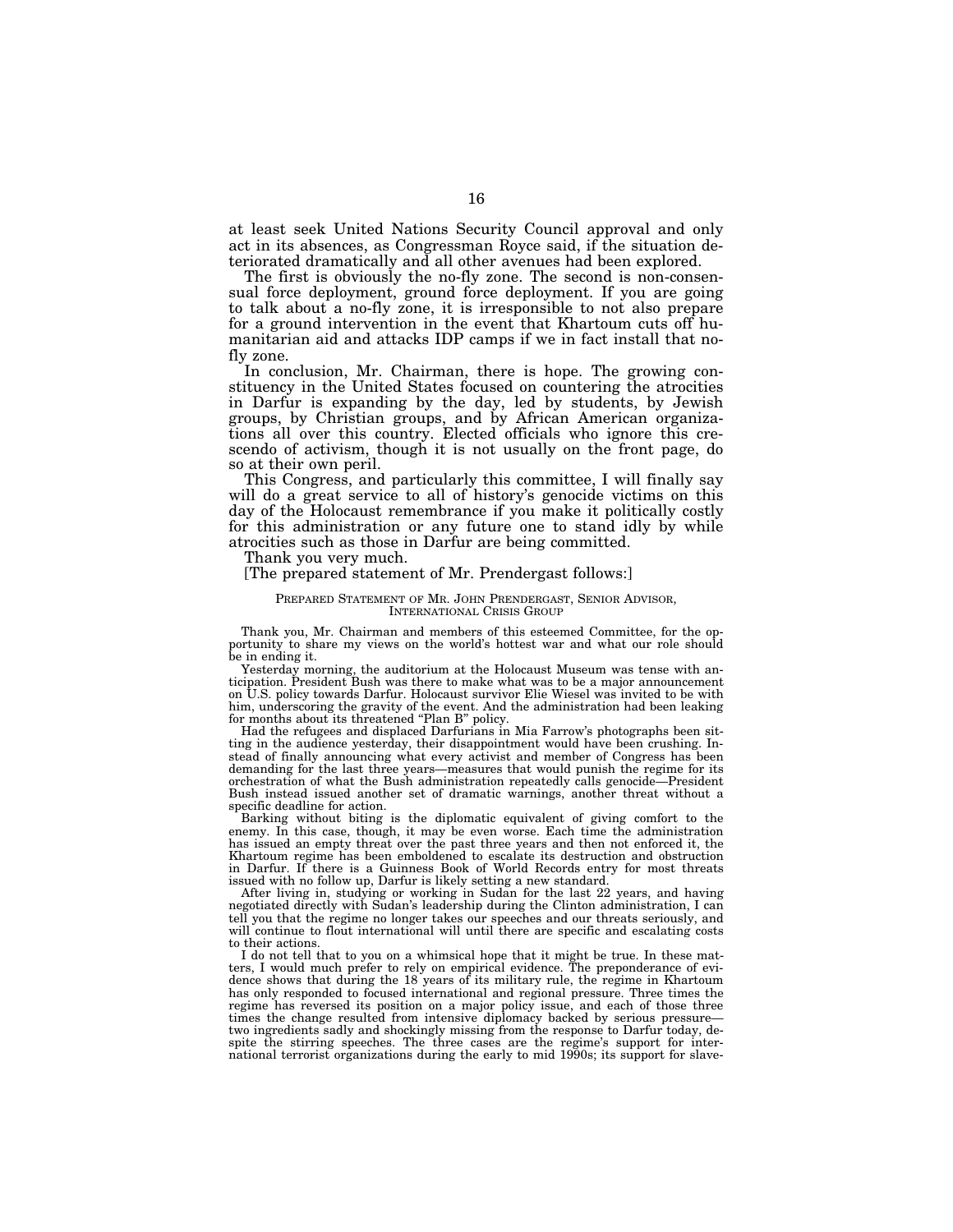raiding militias in southwestern Sudan throughout the 1990s; and its prosecution of a war in southern Sudan that took two million Sudanese lives.

I place the evidence of policy change in these three cases in an appendix to this testimony, and ask that it and the entire statement be placed in the record. Once the recent policy history is reviewed and the real lessons learned from the 18 deadly years this regime has been in power, the answers become clear and obvious. Continuing to ignore or defy these historical precedents may condemn hundreds of thousands of Darfurians to death.

#### WANTED: A FIRM DEADLINE AND A REAL PLAN B

Nearly everyone agrees on the necessary ingredients for the stabilization of Darfur:

- a peace agreement that addresses the remaining issues of the non-signatory rebels and broader Darfurian society; and
- an effective civilian protection force, the starting point for which is the ''hybrid'' AU–UN force which the entire world supports, except the Khartoum regime.

The disagreement begins around how to secure those two critical peace and protection objectives. These are the first two "P's" of what the ENOUGH Campaign calls the "3 P's" of crisis response. The third  $P$  is punishment: imposing a cost for the commission of mass atrocities and building leverage through these measures for securing the peace and protection objectives.

First, a credible timeline is crucial. One empty threat after another must be replaced with a firm deadline which will trigger automatic action. I join with the Save Darfur Coalition in calling for May 1 to be that deadline. The U.S. told UN Secretary General Ban Ki-Moon that U.S. and UN Security Council sanctions would be delayed two to four weeks from the Secretary General's April 2 request to give diplomacy more time.

Though further delay is abhorrent, there is a silver lining. The Bush administration's current Plan B, the measures that President Bush was going to announce yesterday at the Holocaust Museum, is inadequate and must be buttressed in very specific ways. May 1 thus gives the administration enough time to prepare a real Plan B—a set of punitive measures with teeth.

Most of the measures the administration was prepared to announce were full of implementation holes and too minimalist to make a major impact on the calculations of regime officials in Khartoum, or on intransigent rebel leaders. After ten years of U.S. unilateral sanctions, the Sudanese government and its commercial partners have easily figured out how to circumvent any unilateral U.S. measures. With little support and cooperation from the CIA because of our close counter-terrorism cooperation with the very same Sudanese officials who are architects of the Darfur policy, U.S. policy-makers are largely in the dark about how the Sudanese government transacts its oil sector business, and can not identify most of the major Sudanese companies owned by regime officials and doing business throughout Europe, Asia and the Middle East. We simply don't know the names of the dozens of subsidiaries of existing Sudanese companies that can conduct transactions using U.S. dollars with total impunity.

What is needed is an intelligence surge from the CIA and an enforcement surge from the Treasury Department. Without new staff, none of the measures will be able to be enforced with the existing burdens related to other sanctions regimes. Intelligence and enforcement surges will at least bring the U.S. up to speed on who is doing what and how to effectively implement any punitive measures. And without a clear strategy of rapidly escalating pressure through a variety of economic and legal measures, then the deadly status quo will no doubt prevail.

The point is not simply to punish for punishment's sake, although if the Bush administration's characterization of the atrocities in Darfur as genocide were meaningful, it would fulfill the Genocide Convention's requirement to punish the crime. Punitive measures are essential to building the leverage necessary to gain Khartoum's compliance for a durable peace deal for Darfur and the deployment of an effective international force to protect civilians. Similar measures should be imposed against leading rebel commanders and political leaders if they are deemed to have committed atrocities or are obstructing real and balanced peace efforts, which so far do not exist.

Any of the measures that the Bush administration is considering will be exponentially more effective if they are done multilaterally. The U.S. government already has strong unilateral sanctions in place against Sudan, barring U.S. companies from doing business with the National Congress Party (though allowing U.S. businesses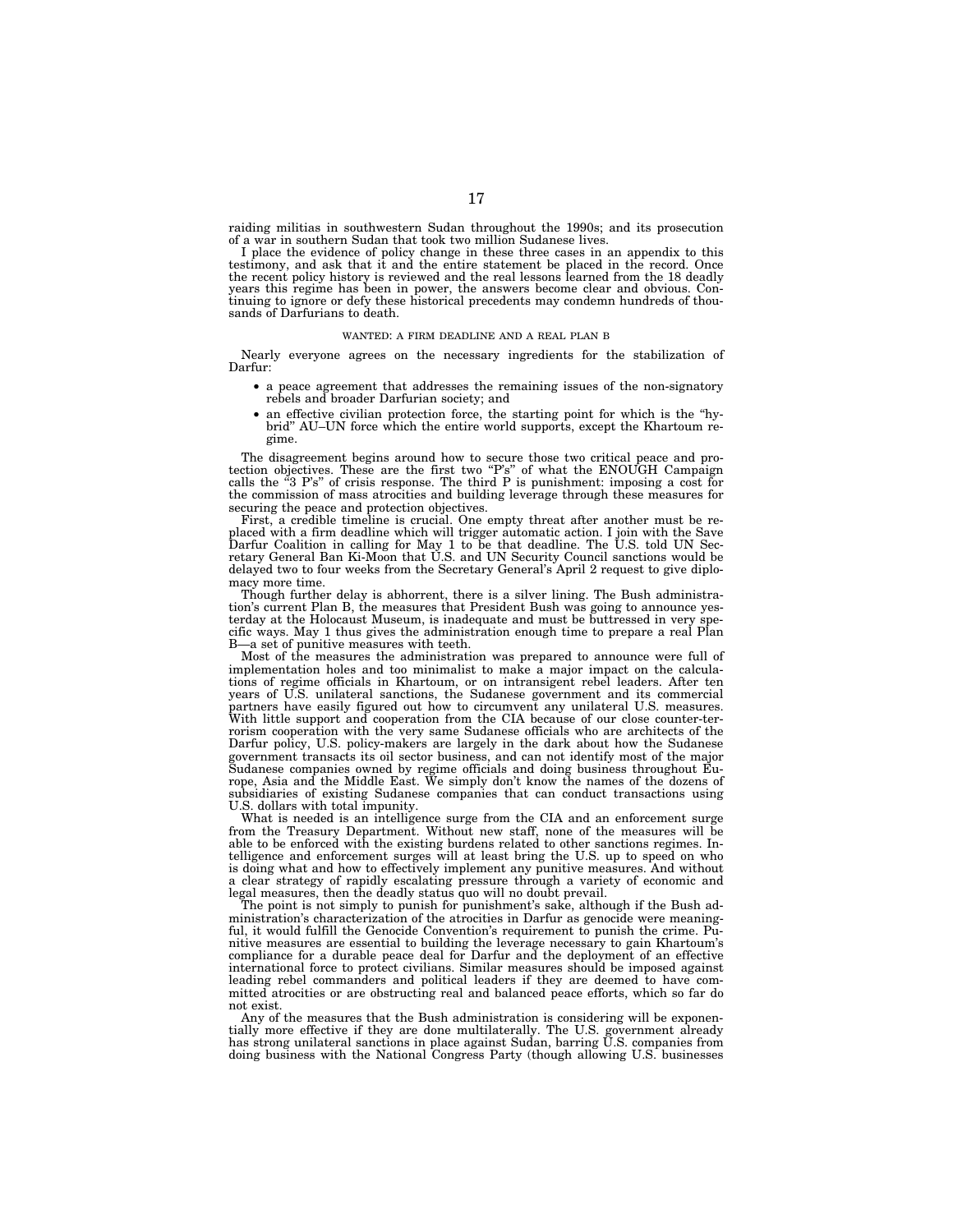to work with the Government of South Sudan), freezing assets in the U.S. of the Sudanese government and some Sudanese companies and individuals, and blocking financial transactions of companies registered in Sudan. These measures, enacted by the Clinton Administration in 1997, did affect the calculations of the regime in pursuit of policy objectives at the time, but have since run their course as the Sudanese regime circumvents U.S. institutions in its commercial dealings. Therefore, if these measures were applied multilaterally and expanded they would have a much bigger impact on the pocketbooks of those responsible for crimes against humanity. Moreover, the Government of Sudan will have a much more difficult time scoring propaganda points when the U.S. is not acting alone.

The following additional punitive measures could be implemented immediately without major cost, but it would require a strong diplomatic effort to rally multilateral support and significant increases in staffing and resources to ensure aggressive implementation.

- TARGET SUDANESE OFFICIALS MULTILATERALLY: Impose UN Security Council targeted sanctions—including asset freezes and travel bans—against persons responsible for crimes against humanity in Darfur. The existing U.S. effort would target three individuals. The number must be much higher. Such sanctions have been authorized in previous UNSC resolutions, and called for in multiple reports from the UNSC Sanctions Committee Panel of Experts.
- TARGET SUDANESE COMPANIES MULTILATERALLY: Impose UN Security Council sanctions against the list of Sudanese companies already tar-geted unilaterally by the U.S., and establish a UN Panel of Experts to further investigate which companies are conducting the business necessary to underwrite Sudan's war machine.
- PRESS INTERNATIONAL BANKS TO STOP DOING BUSINESS WITH SUDAN: As is the case with Iran, U.S. officials should engage with a number of international banking institutions to strongly encourage them to stop doing business with Sudan, with the implication being that if such business continues then all transactions by those banks with U.S. commercial entities (and those of other countries willing to work with us) would eventually be banned.
- SUPPORT THE ICC INDICTMENT PROCESS: Provide information and declassified intelligence to the International Criminal Court to help accelerate the process of building indictments against senior officials in the regime for their role in orchestrating mass atrocities in Darfur. The U.S. has the most such intelligence and should come to agreement with the ICC about what information to share.

Punitive measures will demonstrate to those committing atrocities and those undermining peace efforts—whether a part of the government or a rebel group—that there will be a cost for their actions, and that cost will increase with each major human rights or diplomatic violation.

#### WANTED: A SERIOUS DIPLOMATIC STRATEGY

It is not enough for the U.S. to have a part-time Special Envoy and occasional visits by high level officials. The U.S. needs to have a team of diplomats working full time and globally to secure the following prerequisites for Sudan's stabilization:

- Support for the development of a common rebel negotiating position;
- Support for the negotiation of amendments to the Darfur Peace Agreement that address the reservations of the non-signatory rebels and broader Darfurian civil society;
- Support for addressing the spillover impacts of the conflict in Chad and the Central African Republic;
- Support for the implementation of the peace deal that ended the north-south war, a deal that is increasingly put at risk by Darfur's deterioration;
- Support for negotiations to end the war between the Ugandan government and the Lord's Resistance Army (LRA), which threatens to undermine peace in Sudan;
- Support for the international diplomacy (particularly with China, the EU, and the Arab League) necessary to see an effective civilian protection force deployed to Darfur, the starting point for which is the ''hybrid'' AU–UN proposal that Khartoum has not accepted.

In order to be successful, the White House needs to put forward a clear strategy and exert itself in the interagency process to improve cooperation and coordination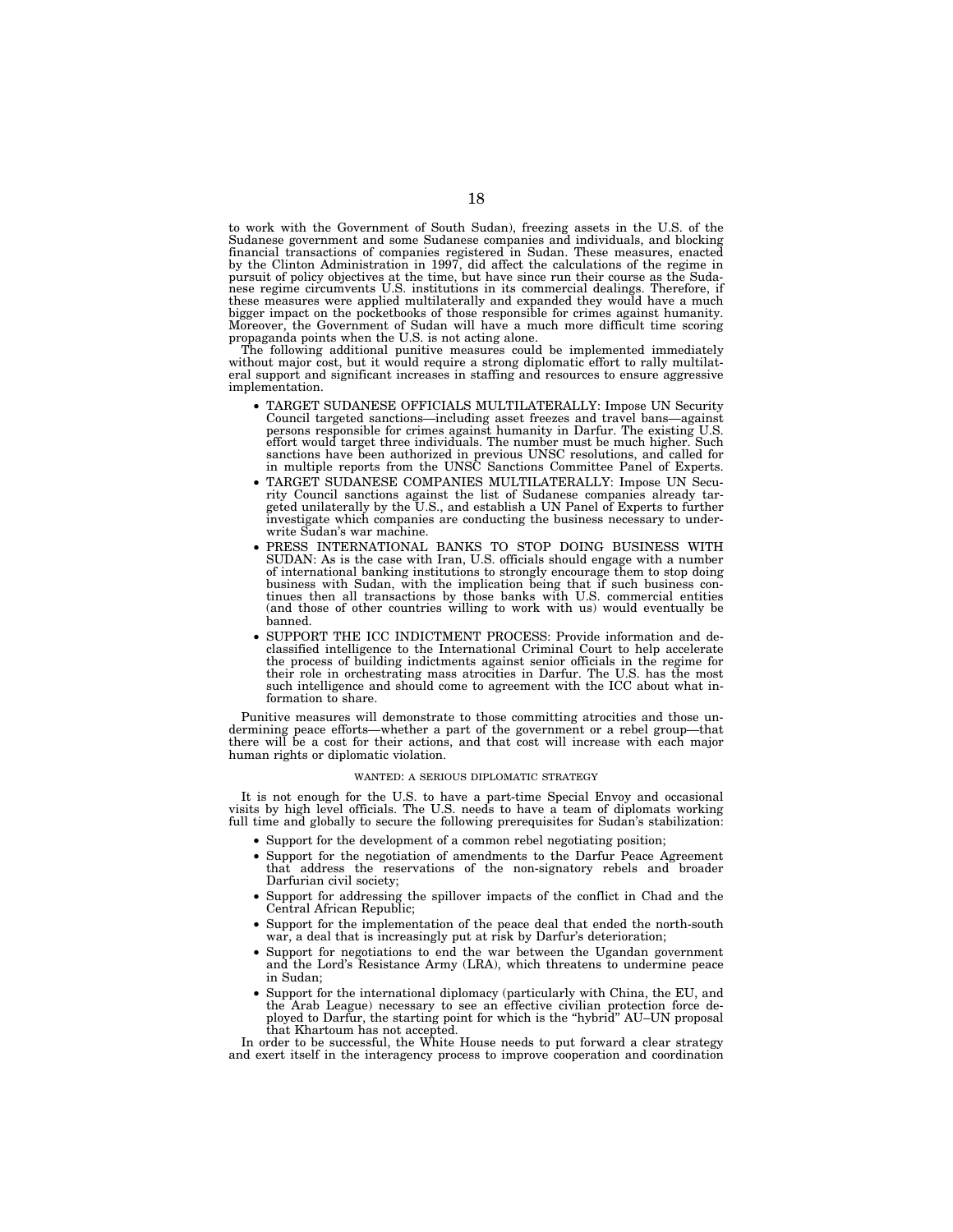between the government agencies with roles to play in implementing it. Intelligence officials must be put at the disposal of the peace efforts; Treasury Department officials must be planning and staffing for expanding punitive measures; Defense Department officials must be engaged in accelerated contingency military planning with their colleagues in NATO, the EU and the UN; and the White House should be aggressively tasking various agencies and ensuring that the effort is taken as seriously as that of North Korea, Iran, and other important foreign policy priorities.

#### WANTED: MILITARY PLANNING AND ACTION FOR PROTECTION

As demonstrated by the successful case studies cited in the Appendix to this testimony, the credible threat of military action will alter calculations of Khartoum officials.

Newsflash: the emperor has no clothes. Until there is recognition of the nakedness of the current international strategy to protect civilians, Darfurians will have no hope of getting that protection. To that end, pressure must be escalated on Khar-toum to accept phase three of the UN/AU hybrid plan, the UN has to be pressed to prepare for the immediate implementation of phases one and two, and the Bush administration's budget (and the budgets of other major contributors to UN peacekeeping) must include adequate funding to resource the mission at full capacity. The President's current budget request is insufficient and suggests skepticism on the part of the administration that the mission will ever deploy. Finally, every effort should be made to amend the mandate of the existing and future mission to be one that prioritizes the protection of civilians.

President Paul Kagame of Rwanda, one of the largest troop contributors to the current AU force, told me recently that the hybrid force could be effective if suffi-cient resources were provided with a clear mandate. Regarding civilian protection, he said, ''We would take on additional tasks if we had the resources and the man-date.'' In frustrating meetings about the impotent response of the broader international community, the Rwandan government has not ruled out withdrawing its troops from an increasingly toothless mission. ''If we had more troops, the proper equipment, the right mandate, and a no-fly zone to paralyze the air force,'' President Kagame told me, ''We could protect the civilian population of Darfur.'' With the proper logistics and resources, Kagame would be willing to consider doubling the number of Rwandan troops in Darfur, and concentrate them in areas immediately under threat. He said it was crucial that any military pressure be backed by a strong international policy of pressure and sanctions. ''We don't want to be left

hanging,'' he warned. This is why UN Security Council financing of an enhanced Darfur deployment is key. With a stronger mandate and more funding for the critical logistical and equip-ment gaps that exist currently, more African troops would be offered to the AU mis-

sion, and the force on the ground would be much more effective. The UN Security Council also should accelerate the deployment of protection elements to the border regions of Chad and Central African Republic, with mandates to protect at-risk communities, IDP settlements, and refugee camps. However, there is no military solution to Darfur and its spillover: a peace deal in Darfur is a pre-<br>requisite for a peacekeeping force to be effective and genuine political dialogue in<br>Chad and CAR should accompany any deployment of int to those countries. Further, we must acknowledge that international troops or police in Chad and CAR will have little impact on the situation in Darfur. Only a political resolution in Darfur will help defuse the political tensions in Chad and CAR, not the other way around.

In terms of coercive military measures, there are two for which accelerated planning processes should commence within the NATO framework, with the understanding that any action would at least seek UN Security Council approval and only act in its absence if the situation deteriorated dramatically and all other avenues had been explored.

- *No Fly Zone:* absent an enhanced ground component this option is questionable and fraught with potential negative side effects. However, it is important to press ahead with planning an enforcement mechanism for a No Fly Zone as the Sudanese regime continues to use aerial bombing as a central component of its military strategy and its civilian displacement objectives. If the mandate would be strengthened and more troops deployed to protect civilians, neutralizing the Sudanese regime's one tactical advantage will be essential.
- *Non-Consensual Force Deployment:* although few nations are likely to volunteer in the present context, if the situation dramatically deteriorates in Darfur (large-scale pullout of aid agencies, increasing attacks on camps or AU forces, etc.), the debate could shift quickly and credible plans need to be in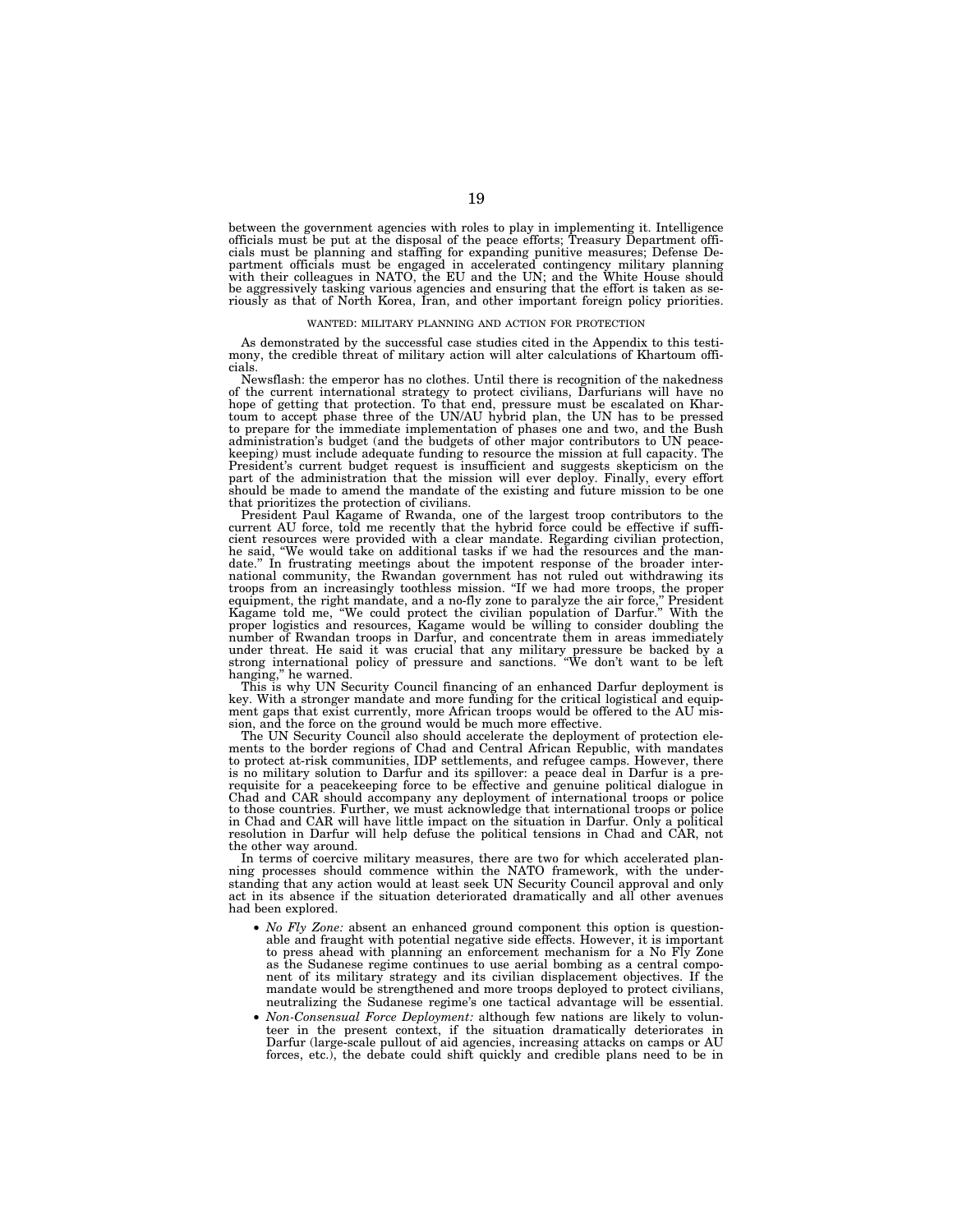place to move troops into the theater of war quickly with a primary focus on protecting vulnerable civilian populations.

Credible military planning should commence immediately for both options to demonstrate to Khartoum that decisive military action is possible in a short timeframe. Further planning should also be undertaken for the kinds of targeted military actions argued for by Congressman Donald Payne, Anthony Lake, and Susan Rice, and reinforced by Dr. Rice in her testimony last week in the Senate Foreign Relations Committee. This planning is both a practical necessity, and a means to build and utilize leverage against the regime.

#### **CONCLUSION**

The U.S. must move away from its current policy of constructive engagement without leverage (with gentle persuasion being the preferred tool) to a more mus-cular policy focused on walking softly and carrying—and using—a bigger stick. Unfulfilled threats and appeals should be replaced quickly with punitive measures backing a robust peace and protection initiative. We may not know the names of the victims in Darfur, but we know the names of the orchestrators of the policy that led to their deaths.

There is hope. The growing constituency in the U.S. focused on countering the atrocities in Darfur is expanding by the day, led by student, Jewish, Christian and African-American organizations. Elected officials who ignore this crescendo of activism—though not usually front page news—do so at their own peril. This Congress will do a great service to all of history's genocide victims—on this day following the Holocaust Remembrance Day—if you make it politically costly for this administration, or any future one, to stand idly by while atrocities such as those in Darfur are being committed.

#### APPENDIX

#### LESSONS FROM HISTORY: POLICIES THAT CHANGED KHARTOUM'S BEHAVIOR 1

Since the ruling National Congress Party (NCP—formerly the National Islamic Front) came to power in a 1989 military coup, sound policy choices by the international community have forced the regime to reverse abusive or threatening policies on three separate occasions. The three cases examined here are the regime's support for international terrorism, its pursuit of a military solution in Southern Sudan, and its unleashing of militias that led to the resurgence of slavery. Understanding why regime officials made these U-turns is critical to constructing a successful strategy for Darfur.

#### *1. Support for Terrorism*

As soon as it usurped control of the country in 1989, the NCP began to cash in on its alliances with terrorist organizations (including al-Qaeda), inviting them to Khartoum, allowing their leaders and operatives to travel on Sudanese passports, and providing space for them to develop safe havens and training camps. Osama bin Laden himself lived in Sudan from 1991 to 1996. Today, however, the U.S. considers Sudan to be a valuable partner in the global war against terrorism.

There were two phases in their shift from a major state sponsor of terror to a cooperative partner in the global counter-terrorism effort. First, during the latter years of the Clinton administration, the regime began to abandon most of its alliances with and support for terrorist groups. The regime kicked bin Laden out of the country, turned over Carlos the Jackal, dismantled much o cial infrastructure, revoked passports of terrorists, and shut down terrorist training camps. Second, during the period after 9/11, regime officials became much more co-<br>operative with U.S. counter-terrorism efforts, providing information on suspects<br>around the world based on their extensive links with these networks.

The question is why? What mixture of policies led the regime to drastically change tack—from supporting terrorist networks to actively sharing intelligence with the U.S. government? Three key tactics were at play:

#### *a) Aggressive Diplomacy*

The U.S. led diplomatic efforts in both phases to press the regime to change. Without such deep and extensive diplomatic engagement, both with regime officials and with other global counter-terrorism partners, other pressures would not have

<sup>&</sup>lt;sup>1</sup>The appendix and other sections of this testimony are adapted from "The Answer to Darfur," a publication of the ENOUGH Campaign (www.enoughproject.org).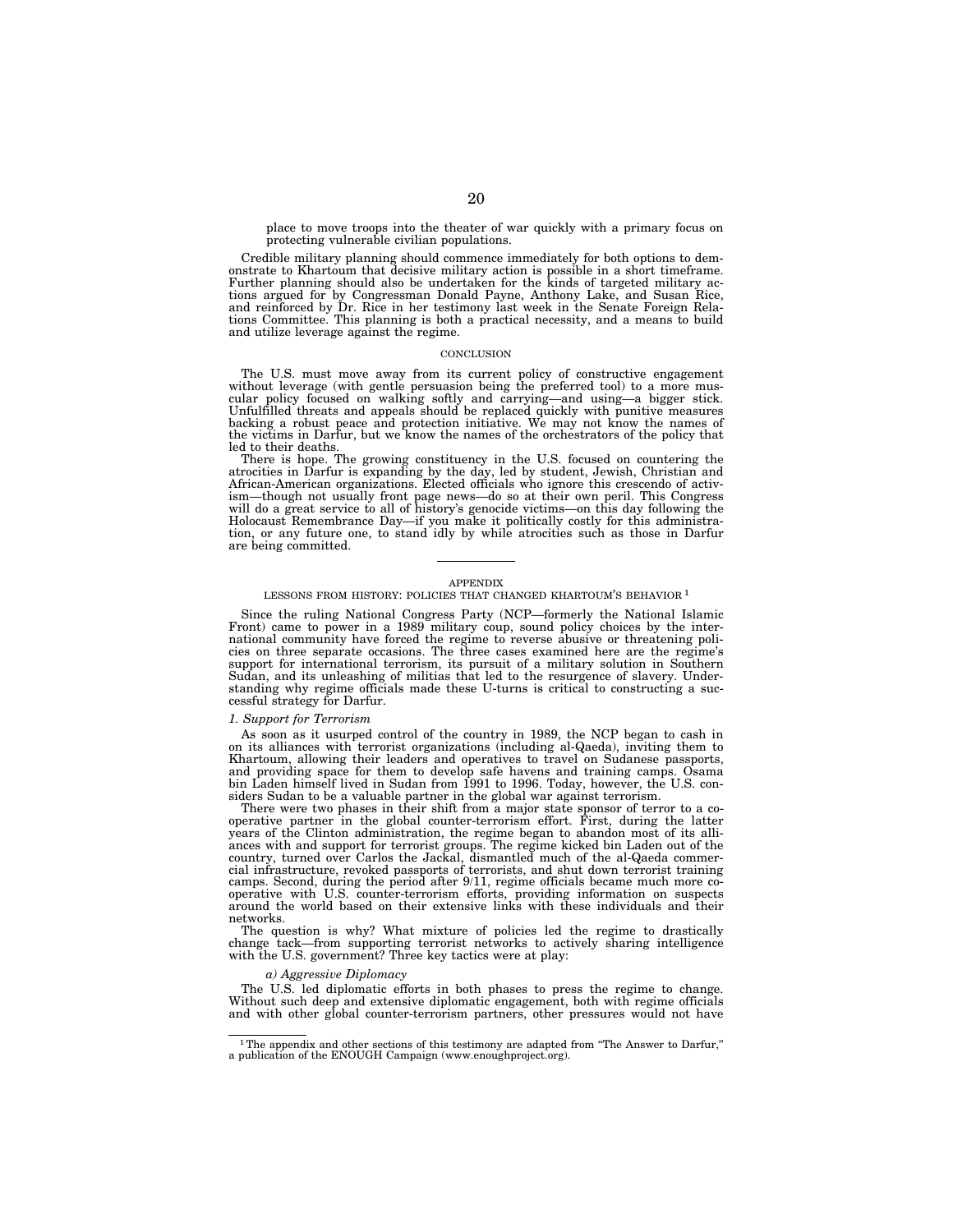born fruit. During the 1990s, the Clinton administration worked assiduously through the UN Security Council and with its allies to place multilateral pressure on the Sudanese government to cut its ties to terrorist organizations. During this decade, the Bush administration has worked closely with the Khartoum regime to move beyond simply severing its links with terrorist groups to also providing intelligence on suspects.

There was a dedicated clarity to both efforts. In the former case, Clinton administration officials demonstated that cooperation would result if a unified set of nations pressured the regime in Khartoum to break its links. In the latter case, the Bush administration closely engaged the regime and received some important information in return, according to intelligence officials.

#### *b) Multilateral Sanctions and Condemnation*

When the UN Security Council imposed a series of very light sanctions on the regime (restricting diplomatic travel of senior officials and international flights of Su-danese-owned aircraft) for its ongoing support for terrorism (the last straw being Sudan's involvement in the assassination attempt of Egyptian President Hosni Mu-barak in Addis Ababa), Khartoum reacted immediately. NCP officials did not then and do not now—want scarlet letters placed on their shirts. They do not want the restrictions on their travel and assets spotlighting them as international pariahs. As history has shown, this regime responds to targeted punitive measures.

#### *c) U.S. Military Threats*

Though distasteful, especially against the current global backdrop of Iraq et al., it is important to revisit the effect of U.S. military threats on the regime's calculations. The U.S. bombing of the al-Shifa factory in 1998 was not supported internationally, and further complicated U.S. efforts at supporting a peace deal in southern Sudan. However, it sent the signal to regime hardliners that the U.S. was willing to use force against Sudan if its interests were threatened. After 9/11 and the U.S. invasion of Afghanistan, memories of the al-Shifa bombing made the few choice comments from senior U.S. officials about whether Sudan should be the next target resonate even more strongly with regime officials. The NCP quickly intensified its intelligence cooperation efforts. The implication: coercive military force should not be ruled out as a means to achieve compliance with a rogue state like Sudan.

#### *2. Civil War in Southern Sudan*

Five times as many people died in Southern Sudan's civil war than the highest estimates so far for Darfur. Indeed, the war between successive governments in Khartoum and the Sudan People's Liberation Army (SPLA) lasted five times as long as the NCP's scorched earth counterinsurgency against rebels and civilians in Darfur. Major interests were at stake in the South: most of the country's oil reserves are there, and the SPLA was much more powerful—militarily—than the rebels in Darfur. Nevertheless, in January 2005 the regime and the SPLA signed a major peace deal that effectively ended the war—for now.

Again, the question is why? What mixture of policies led the regime to stop prosecuting the bloody war and sign a peace deal?

#### *a) Rebel Unity*

Perhaps the most important reason for Khartoum's reversal was the unification of a badly splintered rebellion. In 1991, Khartoum had helped engineer a deadly split in the SPLA. It took years of southern Sudanese reconciliation efforts and extensive U.S. diplomacy to finally pull the SPLA back together. Once they posed a serious military challenge to the regime that brought about a stalemate on the battlefield that, in turn, made an accord possible. Under the late John Garang's leadership, the SPLA was developing alliances with Sudanese opposition movements in the north and what was believed to be simply a "north-south civil war" was transforming into a revolution of the periphery against the center. The military threat posed by that unity, when combined with international pressure and high-level engagement, pushed the regime into genuine negotiations with the SPLA.

#### *b) Intense and Sustained International Diplomacy*

The peace process which resolved this war was a product of extensive diplomatic efforts led by Washington over two administrations, bringing together the Inter-Governmental Authority on Development (IGAD), the regional organization for the Horn of Africa, with a tight coalition of international actors, including the UN and key governments. There was one process, led by an African envoy, and closely backed by a leverage-wielding quartet of states: the U.S., UK, Italy and Norway. Khartoum was not allowed to ''forum-shop'' for another process in order to divide the internationals, despite the best efforts of Cairo and Tripoli. This model has proven to be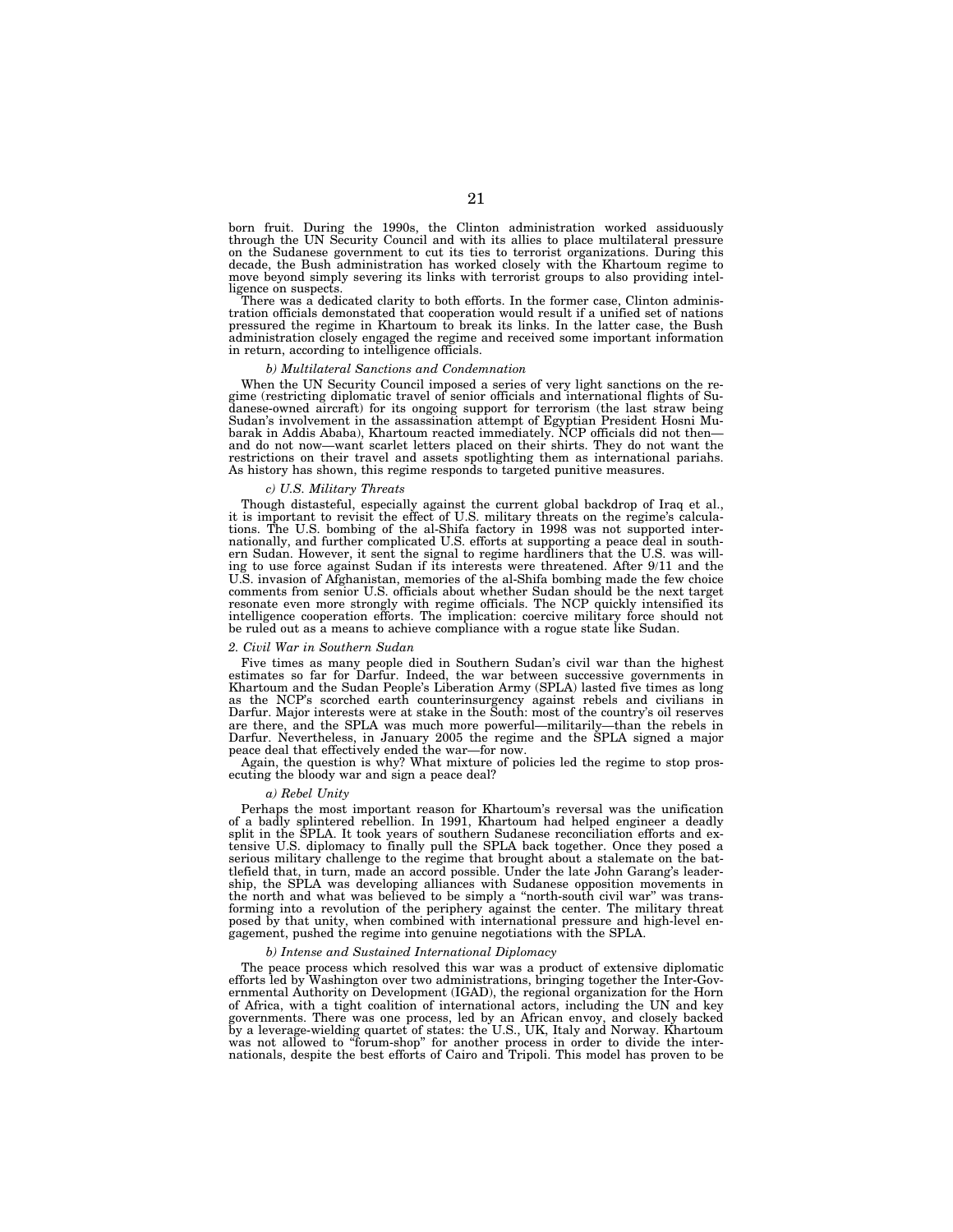effective in Sudan and elsewhere, but four years into the Darfur war it has not been replicated.

#### *c) White House Engagement*

President Bush and key cabinet members were personally supportive of the peace process. They made calls, sent letters, and met key combatants at critical junctures. The administration also made an exception to its usual distaste for envoys and named an influential former senator, John Danforth, as its Special Envoy to bring heft to the process. Khartoum got the message.

#### *d) Christians and Congress*

Two U.S. groups were instrumental in driving the peace process to its successful conclusion. Conservative Christian groups and a number of highly motivated and invested members of Congress demanded action from the administration. They also provided U.S. diplomats with additional leverage with the Sudanese government by demanding more radical measures to which U.S. officials could point as possible consequences of the Sudanese regime's intransigence.

#### *e) Divestment*

One of the early tools that American activist networks employed was a citizens' campaign—initiated by Smith College Professor Eric Reeves—to demand that state and university pension fund holders sell their stock in Canadian oil company Talisman, which was a primary investor in Sudan's oil sector. A concurrent effort in Congress threatened to de-list any company on the various U.S. stock exchanges that was conducting business to the benefit of the Sudanese regime. This form of indirect pressure influenced investment decisions and increased the potential cost to the NCP if it failed to make peace with the SPLA.

#### *3. Slave Raiding*

In the 1990s, one of the regime's principal war tactics was to support ethnic-based Arab militias in attacking the villages and people of non-Arab Dinka descent, a precursor to its current support for the janjaweed militias in Darfur. Khartoum's proxy militias were "paid" in the form of whatever booty they stole during their attacks. The militias captured Dinka Southerners by the thousands and enslaved them, fostering a modern day market for human beings. By the end of the 1990s, the raids had stopped and most of the slave trade was shut down.

Yet again, the question is why? What mixture of policies led the regime to stop its support for the militias and effectively end the state-supported slave trade? Three factors combined to bring about this change.

#### *a) Global Campaigning against Slavery*

Across the U.S. and Europe, anti-slavery and human rights organizations relentlessly shone a spotlight on the heinous practice and its facilitators in Khartoum. Through a variety of awareness raising tools—including protests and arrests in front of the Sudan embassy, buying the freedom of abductees (which was not without significant controversy), and fundraising drives by schoolchildren—the temperature was turned up on the regime for its role in supporting the resurgence of slavery. The global campaigning by civil society organizations and human rights activists around the world embarrassed the regime and forced it to re-think its war strategy.

#### *b) Vigorous Diplomacy*

U.S. and European diplomats strongly engaged the Sudan regime for its role in arming the militias. What often resulted was a good cop-bad cop strategy in which the U.S. publicly hammered the regime for its practices while the Europeans quietly but firmly pressed Khartoum on the issue. The combination, though it could have benefited from better coordination, allowed for the building of multilateral pressure against one of the regime's central war strategies.

#### *c) U.S. Military Threats*

Near the end of the 1990s, U.S. officials examined possible initiatives to help protect civilians in Northern Bahr al-Ghazal, the region of Southern Sudan which experienced the heaviest slave raiding. Though the policy deliberations were confidential, they were leaked to the New York Times and were the subject of discussions between the SPLA and U.S. officials visiting Southern Sudan. Sudanese government officials were unnerved by these consultations, as any efforts to support the SPLA would potentially have given the rebels a tactical advantage, even if the objective was to protect civilian populations. Though the discussions were serious, the threats never materialized into actual decisions to provide assistance. The regime's support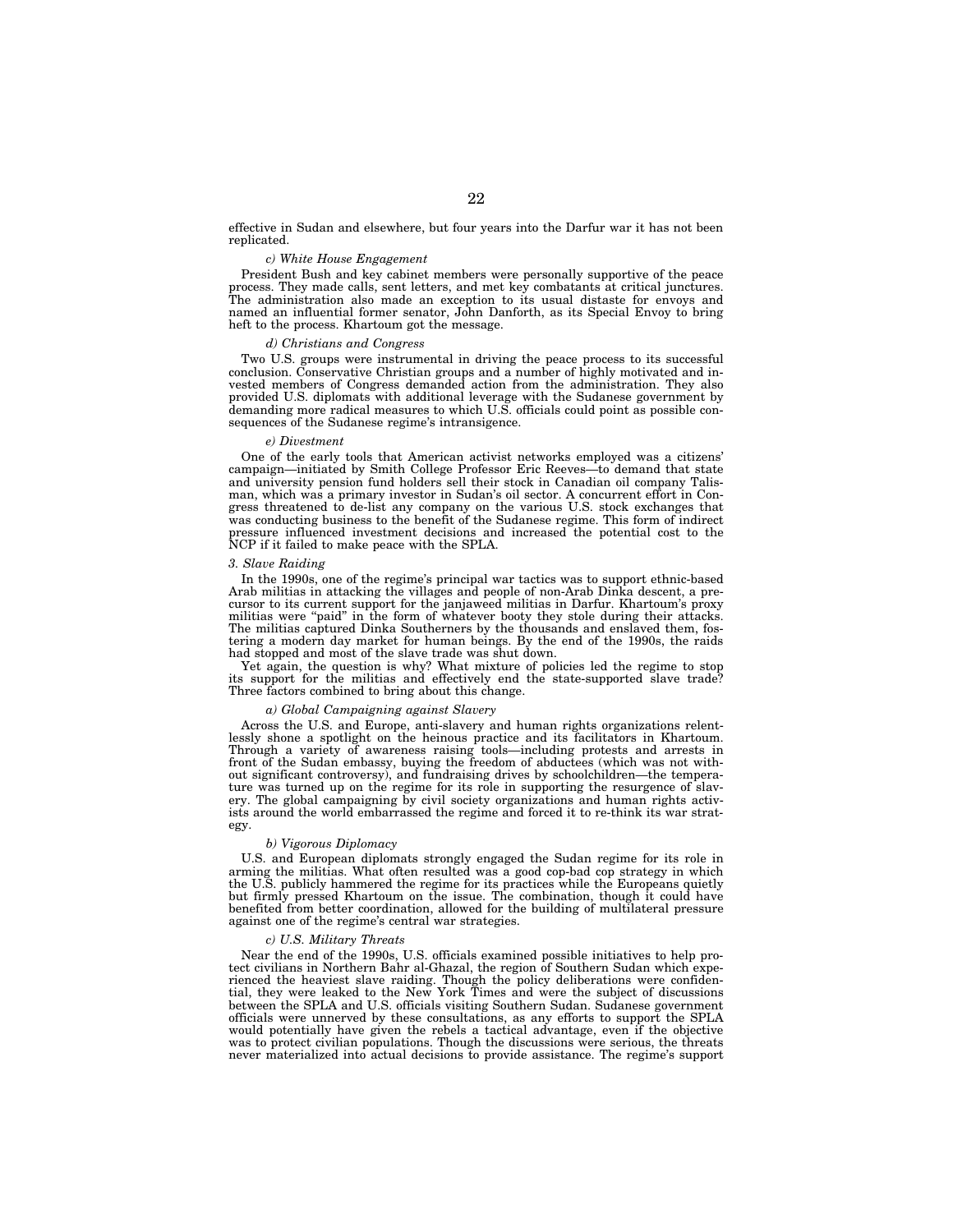for the offending militias ended, soon followed by the end of the practice of slave raiding.

Chairman LANTOS. Thank you very much for your powerful statement, Mr. Prendergast.

I am please to call on Alex de Waal who is a leading thinker on Africa. He currently serves as a fellow of the Global Equity Initiative at Harvard University, and as Program Director at the Social Science Research Council in New York City. He has been focusing on Sudan as far back as the mid 1980s, when he was writing about the famine there for his thesis at Oxford University. Most recently, he served on the African Union mediation team for Darfur.

We look forward to your comments, Mr. de Waal.

Can you pull the microphone closer to you, please, and push the button.

# **STATEMENT OF ALEX DE WAAL, PH.D., DIRECTOR, SOCIAL SCIENCE RESEARCH COUNCIL, LECTURER, HARVARD UNI-VERSITY**

Mr. DE WAAL. Thank you, Mr. Chairman, and thank you for the privilege of being able to address this committee.

I submitted a written testimony, and I won't attempt to summarize it.

Chairman LANTOS. It will be entered in the record without objection.

Mr. DE WAAL. Thank you. I want to just make a few points. The first is that "ought" implies "can." Our experience is that our leverage in Sudan is sadly limited. The capacity that we collectively, we the international community, especially the United States, have for making the Sudan Government act in certain ways is limited.

Let me make a couple of comparisons of the situation today with 10 years ago when some of the instances that my old friend and colleague John Prendergast was referring to occurred.

Ten years ago the Sudan Government was regionally isolated. It did not have the support of Arab countries, especially because agents from Sudan had tried to assassinate the Egyptian President. It did not have the support of its neighbors, and the Ethiopian Government actually had several tank divisions in Sudanese territory threatening and actually capturing towns, and that was pressure that really forced the Sudan Government to change its ways. China was not on the scene in a significant way, and the national budget of the Sudan Government in the late 1990s was in the region of \$900 million per year.

Today, Sudan is not regionally isolated. There is no neighbor that is going to put a tank division on Sudanese soil. China has become a major supporter, and the national budget of the Sudan Government is \$11.7 billion.

So I would argue to start off with the Sudan Government feels a lot more confident today than it did 10 years ago, and consequently our leverage is comparably diminished. I would like to draw a couple of lessons from what was a very frustrating, painful, and often disillusioning experience in the African Union mediation for the Darfur peace talks over the last couple of years, and especially on the security track.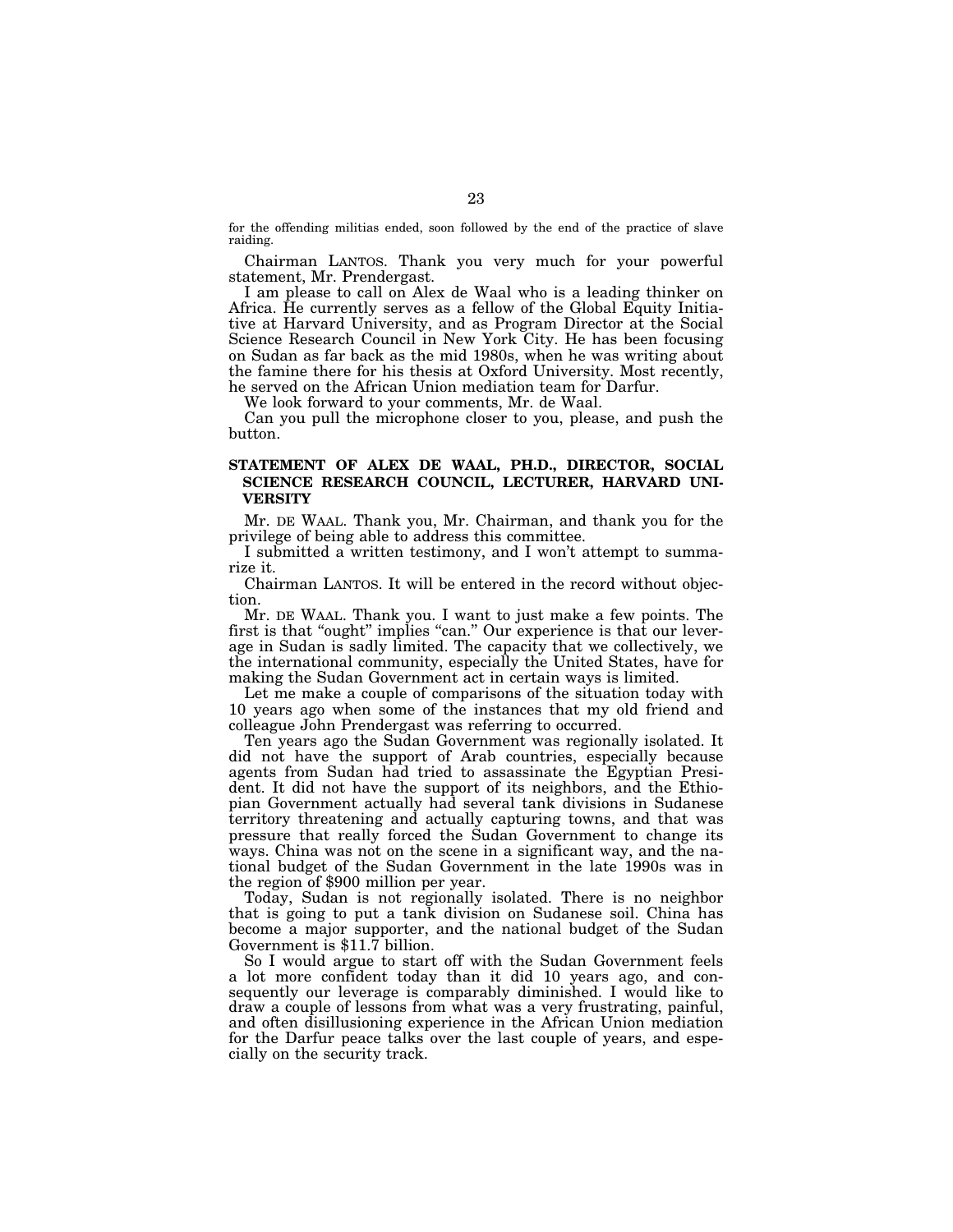My particular role was facilitating the discussions on the security arrangements exactly this time last year. We concluded, in fact, a year ago today. The first is I absolutely agree, and I think everybody agrees that a deployment of an effective peacekeeping force is essential, but let us not have inflated expectations about what that force can achieve.

The 20,000 troops mandated by U.N. Security Council Resolution 1706 was derived directly from the implementation plan that the team drew up in Abuja, including U.N. and United States military officers as AU officers. What that force could do according to that plan, according to the resources given to it were to monitor a cease fire, to monitor the ban on offensive military flights, and let me just make two small points.

More than 1 year ago we were given evidence that the Sudanese Air Force was painting helicopters and aircraft with AU insignia. This was an act of perfidy that was brought to the attention of the African Union by, amongst others, myself, and we confronted the Sudan Government, and there is a paragraph on the Darfur Peace Agreement that specifically refers to this—I don't have it in front of me but I can refer you to it—in which the Sudan Government undertook specifically that it would not undertake such acts of perfidy again.

In addition, the Darfur Peace Agreement provides for the ground monitoring of the ban on offense military flights. It provides for monitors to be at airfields in order to ensure that no offensive military flight takes off. That has not been enforced but it is there already in the peace agreement. I, among others, made sure that that was written in and agreed to.

So a force could do that, could actually monitor that. Enforcing it is a different question. It could monitor the measures to neutralize and disarm the Janjaweed. It could protect humanitarian supply routes, and it could monitor the disarmament—the demilitarization—the demilitarization of IDP camps with the agreement, consent, and cooperation of the parties.

What such a force could not do, according to our military experts, including officers from the United States and the U.N., is it could not police Darfur. It could not disarm the Janjaweed. It could not protect the majority of civilians in the event of an eruption of violence.

Now, we know the history of U.N. peacekeeping forces in that regard, and I think we must be realistic in that respect. A peace support operation is a support to a peace process, not a substitute for it.

What has been lacking in this discussion, I think, is the development of a real concept of operations for such a force. A mandate gives it the limits on what it is entitled to do legally, the numbers and the armaments give it the capacity, but the concept of operations and the leadership provide it with a plan for how it will operate during the estimated 5 to 7 years—now let me repeat—5 to 7 years for which such a force is likely to be needed.

My second point is on the peace process. I absolutely agree with John Prendergast that unity among the rebels is desirable. I worked very hard to try and achieve that. Let me report that honestly I don't think it is going to be achieved in the coming months,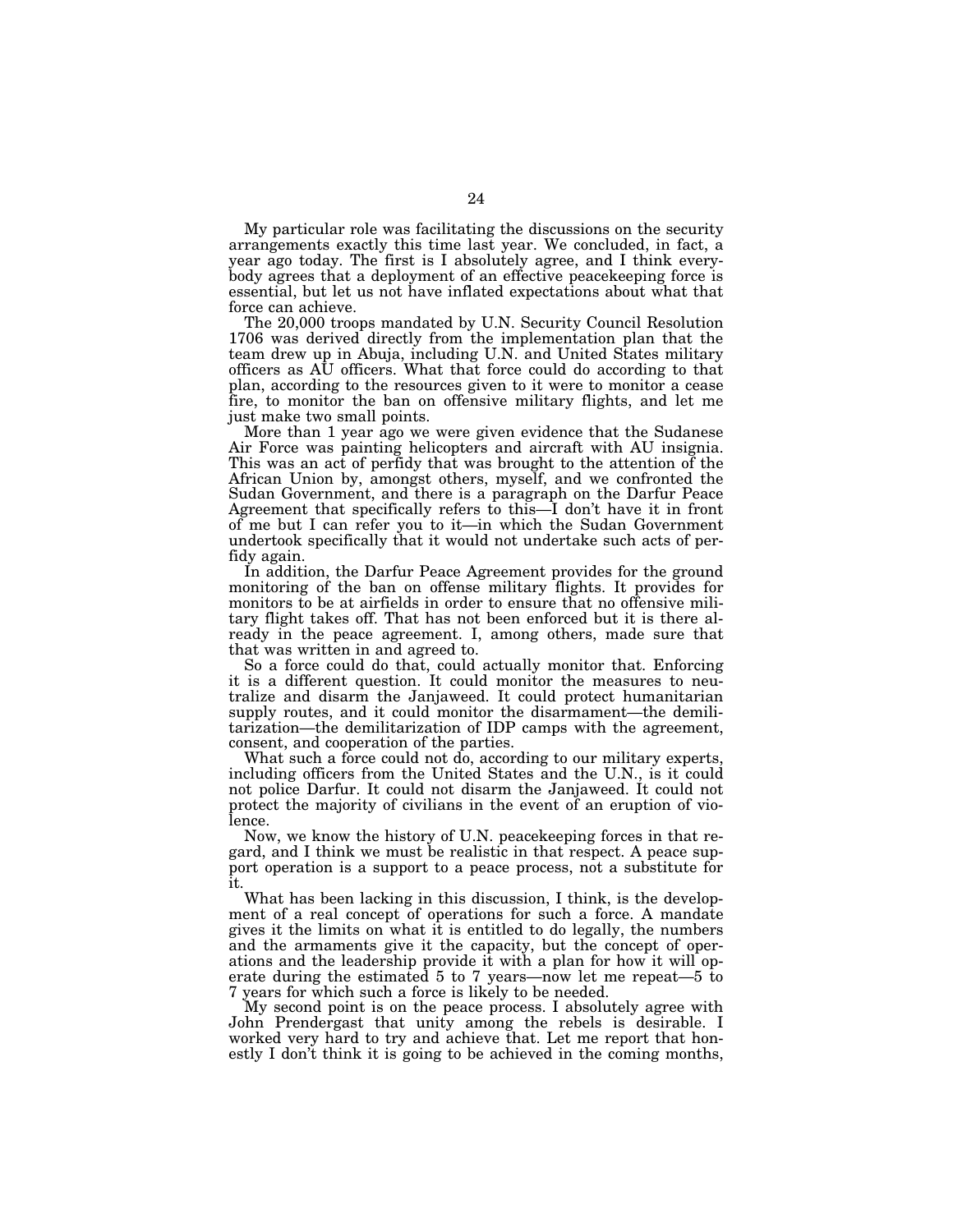possibly not in the coming years. The rebels will remain disunited. Their leadership has been, frankly, disastrous. The government has very little reason, very little incentive to negotiate with them. Chad and Eritrea are meddling, and the mediation as it exists now has very little clout and very little credibility.

But one thing we could do, we could contemplate is what actually was done a year ago in Abuja. The parties in Abuja were not seriously negotiating. Neither side was adjusting its position, and in response to that the African Union, partly at the prompting of the United States and the U.N., put a paper on the table. There are many problems with that paper, which we could go into, but it was a paper for discussion which ultimately became the text of the Darfur Peace Agreement.

A year on we can see many flaws, many valid criticisms of that. Is not the time arising when we should actually return to the substance and actually put specific proposals, political proposals on the table, which we can be confident would be accepted by the rebels and actually shortcut what is likely to be a very painful, drawn out process of trying to corral these people together? Herding cats does not do justice to the difficulty of organizing such talks.

Lastly, I would like to emphasize a Darfur Peace Agreement only makes sense if there is a comprehensive peace agreement that is working, that has the confidence of the Sudanese people. If the Darfurians see the CPA as a ceiling on their ambition or worse still, as a sinking ship, they have absolutely no reason to join it, and I think given the limited leverage, the need for good, accurate analysis and prioritization, I would argue very strongly that we must make the faithful implementation of the CPA, especially its measures for democratization, an absolute priority.

I thank you very much for allowing me to be here.

[The prepared statement of Mr. de Waal follows:]

#### PREPARED STATEMENT OF ALEX DE WAAL, PH.D., DIRECTOR, SOCIAL SCIENCE RESEARCH COUNCIL, LECTURER, HARVARD UNIVERSITY

#### PROSPECTS FOR PEACE IN DARFUR TODAY

Congressman Lantos, members of this Committee,

It is a pleasure to be invited here to testify at this hearing and to present some of my views and analysis on the situation in Darfur, a part of the world that I knew intimately in the 1980s, and whose travails I have followed closely since then.

I will focus my remarks on two major points. One is that Darfur today is different to the Darfur of 2003–04, when, on the tenth anniversary of the Rwanda genocide, the conscience of the world—and notably this House—was awoken to condemn the massacres, dispossession and rape as ''genocide.'' Many realities in Darfur have changed and we need an accurate appraisal and analysis of the situation if we are to take the right decisions. The crisis in Darfur has been characterized as ''geno-cide,'' as ''war'' and as ''anarchy.'' None of these descriptions does justice to the complexity of the situation and the changes in the political and military landscape, especially in the last year. I submit that in order for us to respond appropriately, it is important to recognize the realities—notably that Darfur today cannot be described as a conflict between Arabs and Africans.

My second point is that the essential test of any policy for Darfur—or indeed Sudan—is that it should work. "Ought" implies "can": in framing our actions we should be aware of what can succeed.

In that regard, I draw upon my experience as a member of the AU mediation team in Abuja, when I was tasked with mediating a comprehensive ceasefire for Darfur and convening a task force to draw up an implementation plan for AU or UN forces. We must be aware of the considerable limitations on what international forces, such as are proposed under UN Security Council Resolution 1706, can achieve in Darfur. What they can do is to monitor and selectively enforce a ceasefire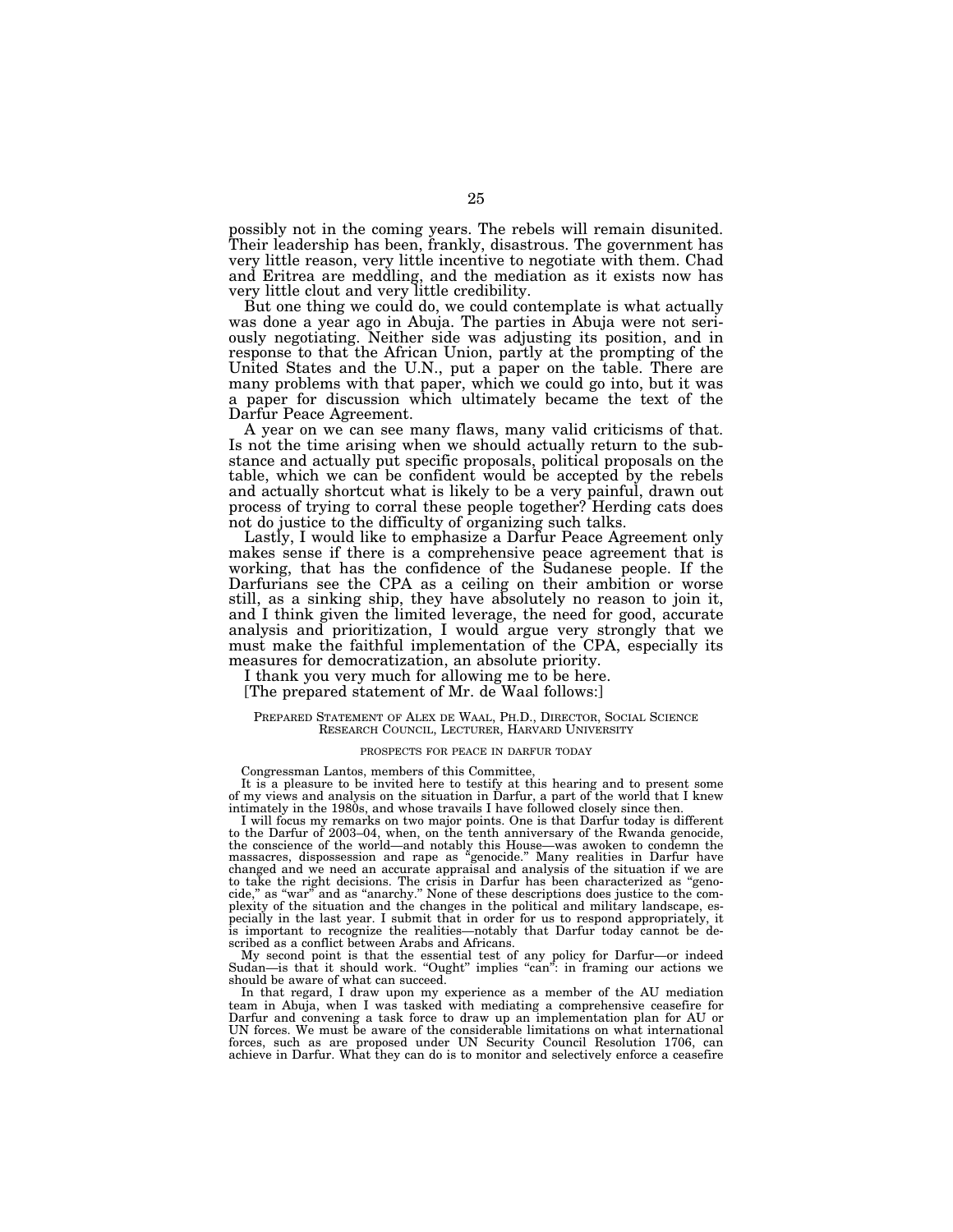including demilitarization of displaced camps and humanitarian access routes. What they cannot do is to police Darfur, disarm the Janjaweed or provide protection to the majority of Darfurian civilians in the event of an eruption of major violence. The proposed UN troop deployment could not fulfill these latter tasks, even with a workable ceasefire, and certainly cannot undertake them in the middle of ongoing hostilities.

The current political alignment is not favorable for a rapid peace settlement for Darfur. Nonetheless, without the warring parties having confidence that there is progress towards such a settlement, the task of any international peacekeeping or protection force in Darfur will be infinitely harder. Our immediate aim should be a robust and monitorable ceasefire. In turn, a credible political peace process for Darfur requires putting Sudan's Comprehensive Peace Agreement back on track, and restoring Sudanese confidence in that peace agreement. I urge the U.S. government to keep this primary aim clearly in focus.

#### *My Personal Involvement in Darfur*

I lived and worked in Darfur from 1985–87, when I conducted research for my PhD thesis. Of the villages and nomadic camps where I lived, three are completely destroyed—one of them occupied by Janjaweed—two are partly destroyed, one is a government garrison, and one a stronghold of the SLA, which was attacked and bombed by the government. Another—where I stayed as a guest of Sheikh Hilal Abdalla, father of Musa Hilal—is a camp for the Janjaweed. One day I hope to return to these places and document what has happened to the people I knew who lived in each of them.

During the 1990s, and during the period of the peace talks between the Sudan government and the SPLM during 2001–04, I focused much of my energy on the question of the marginalized peoples of northern Sudan—including the Nuba, the Beja and the peoples of Blue Nile. International attention to the plight of the South tended to overlook these people, who on occasions were suffering from massacre, systematic rape and forced displacement every bit as horrendous as that inflicted on the people of Darfur during the peak of the counter-insurgency campaigns by government army and Janjaweed in 2003–04. I was concerned that the North-South focus of the Naivasha peace talks would leave the marginalized peoples of northern Sudan politically short-changed and vulnerable. I also followed Darfur and brought Darfurians into the various fora I helped organize, though their effective participation was always hampered by their internal divisions.

When Darfur erupted into large-scale violent conflict in 2003 I was saddened and angered, but not entirely surprised. The pattern of the violence in Darfur replicates in most respects the experience of other Sudanese peripheries. In an article I wrote in 2004, entitled ''Counterinsurgency on the cheap,'' I described the atrocities as ''genocide by force of habit.'' We can learn much about the conflict in Darfur by placing it in the context of the previous wars in Sudan and the sadly consistent methods used by the government of Sudan to pursue its war aims.

I spent much of 2005 and 2006 as an advisor to Dr Salim Ahmed Salim, the African Union's chief mediator for the Darfur conflict, dealing with many of the places and some of the people I knew from my years in Darfur. My principal role in the peace talks was facilitating the negotiations on security issues. The main focus of this was working on a text of a comprehensive ceasefire and final status security arrangements—a text that was subsequently enhanced in certain details by the efforts of Deputy Secretary Robert B. Zoellick and his team on May 2–4, 2006. I am happy to say that all the three leaders of the Darfur armed movements judged the security arrangements section of the Darfur Peace Agreement acceptable at that time, with the sole objection coming from Dr. Khalil Ibrahim, President of the Justice and Equality Movement, who demanded that his troops be paid salaries from the government budget during the interim period.

My role also included overseeing an implementation task force, consisting of military officers from the UN and AU, who designed the ceasefire implementation modalities, a plan that in turn was the basis for the troop strengths and tasks envisioned in UN Security Council Resolution 1706, which calls for the dispatch of UN forces to Darfur.

My final task in Abuja was to stay on when all the other members of the mediation team had left, in a last-ditch effort to persuade Abdel Wahid al Nur to join the peace agreement. I came close but did not succeed.

#### *How to Describe Darfur Today?*

Darfur's nightmare continues. It is taking new forms. The violence today is dif-ferent in both scale and nature to that of three years ago. Many fewer people are being killed than during the peak of atrocity in 2003–04, and many fewer are dying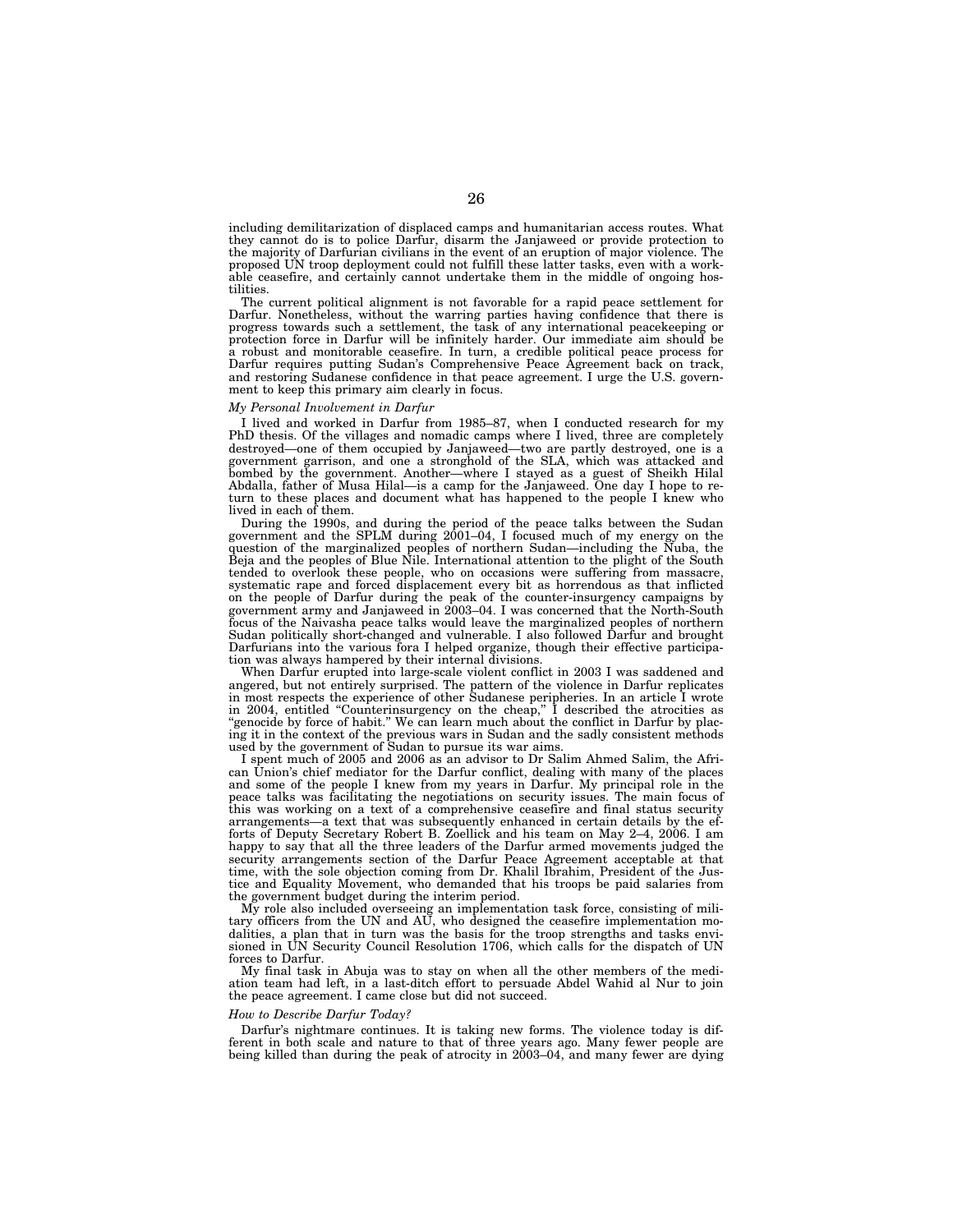from hunger and disease. The humanitarian agencies have done a remarkably good job.

The number of deaths should not be the sole or the overriding measure of the crime and tragedy in Darfur. Millions of people live in displaced camps, unable to return home. They live in fear. The legacy of the immense military campaigns of 2003–04 is that significant areas of Darfur have been ethnically cleansed of their former population. This crime cannot be allowed to stand: o peace is that it entitles and empowers displaced people to return to their places of origin, to resume their lives under a local administrative system of their choice that provides them with physical and legal security, including tenure over their land.

Moreover, the capacity for renewed violence on a comparable scale has not diminished. Darfur is awash with weaponry. The army, paramilitaries, rebel groups and local self-defense groups are all heavily armed. Decades of experience in Sudan tells us that war consists of occasional sweeping campaigns in which the army, air-force and paramilitaries destroy everything in their path, followed by longer periods in which the violence subsides somewhat, but the underlying causes of conflict remain unaddressed. Any new explosion of violence rarely follows the same pattern as the previous peak in killing—the location may be different (for example in urban areas or displaced camps, or across an international frontier), and the belligerents may be configured differently (some militia may switch sides to join the rebels, some rebel factions may cut deals with the government). New armed groups may emerge, perhaps among the angry and politicized groups of displaced people, or in neighboring regions of Sudan. These patterns are familiar from Sudan's long-running wars and it would be unwise to assume that Darfur's violence will not surge again and take on new forms.

I submit that we can no longer describe the conflict as "Arab" versus "African." That was always an inadequate description, even during the height of the killing in 2003–04, when racial labels were particularly salient. The ethnic politics of Darfur are much more complicated now. Having armed numerous Arab militia, including the Janjaweed, the government no longer commands the loyalties of its erstwhile proxies. Army generals are fearful of the might of the Janjaweed, who in some locations are more numerous and better armed than the regular army. The generals know it is impossible to disarm the militia by force. Their greatest fear is that some of the Arab militia will desert the government for the rebels. This fear is not without foundation: many Darfurian Arabs are talking to the insurgents and making local pacts. In the other direction, one of the most unfortunate consequences of the Darfur Peace Agreement was the way in which some commanders of the SLA-Minawi, most of them ethnic Zaghawa, became government proxies, to the extent that local people called them ''Janjaweed-2.''

There is no doubt that individual atrocities in Darfur continue to bear the hallmarks of ethnically-targeted genocidal massacre. But these atrocities do not follow any straightforward ''Arab''-''African'' dichotomy. One of my concerns about the use of the word ''genocide'' to describe these crimes is that it seems to imply that Darfur's crisis consist of Arabs killing Africans. Such a depiction is inaccurate.

Many Darfurians characterize the situation as ''anarchy.'' That is correct insofar as the institutions and mechanisms that maintained law and order have broken down or been dismantled, and the government is failing in its basic obligation of providing security. It is accurate insofar as much of the violence witnessed in the last year is localized conflict (including clashes between Arab tribes), fighting among rebel groups, and banditry. Describing the situation as ''war'' does not do justice to the complexity of the conflict and the extent of multiplication of armed groups. But "anarchy" is also an incomplete description: it fails to capture the way in which the situation is manipulated by the strongest actor, the government of Sudan, which has co-opted many institutions for civil administration into its paramilitary structure.

What is clear is that Darfur's crisis is complicated and has changed. Last year's solutions can no longer work. Last year's labels may no longer fit.

#### *Prospects for Peace and Security*

The prospects for peace in Darfur are not encouraging. The political alignment for peace was most favorable in the first half of 2005, when there was enthusiasm for the Comprehensive Peace Agreement (just signed by Khartoum and the SPLM) and its promise of national democratic transformation. At that time, pro-peace figures in Khartoum such as vice president Ali Osman Taha were in the ascendant, the Darfur rebels had a semblance of political coordination, and Chad was still part of the solution, not part of the problem.

That favorable alignment slipped during late 2005 and early 2006, and by the time the Abuja peace talks reached their denouement, the political context was be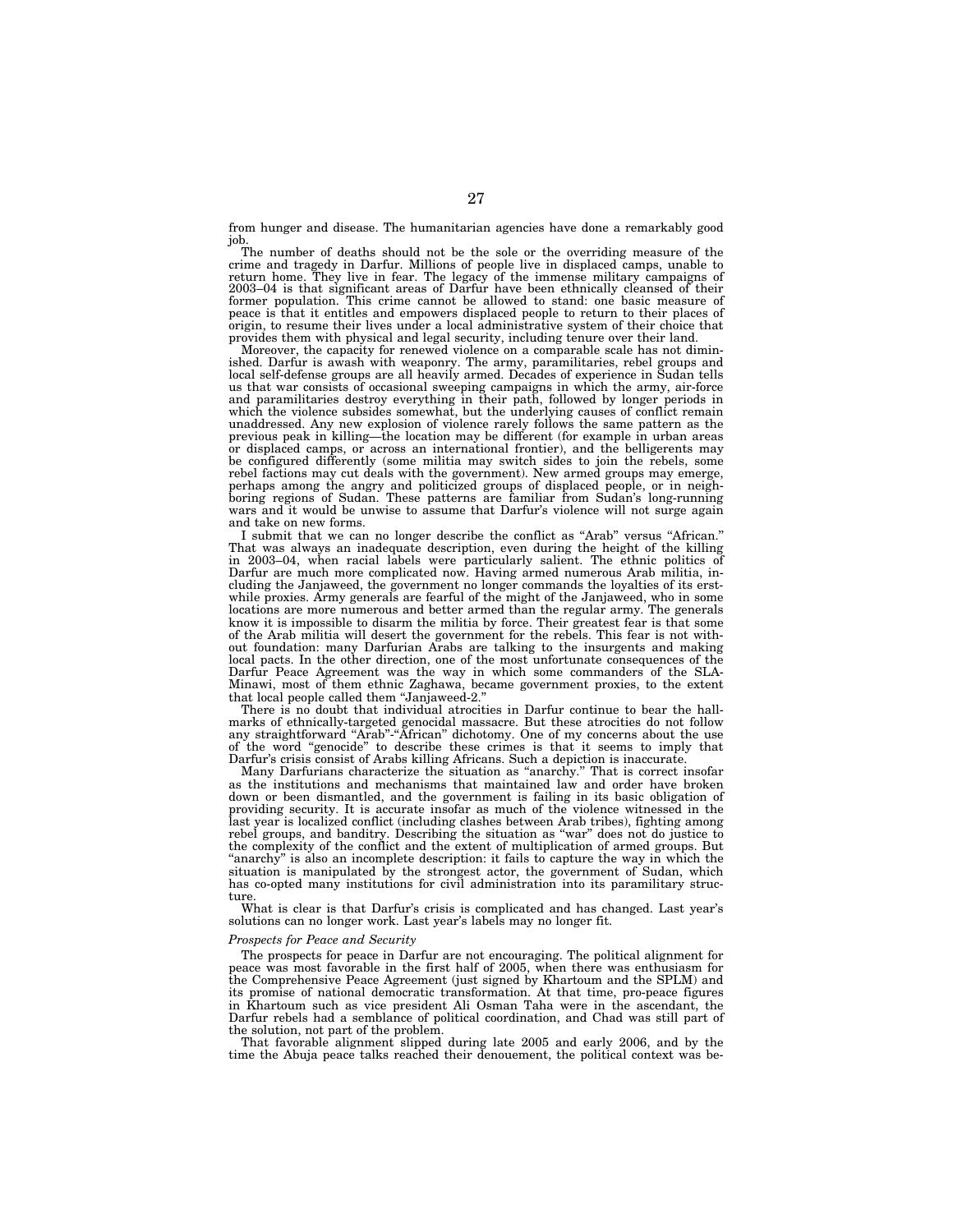coming less favorable week-by-week. Peace in Abuja was missed by a hair's breadth, but that slender miss was disastrous. The adverse trend has continued over the subsequent eleven months.

I recall some tribal elders arriving at Abuja to encourage the rebels to sign the agreement, making the argument that if the chance for peace is not taken, Darfur faces the prospect of a war of all against all. That Hobbesian scenario may yet materialize. Local disputes are multiplying and the mechanisms to resolve them are too weak.

Today, the Darfur armed groups are more fractured than at any time in their

short history. The prospects for unifying them are remote. Arabs groups have<br>emerged as independent actors and should be represented in any new peace process.<br>External interference—by Chad, Eritrea and Libya—has intensifie interests.

Implementation of the Darfur Peace Agreement is farcical. Minni Minawi possesses no power, the key institutions do not exist or have no resources, and the National Congress Party is choosing the candidates to fill the ministerial and gubernatorial posts provided for the SLM. Contrary to the provisions of the DPA, the Security Arrangements Implementation Commission is headed by an army general, not a nominee of the SLM. The most important institution of all—the Ceasefire Commission—has become completely dysfunctional. The government is practicing ''retail politics''—purchasing the allegiance or cooperation of individuals on a case-by-case basis, and describing this as fulfilling the requirements of the DPA.

Credible mediation is needed, but the most important interlocutors face conflicts of interest. The African Union has the mandate to implement the DPA as it stands, and is also tasked with negotiating a new agreement with the non-signatory rebels. It is hard for it to do both. In due course the UN will find itself in a similar position—the UN Mission in Sudan is mandated to implement the Comprehensive Peace Agreement, and Special Representative Jan Eliasson is also tasked to mediate with Darfurian groups which demand that the CPA be revised to accommodate their demands.

This points us to perhaps the most significant single challenge to peace in Darfur: any peace agreement for Darfur must be a buttress to the CPA. But most Darfurians see the CPA, not as a charter for national democratization, but rather as (at best) a ceiling for their aspirations and (at worst) a sinking ship. While such beliefs continue, there is little chance that they will be ready to make peace. Peace in Darfur is possible only if there is widespread confidence in the CPA among ordinary Sudanese, and at present this does not exist.

In these circumstances, many advocate that the priority should be to send a strong international force to Darfur to protect civilians there, so that the Darfurian people who have already suffered enough do not continue to die while the politicians argue interminably about peace over the coming months and years. There is no doubt that a larger, better equipped and better mandated international force could improve conditions in Darfur. But we must also be frank and realistic about what such a force can achieve, both under the current circumstances of ongoing hostilities, and under any future conditions of a fully-signed up peace agreement.

In facilitating the discussions on the security arrangements for the DPA, the African Union security team took advice from a number of senior and experienced military officers and security advisers from Africa, the UN and the U.S. The team concluded that a force of about 20,000 peacekeepers could police a ceasefire agreement between government and rebels, monitor airfields to ensure that the ban on offensive military flights is respected, ensure the demilitarization of displaced camps and humanitarian supply routes, train a community police force to provide security for displaced people, and monitor government efforts to neutralize and selectively disarm the militia. It could fulfill these tasks in the context of a fully-signed up peace agreement with the active cooperation of the parties.

Even with a Chapter VII mandate and the consent of the Sudan government, what such a force could *not* do is to provide security for all, or even most, Darfurian civilians in their home villages. It could not disarm the Janjaweed. It could not remove the government army and police from Darfur and take over their functions.

In the context of ongoing hostilities, the capability of a peacekeeping force would be even more limited, as it would need to devote much of its capacity to force protection. As we have learned from many other conflicts, international forces do not, as a general rule, protect civilians at risk during an explosion of violence.

The main security discussion that is needed concerns the strategic plan and concept of operations for an international force in Darfur. This was a discussion that we began but did not conclude in Abuja. But in our truncated discussions, some basic principles became clear.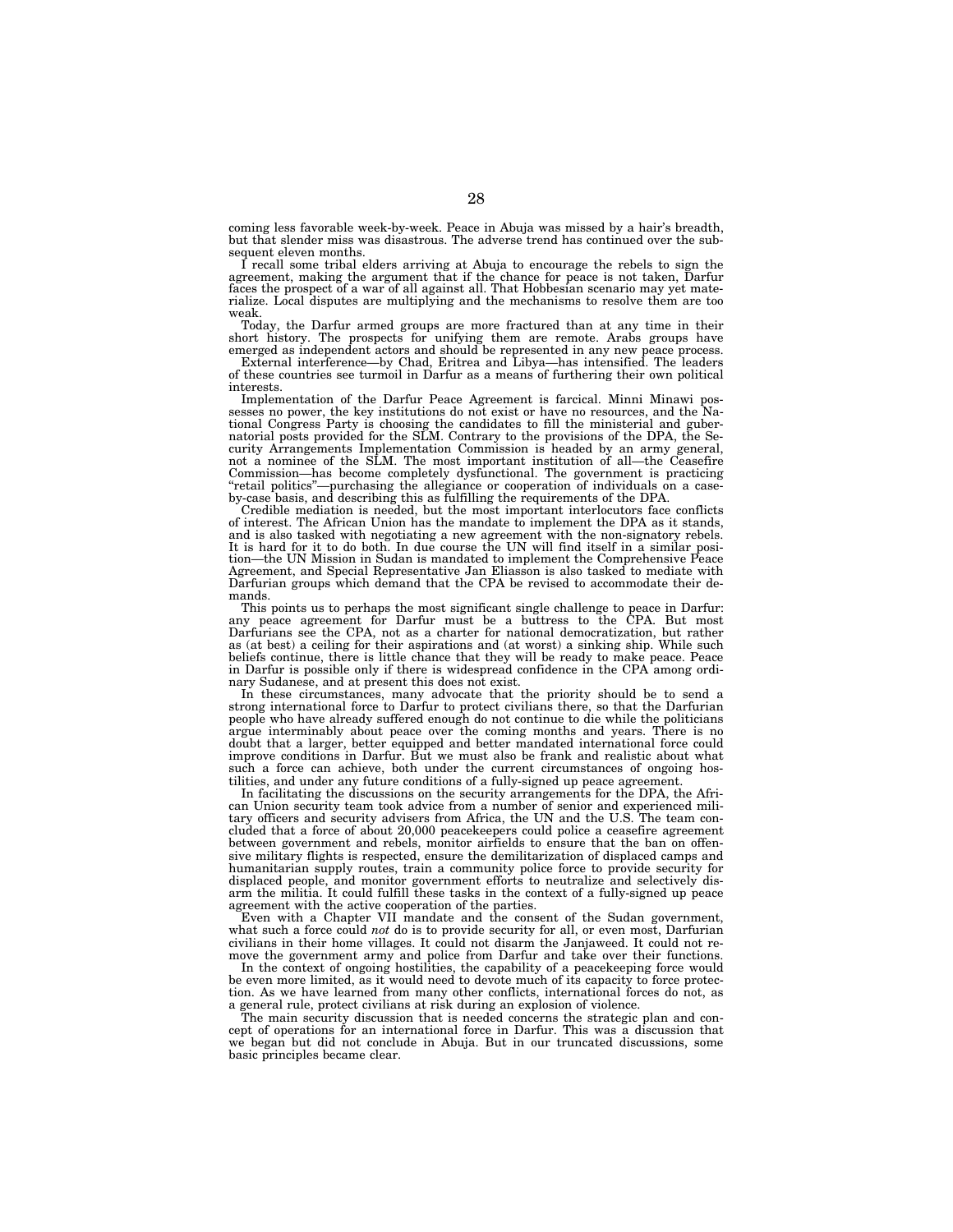A first consideration is time. Any international force dispatched to Darfur should expect to be there for a minimum of five years. It is not realistic to expect the region to be stabilized in a shorter period of time.

Second, disarmament can only be undertaken by consent, in a staged and reciprocal manner across all armed groups. Arms control is primarily a political process, not a technical one. The government's cooperation in this is also necessary. While Khartoum is most of Darfur's problem, Darfur's solutions must also come through Khartoum.

Third, for an international force to be effective, it must devote the majority of its energy to political work and community liaison, with the threat and use of force comprising only a small part of its activities.

And finally, the force levels envisaged for the implementation of the DPA security arrangements would be woefully insufficient to provide physical protection to all civilians at risk during any possible future eruption of violence. Other measures would be required to prevent such violence or protect civilians at risk.

It is important to be soberly realistic about what the UN—or indeed any international force—can achieve in Darfur. Many Darfurians have exaggerated expectations that the UN will solve all their problems, and these false hopes deter them from engaging realistically with the political challenges they face. It is important for the U.S. and UN to give the right message: peace is the goal, peacekeeping is a tool.

A comprehensive, robust and monitorable ceasefire in Darfur, and a political process leading to a peace agreement for Darfur, and a properly-implemented CPA must be the priority. Let us have no illusions that these goals will be easy to achieve. But a credible political process in this direction is essential and can create sufficient confidence that an international force can function effectively.

The lesson of Sudan's wars over the last quarter century is that peace is possible, if it is pursued relentlessly and with an international consensus. The lesson of Sudan's peace deals is that what ever is on paper is never good enough: the challenge lies in the implementation. Sudan and its problems will be with us for some time to come: we must take a long view.

Thank you for giving me this opportunity to share my thoughts.

Chairman LANTOS. Thank you very much, Dr. de Wall, and I want to thank again this extraordinary informative and courageous and significant panel.

We will begin the questioning with the ranking member, Ileana Ros-Lehtinen.

Ms. ROS-LEHTINEN. Thank you again, Mr. Chairman, for your leadership on this issue for many years. I would like to yield my time to Judge Poe or Mr. McCotter if they would seek the time to ask questions. Judge Poe or Mr. McCotter? Mr. McCotter is recognized.

Chairman LANTOS. Mr. McCotter, the time is yours.

Mr. MCCOTTER. Command performance. Thank you for being here and bringing this subject for more public recognition of it. It is an intrinsically evil situation, and I think that we in the United States have to become, as you put it, far more forceful in our approach. To simply rely upon the mechanisms of diplomacy will not work unless there is a concrete pressure that is applied to this regime to respect the inherent human dignity of its own people.

My questions is, we have heard much about Communist China's role in the perpetuation of this regime and thus its complicity in the genocidal acts that it has taken. Can you explore for me more of the rationale behind the Communist Chinese's influence within this area, and why it constitutes a bar toward resolving and ending this genocide?

Ms. ROS-LEHTINEN. If we could have the panelists touch on the subject of the engagement of the Chinese Government with the Khartoum regime. I know Ms. Farrow has been very active in that.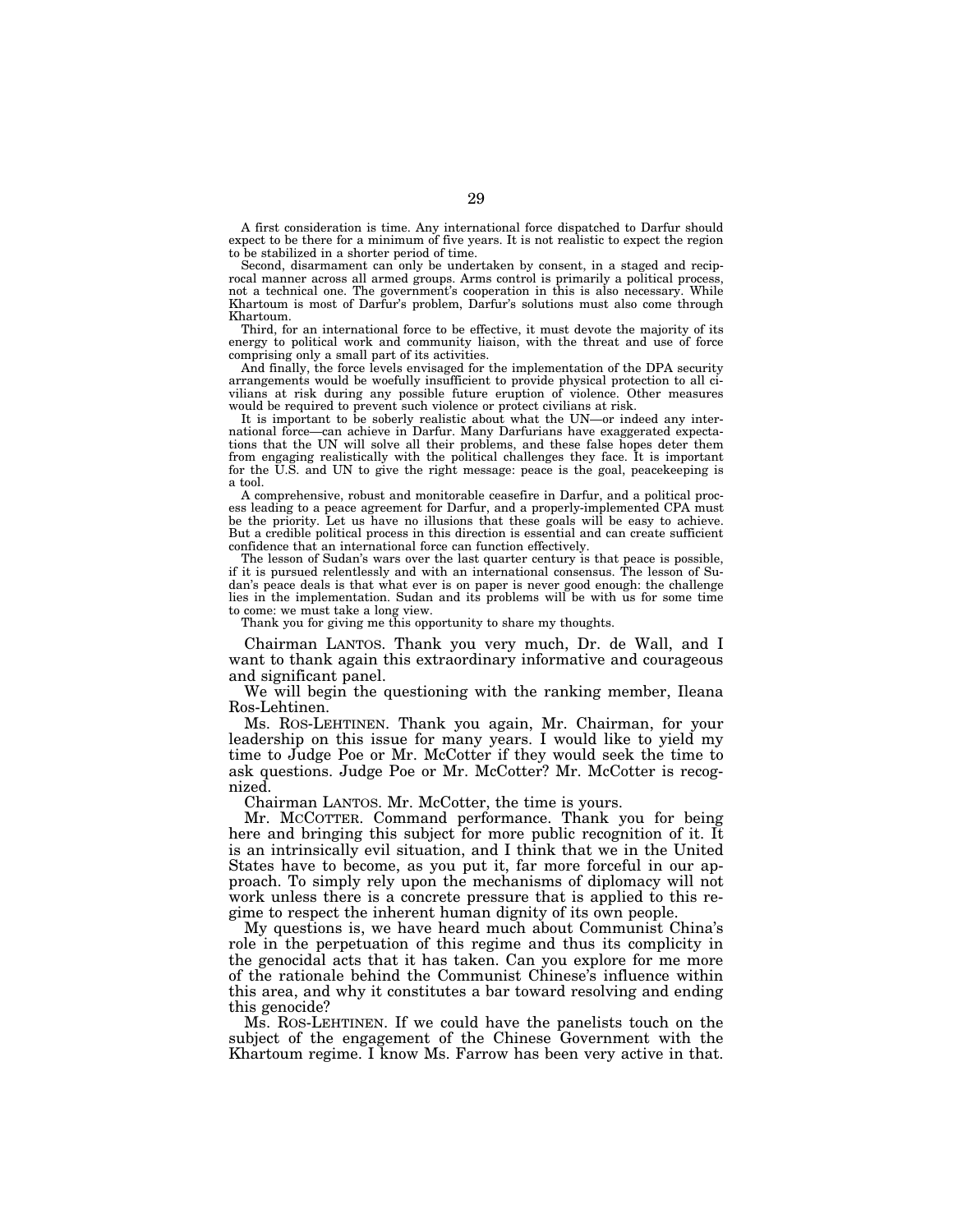Ms. FARROW. I could begin it anyway. What we know is China is meeting at least 10 percent of its massive oil needs in Sudan through oil in southern Sudan. It is a complex scenario, but what we are now seeing—we don't know the percentage but it is a high percentage. I think Human Rights Watch, 2 years ago, said 60 percent of the revenues from oil is going toward military. This for a country that has no need for any self-protective military force to be used in the purchase of Antonov bombers, attack helicopters, small arms, arming and training the Janjaweed. That percentage is probably up from 60 percent now; some venture as high as 80 or more percent. I don't know.

But the point is China is now complicate in Darfur's genocide through funding it. Without that oil money, it would be a very different story, and it brings us now to the issue of divestment, that we are now seeing states divesting, universities divesting, cities divesting, and individual, and you know by now my passion to do anything in my small way for the people of Darfur.

Well, imagine my surprise in November when I asked my accountant—I have an accountant—do I have any money in Fidelity Mutual Funds, because I found out Fidelity, a chunk of Fidelity, millions and millions and millions, was being put in PetroChina and Sinopac, and to my horror I found out that my pension plan was with Fidelity, and I gave my accountant 5 minutes to get it out, and I wrote my letter of conscious, and I wrote a letter that I really sort of hope maybe Fidelity somehow didn't know, and I followed it with a phone call to Fidelity, and somebody very nice on the phone gave me an e-mail number and I sent them material as to just how that money is being used.

But then Fidelity issued a statement that they were not at all responsible for what happens to their money, that they hope that those responsible would be responsible, and that the responsibility was not theirs.

Well, I assume responsibility for my money, you know, every dollar of it. It is not a whole hunk of money but it is mine and I don't want it used toward killing innocent people.

So I wrote another op ed. I, who never wrote an op ed in my life, I shirked interviews all my life, given about 2,000 since 2004, but I wrote an op ed about, you know, my complicity by having my money with Fidelity.

So there is China and there are the oil companies, and then there is China with that unholy alliance. Sudan has purchased its own watch dog on the Security Council, which has rendered toothless every single resolution.

So somebody else may wish to——

Mr. PRENDERGAST. Can I just add one thing to that, and that is, China does not want to be isolated internationally. Quick pop quiz: How many times have the Chinese vetoed a United Nations Security Council resolution on an African issue since the end of the Cold War? Never.

If we press, if we push China, they will threaten to veto right up to the moment that the vote occurs, and then they will abstain. If we have the political will to press forward with a real Plan B multilaterally to change the Government of Sudan's calculations, the Chinese will step aside.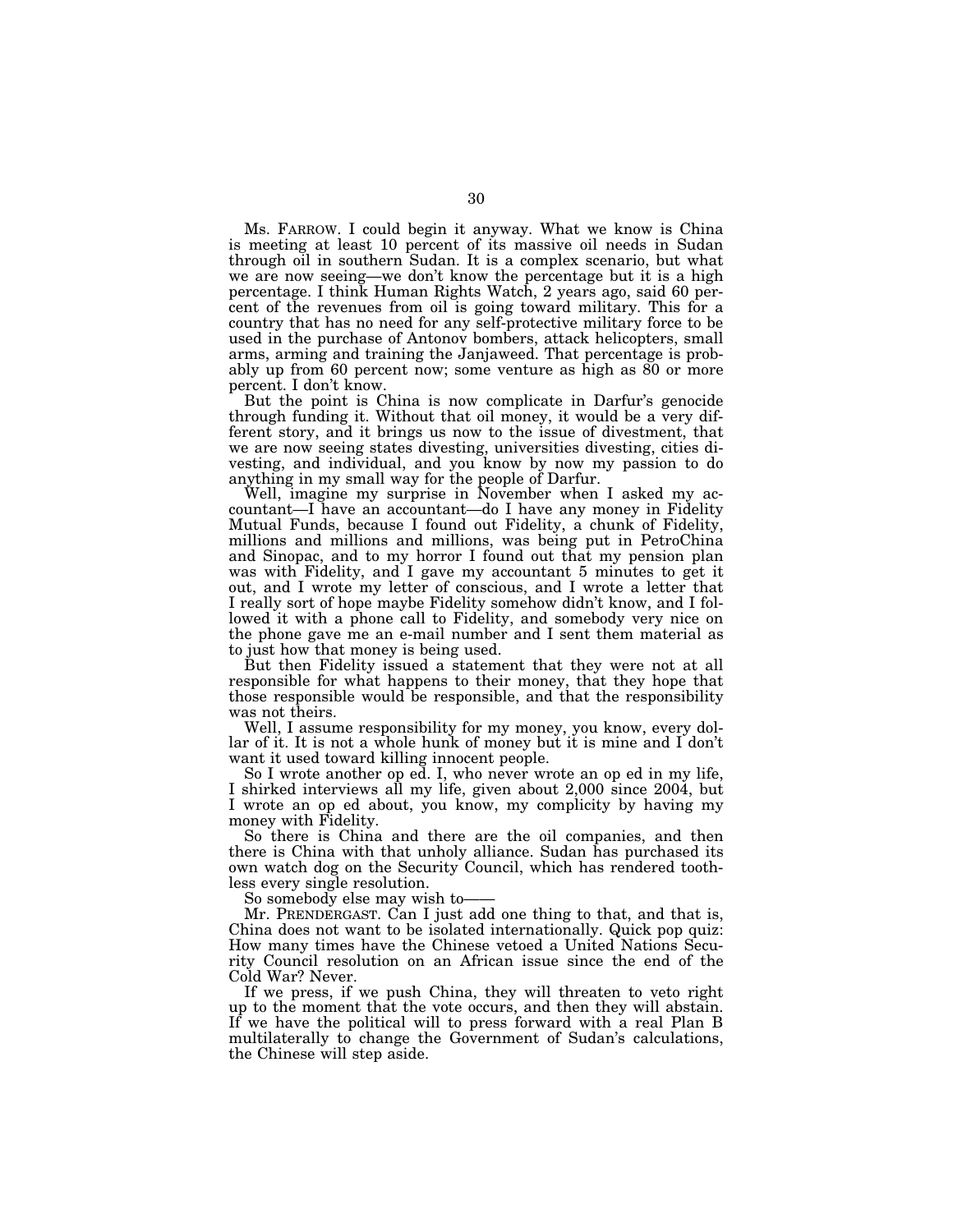Ms. FARROW. Could I mention the idea of getting behind the Olympics? Would that be—well, it was not my idea. It is an idea that had already gone viral in advocacy groups, but my son Ronan and I did write an op ed that appeared in the *Wall Street Journal*, and to our astonishment, Beijing responded. Clearly we hit a nerve.

How did they know I was am imbecile? They didn't know who I was, but they said I was an imbecile. But my point being that this is sensitive to them, that there is one thing that they may hold more dear than their unfettered access to Sudanese oil, and that is their staging of the 2008 Olympic Games.

So when I went to speak at Yale yesterday, students were wearing t-shirts that said ''Genocide Olympics'' and I suggested they have them with a question mark afterward as I wasn't actually calling for a boycott. We were calling for China to take responsibility, either get behind the idea and say, you know, we like what is going on Darfur, we stand behind Khartoum and their actions in Darfur, or take responsible action to do everything within their considerable power, with their considerable point of leverage to do what needs to be done.

So we are looking at, again, a point which is a point of some sensitivity that China, in its post-Tiananmen Square calling card to the international community ''One world, one dream.'' Well, there is one nightmare that China cannot be allowed to sweep under the rug, and that nightmare is Darfur. Thus the slogan ''Genocide Olympics" with a question mark is fast replacing the "One world, one dream'' slogan.

Mr. PAYNE [presiding]. Thank you very much. The gentleman's time has expired.

Let me thank each of the witnesses, very compelling, and Ms. Farrow, watching your pictures, as you entered the camp and you would at least visit the children, did you find any schooling, or the children in general, how did they appear in their group? Sometimes they seemed to be oblivious how bad the situation is. They still smile sometimes and play. The ones that are sick, of course, lack energy and so forth. What was your general impression as a mother of children and women?

Ms. FARROW. Well, I would have to distinguish between the children in Darfur and the children in eastern Chad and the children in Central African Republic.

In Darfur, the efforts of the AID workers, the 13, there was 14,000, many have withdrawn, are evident. The children are resilient. Their basic food needs at this point being met. It should be, say, 1 million are out of reach at the present time according to the Holmes report. AID workers cannot reach 1 million people. But in Darfur, fragile as it is, AID operations are working, and I didn't see severe malnutrition. It was worse in 2004. You did see people coming in in very bad shape.

But in June 2006, you could see people being sustained, and there was an attempt to provide security within the little—the schools that UNICEF—safe places that UNICEF would set up, drawings that were described, I saw those too. So clearly children were traumatized but children have a way of coping, and it was a joy to see them even in that setting.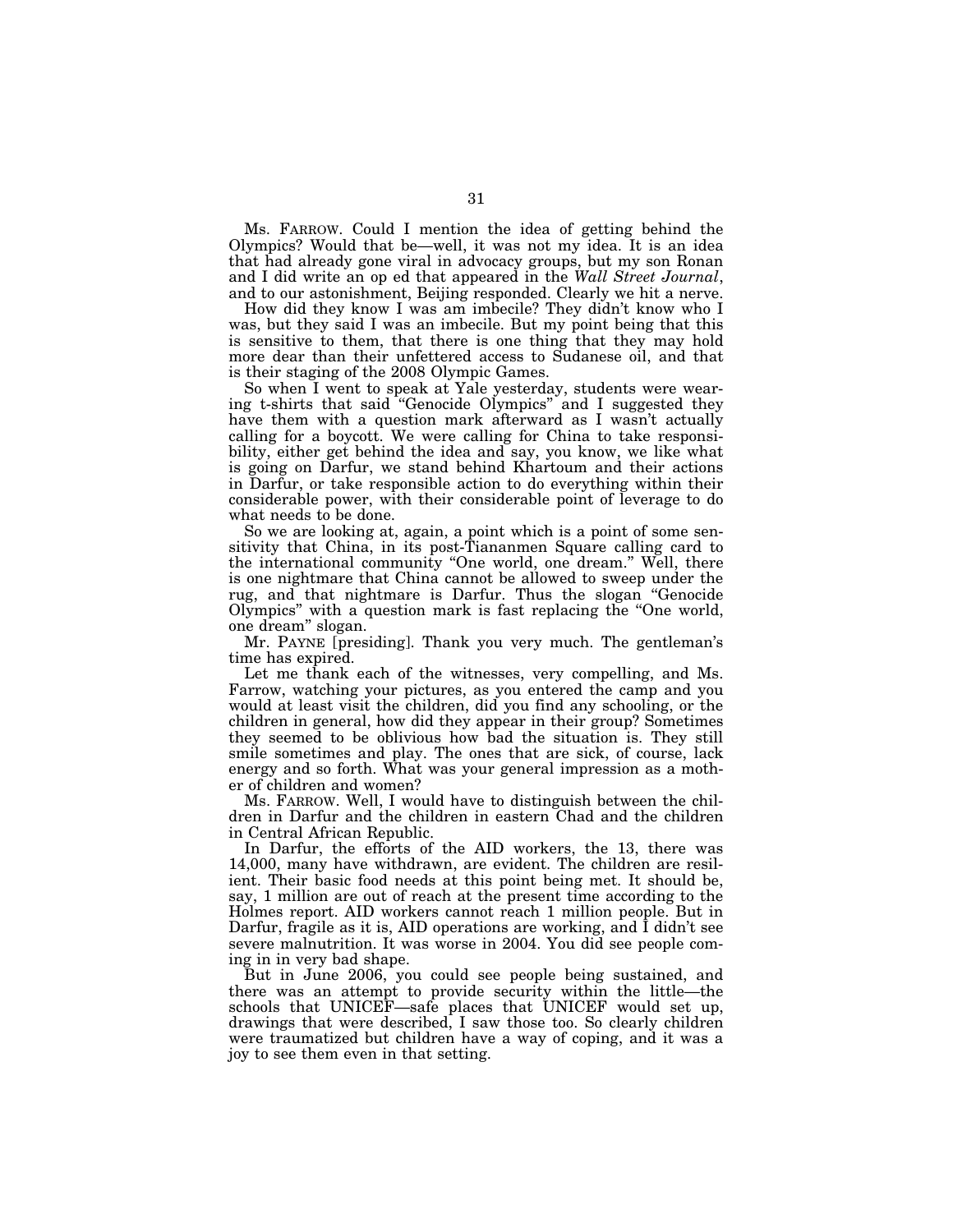I did see a measure of despair had sunk in the camps since 2004 among the adults. The women were despairing that no one would come. In 2004, there was hope U.N. would come. They would chant "U.N., U.N.," and by 2006, it was a sinking feeling that no one would come.

In eastern Chad, the needs of the children are not being met. Too few humanitarian workers, it is way dangerous there, they are at Stage 4, U.N. Stage 4, which means pared down just before evacuation, no families, and a really, really disparate situation. The same is true of Central African Republic; the children are not doing well. The children are dying in large numbers, and no one is even counting the dead. We don't know. Terrible levels of malnutrition both now in eastern Chad and in Central African Republic.

Mr. PAYNE. Thank you very much.

In the President's speech yesterday, John Prendergast or Dr. de Waal, there was a talk of the possibility of a no-fly zone. Actually, in 2005, I introduced a bill, H.R. 1424, which called for a no-fly zone, and prohibited entry into the United States, ships coming from ports of Sudan, and unfortunately the then chairman of this committee withdrew, although I had over 100 co-sponsors at that time, which leads me to the fact that as we continue to delay and postpone, and you know, the situation just worsens.

I think the information you brought out about the strength of Sudan today as opposed to 10 years ago, from 900 million to 11 billion, as their GDP indicates, that they are going to continue to get stronger.

So I guess my question is, either one of you, if you could just mention again three or four points that you think we should be doing today that would perhaps get the attention of Sudan.

Mr. PRENDERGAST. Well, I would just say real quickly that we ought to sequence and rapidly escalate on the regime, and those rebels that are continuing to commit atrocities on the ground in Darfur. I really do believe the financial and legal instruments are the ones that will work, again because of the past experience in Sudan; that if we hit them with targeted sanctions, if we hit them with going after the Sudanese companies that are underwriting the genocidal actions of the government, and if we actually use the extremely important leverage that we have, all this intelligence that we have collected on who is orchestrating the atrocities in Darfur, by bringing that to The Hague and saying here is some information that will accelerate the indictment process for some of the senior officials in the regime. This will have tremendous leverage.

These guys are not the Taliban. President Bashir is not Saddam Hussein. They want to play ball internationally. You stick a scarlet letter on them, you put the spotlight on them, and they will change their behavior. They have done it in the past repeatedly when we have actually had the political will to isolate them.

While we are escalating on the legal and financial measures, we need to plan the military measures. It is very grave to talk about a no-fly zone. It is an act of war because it would involve destroying the air force of the Sudanese regime. We may well need to do that. I think we ought to try these other instruments first very rapidly while we plan a credible military effort because that military effort cannot be limited to the air. We need to be prepared with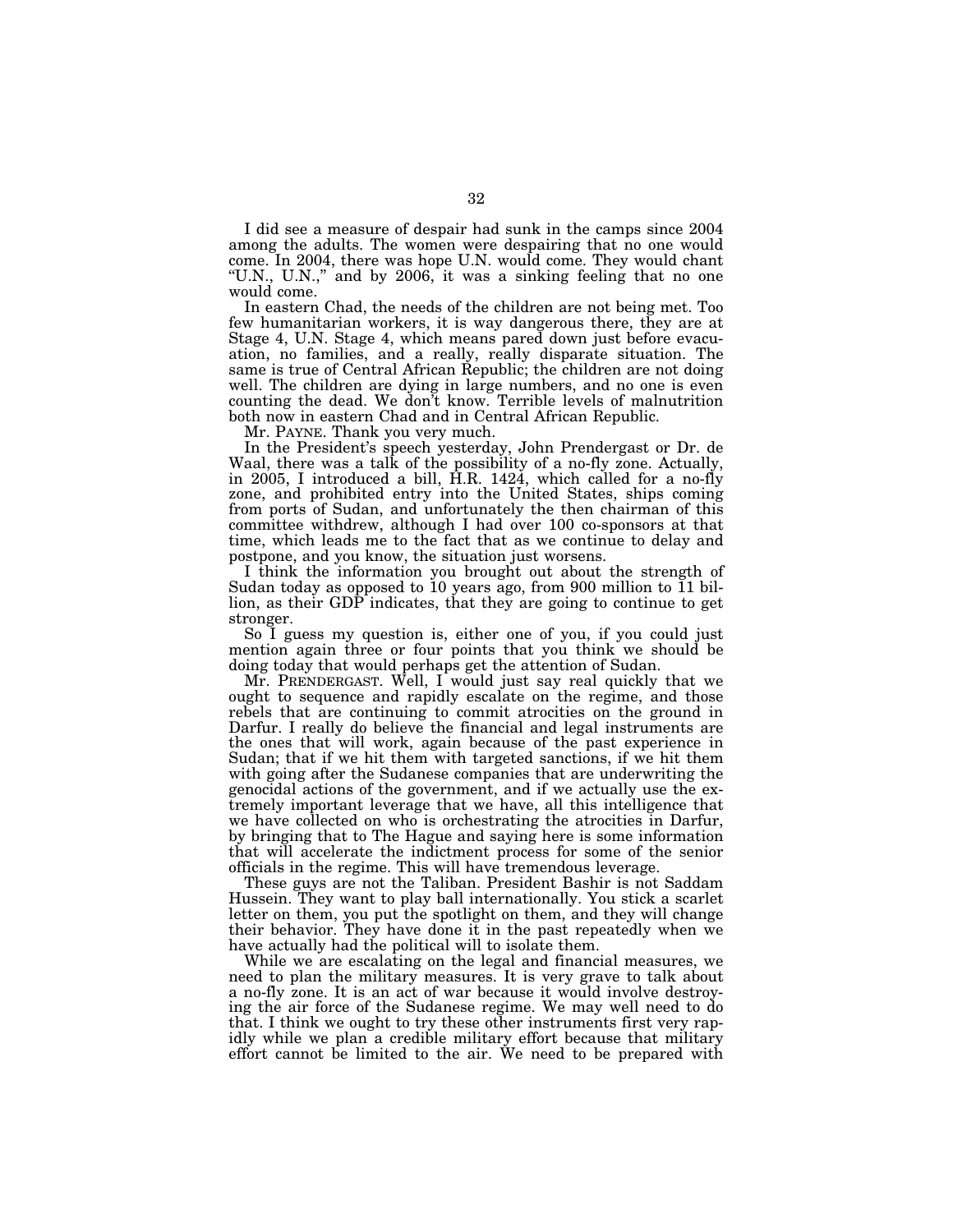some ground element because if the Sudanese Government takes the first shot, allows their air force to be wiped out, and then stops all aid agencies from operating, it won't just be a million people. As Mia said, it will be  $\overline{4.5}$  million people that are not receiving humanitarian assistance, and that will be our responsibility. So we better have a ground force ready to move at least to some of the areas to protect civilians if we are going to deploy the air assets.

Mr. PAYNE. Thank you.

Mr. DE WAAL. I think there is a great deal that can be done internally. We have a tendency to focus on the external pressures and action points. One of the things that has been sadly lacking, particularly in the last nearly 12 months since the Darfur Peace Agreement was signed and very, very inadequately implemented, in fact, hardly implemented at all, has been real engagement internally with standing up some of the key provisions which, if implemented, could make a huge difference.

The Darfur Peace Agreement includes provisions for a security advisory team from a foreign country, I presume it wouldn't be the United States, but it could be, for example, Canada or The Netherlands or a country like that, that has a great deal of authority over a whole raft of key security implementation issues with Darfur. It provides for very robust monitoring mechanisms through the Cease Fire Commission.

There has been no assistance. There has been no effective U.S. engagement internally with making the Cease Fire Commission work, setting up a group that was agreed, which was a working group on disarming the Janjaweed. All these sorts of issues internally within Sudan could make a practical difference, and should be done anyway. They will have to happen at some point whether or not there is any external pressure. So I would put that as a first issue.

The second is that I think we need to be clear about what is the long-term outcome. If President Bashir fears that he will share the same fate as Saddam Hussein, no amount of pressure is going to force him, compel him to change his policy. There may be regime change. You may decide to invade Sudan and change the government, but short of that, pressure only works if there is an outcome that is ultimately acceptable to the person whom you are putting pressure on.

He may be compelled to do a lot of things he doesn't want to do, but I think one of the—I am confident that one of the reasons why the North/South Peace Agreement, the Naivasha process, came to a successful conclusion was that there was an end point, there was a finishing line, which was at the end of this period a Sudan that the U.S. Government said it would support, it would recognize. And I think we need to recognize that we need also a long-term overall political strategy for Sudan, and that is essentially enshrined within the CPA. It may need to be revised or revisited, but I think that needs to be put on the table in order for any pressure to have any measurable result.

Mr. PAYNE. Well, thank you very much. I agree with Ms. Farrow, too, that the divestment must continue. We have states that have divested, New Jersey is the first. We have it in Illinois. However, we do have the National Foreign Trade Council out of Chicago who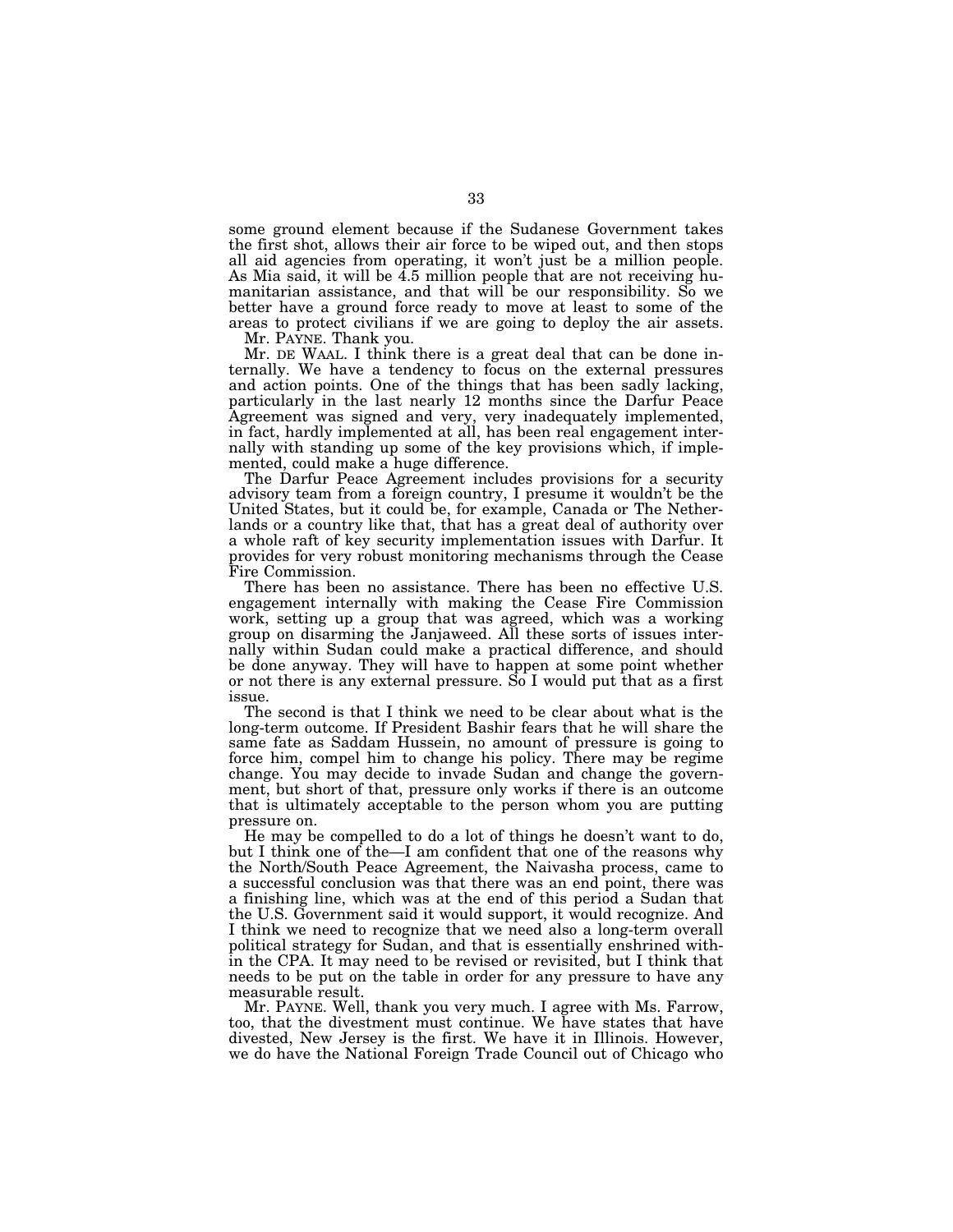put a suit on states to say that they don't have the right to divest. We have, fortunately, under our new leadership in the Congress— Congressman Barney Smith has legislation in the Banking Committee that will override the—Barney Frank, yes—the National Foreign Trade Council's objection because of a change in the law. So, I think we are moving with some areas.

In addition to the Olympics, you know, in Shanghai, China is proposing a World Expo and they want the world to come to Shanghai, so I think once again we ought to start to talk about the ''Genocide World Expo'' also, and if we let China know that their decision has to be whether they are going to be considered a world power and respected, or whether they are going to be a rogue country, then these world events should be isolated, like South Africa was isolated from the world in those other days.

And I couldn't agree more with John Prendergast. I think there has to be some force. I think that no-fly zones, you know, we don't have to use any boots on the ground. This can all be done without having any troops in jeopardy and in harm's way, and I think that if the Sudanese Government continues to do what they do, that we should simply destroy their air force; just take the planes out with the equipment that we have as we had a no-fly zone in Iraq that prevented any of the Iraqi military from moving aircraft for decade in Iraq before the recent action. So they work, and I think also though that there needs to be a ground contingent ready to be deployed.

Mr. Smith.

Mr. SMITH OF NEW JERSEY. Thank you very much, Mr. Chairman.

First of all, Ambassador Farrow, thank you for again bringing to the attention of the committee and the Congress, and by extension, the American people, the unbelievable and numbing, as you said, face of the people who have suffered so egregiously in Sudan.

Like you, I visited Kalma Camp. I also got to Mukhtar, and met with many of the people inside the camps, and I was struck, too, by their extreme helplessness, their vulnerability. As you probably saw, they had smiles on their face, but it was largely a mask for the extreme trauma that they have suffered. You know, we talk a lot about PTSD in this country from 9/11 and from other—just recently the killings in Virginia Tech. They have lived with it for years, and I can't even begin to imagine, like you, what they have suffered, and the young child that was saved that hasn't talked since the murder of the child's parents. So thank you again for reminding us of the horror.

I do have a question with regards to when you said no protection anywhere. We know that, and I have visited with many of the AU troops that are deployed there, and at first their mandate, their rules of engagement were a joke, and yet they inspired a great sense of, you know, the cavalry is here, the troops are here, there is protection, but there is now at least a better mandate, a rule of engagement that allows for intervention. Of course, each commander has the flexibility and the call on that when there is imminent danger to civilians.

We know the Rawandans have stepped up to the plate, and they have shown, I think, a robustness that perhaps is much better than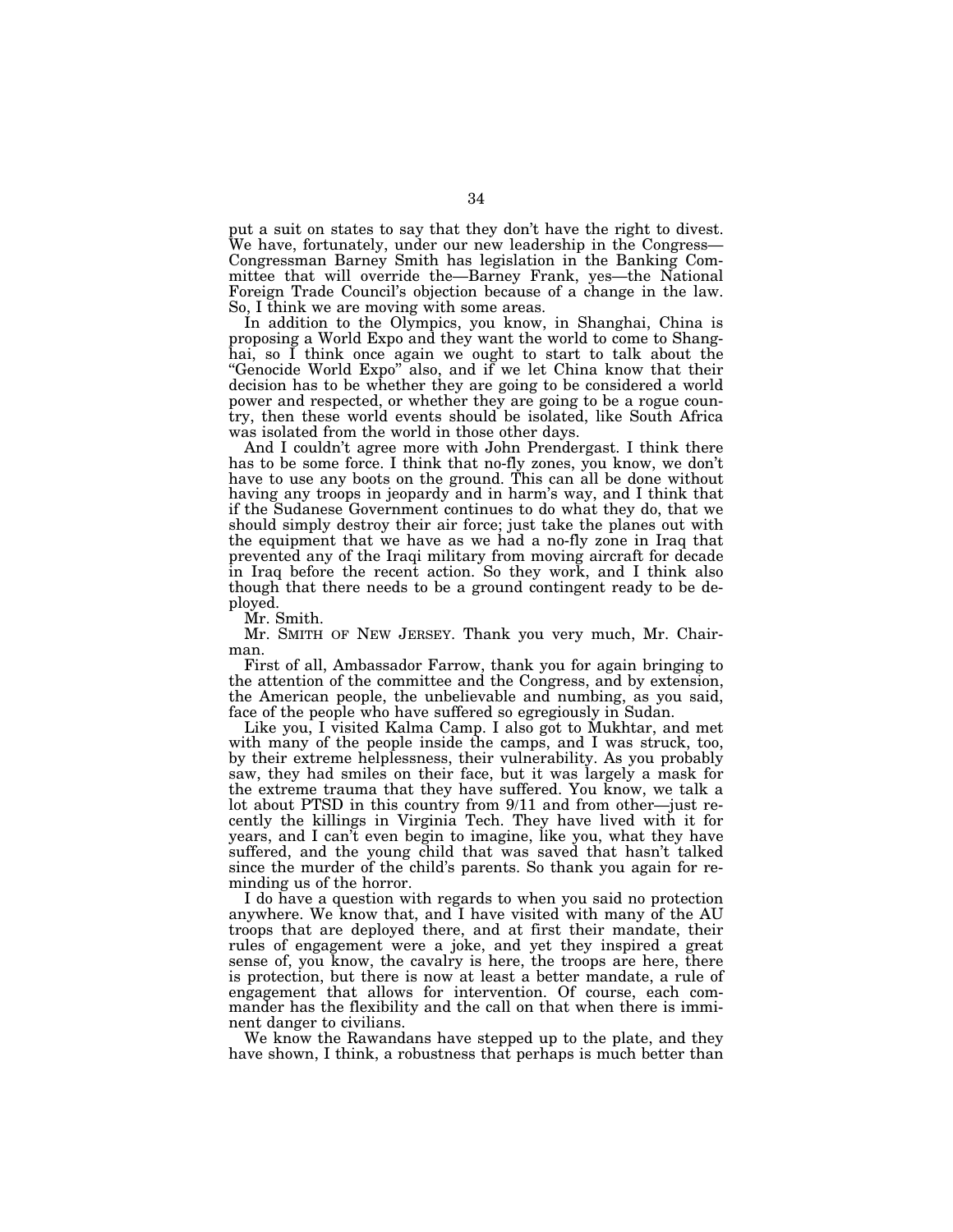their other counterparts, but perhaps you and the other panelists might want to speak to—we are talking about the hybrid force, 21,000 plus. There are already seven deployed there. How well have they been utilized?

I was struck, too. I met with Major Ajumbo from Kenya when I was there. He had been in Sarajevo, and we all know how feckless, despite the good intentions of the men and women on the ground, were the political decisions that were made for UNPROFOR, the ridiculous situation, horrible situation of Mladic, of clinging glasses, drinking champagne with the Dutch peacekeepers right before the 8,000 were killed in Srebrenica. I see a sense of deja vu here, so perhaps you might want to speak to that rule of engagement.

Secondly, Mini Minawi; like many of my colleagues, and like my friend and colleague Mr. Payne, we have all met with these individuals. I haven't met with him since he seems to have turned to the dark side, or at least many of his rebels, but perhaps you could speak, Mr. Prendergast, you might give us some insights on that.

Is he personally now part of Janjaweed or is it his rebels? Can you not control them? Maybe some insight into that.

Mr. Prendergast, you mentioned ground intervention. You know, we are at a time in this country where exit strategy from Iraq is ever forward and people are always talking, all of us, how do we extricate ourselves without seeing a further deterioration on the ground, particular in Baghdad. You know, there is a sense of spent force, a military that is overextended, and I would be interested in knowing how many, you know, no fly perhaps as Chairman Payne indicated, may be a way of—as we did in northern Iraq, really in much of Iraq prior to our deployments on the ground there. Maybe that is the way to go.

Your assessment of Natsios. You pointed out, and I think rightly so, Mr. Prendergast, that when there was White House engagement, when John Danforth got involved things happened, that led to the comprehensive peace agreement which obviously is put at risk by Darfur as Ihekire has told everyone of us and others have said it as well. But it showed that it works.

We all pulled and called for a special envoy, Frank Wolf, and Chairman Payne, and myself, and many others. We got Andrew Natsios. He is a very competent man, I believe, and has a very good team. How do you assess his mission? How well is he doing or not doing?

Finally, and I do have a number of other questions, but time permitting, we do have the Darfur Peace and Accountability Act, clear provisions saying that there is a denial of entry at United States ports of certain cargo ships or oil tankers. Has that worked? You know, are we implementing that well or poorly to ensure—and Mr. Payne was right, that is a concern we all had—that we no facilitate wittingly or unwittingly by way of oil revenues this terrible war.

We all know for a fact had it not been for China's enabling, and they have enabled, they are the enables and chief of this genocide by their hand-in-glove relationship with Khartoum. We don't want in any way to be a part of it, whether it be Talisman or anyone else. I remember when the Sudan Peace Act was going through my committee in the late 1990s, there was a provision in there that very clearly said de-list those companies on the New York or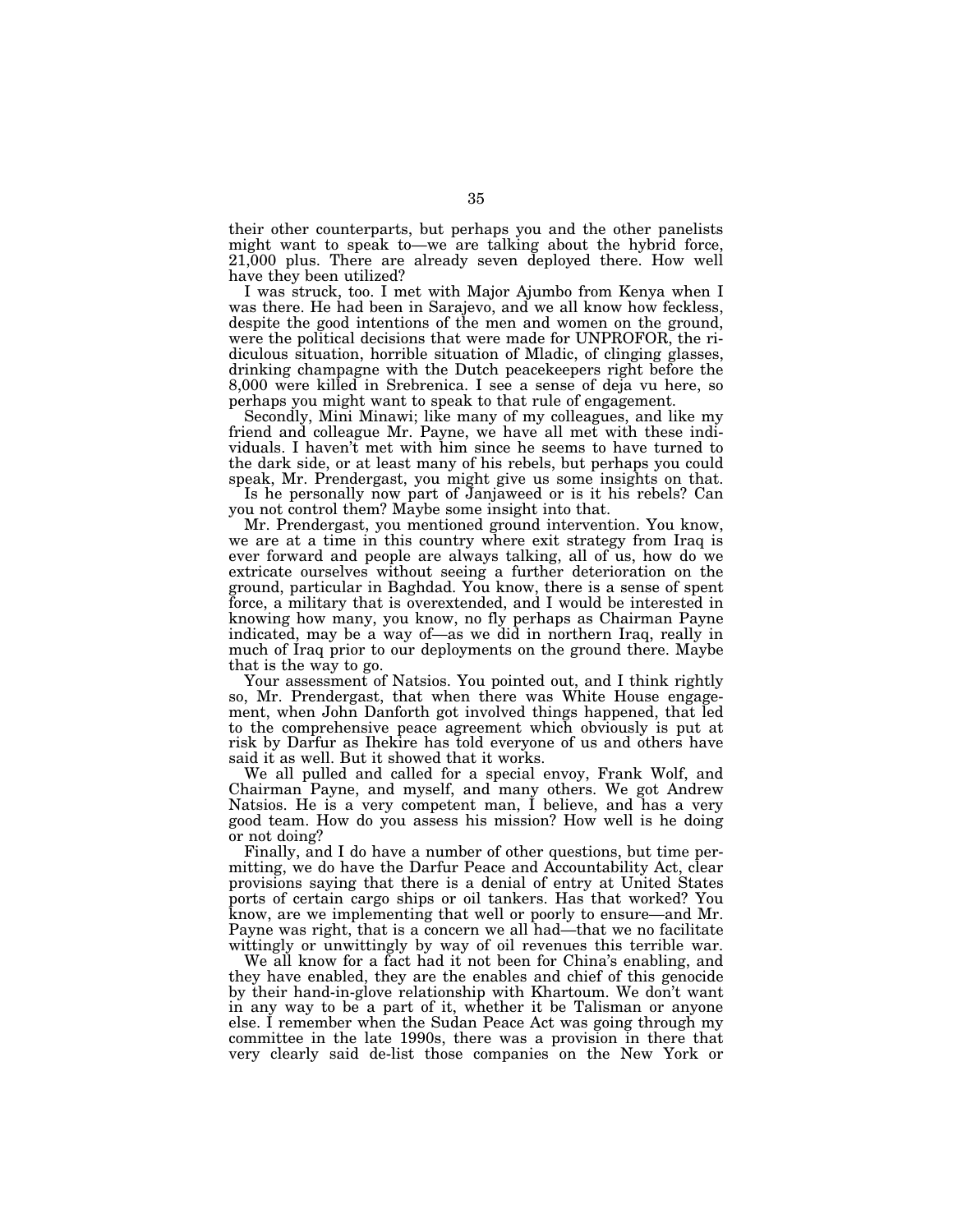NASDAQ or any stock exchange in the United States. Unfortunately the administration then weighed in, as did others, to say take it out, and you know, there was a bipartisan support for it, and there was a bipartisan opposition to taking a clear, and I think, what would have been an effective way of really hitting them where it hurts, in the pocketbook, especially the PRC.

So on those issues if you wouldn't mind responding, and I thank my chairman.

Ms. FARROW. In 2004, I visited the barracks in El Fasher, Sandy Barracks at the edge of town, and spoke to General Festis Okanguel, who begged for—there were less than 700 troops in an area, you know, the size of Texas or France. He begged for more vehicles, walkie-talkies, everything. Meanwhile the world was saying African solutions to African problems, great, it was a hot potato in the lap of the African Union, but the world failed to support the African Union in essential ways, as we all know.

Now, since then 15 African Union troops have been killed. In 2002, the Sandy Barracks is now more of a barricade with heavy barbed wire. There are 7,000 now in Darfur, but they are badly demoralized and with good reason. They had sent from El Fasher only two convoys a day of 16, and there were over 200 soldiers within the barracks. They were scared. They didn't have enough support. They had not been paid in months. It was unfair of the world to leave them with this enormous task, and this commendable organization, which was deserving of our support, did not receive it. They had seized the wood patrols for the protection of the women.

The mandate you referred to was, of course, a terrible one that they went into monitor a non-existent cease fire, but it was only expanded to allow them to interfere if they were in the vicinity and they had the capacity, so it was very easy to circumvent them, and the small numbers, even 7,000 is vastly insufficient.

The President of Rawanda said he thought that the African Union could do the job if you had five times the amount that are there now, and we are talking big numbers. So I will leave the rest.

Mr. PRENDERGAST. Thanks, Congressman, for your leadership on this issue. Again, the AU numbers, as Mia says, is declining. We don't have seven. There are actually 5,000 troops on the ground now, so we would actually have to start ramping up from a point even more. The operations are decreasing. They are more and more hunkered in their bunkers. The attacks against them are increasing also.

I just met with President Kagame in Rawanda when I was there last month. He said, "If we had more troops, the proper equipment, the right mandate, and a no-fly zone to paralyze the air force, we could protect the civilian population in Darfur.''

I believe with the proper logistics and resources he would consider doubling at least his number of troops on the ground. President Museveni has said he would be willing to send half of the entire UPDF to the Uganda military to support a protection force. There are a number of other countries in Africa who are holding back, not going to give further troops to this AU mission while the United States and European Union do not fund it fully and give it the right equipment.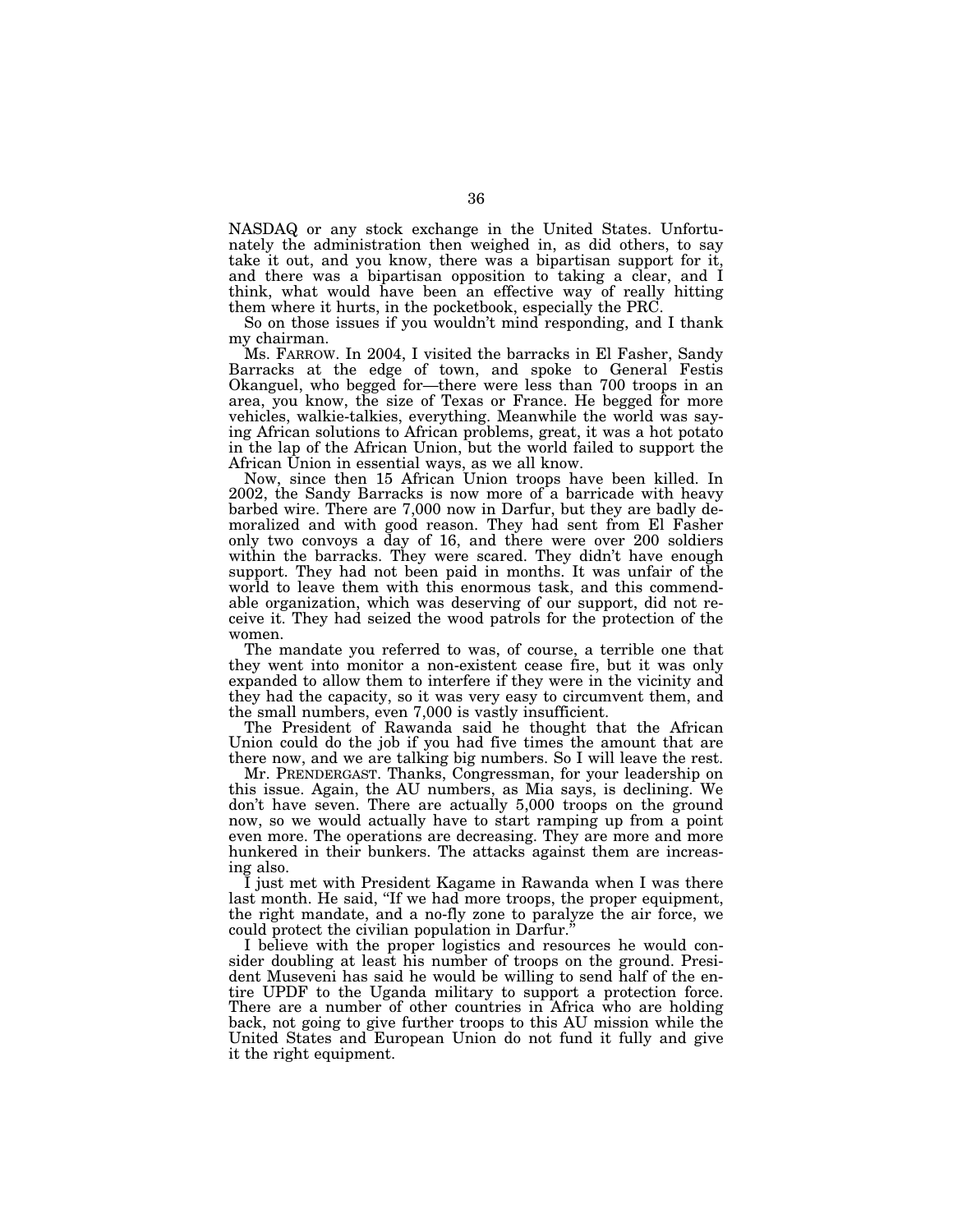If the U.N. Security Council takes the mission over and funds it and provides the right equipment, we are going to see an outpouring, I think, of volunteers that could actually make a difference in the way that Mia said, in terms of protecting people. We are not talking—Alex in some ways is setting up a straw man. Nobody is talking about invading Khartoum and Sudan and invading Darfur. It is protecting people. It is sending forces in strategic ways that military planners can help us understand so that they can protect civilians in the camps and other places where they are vulnerable.

On Mini Minawi, as you know, the Government of Sudan has a long history of this Benedict Arnoldism. They pay people off and they go off, switch sides over and over. Riek Machar, now the Vice President of southern Sudan, was one of the guys that went over and came back. So there is this kind of a history for a long time. Mini is just the latest. His troops have committed atrocities. They have been verified by a number of human rights groups.

The Government of Sudan's divide and destroy policy for Darfur is the reason why we have so many—part of the reason why we have so many splinter factions within the rebellion. They are attempting to divide the rebels so that it appears that Darfur is turning on itself; that it appears that the tribes of Darfur are completely out of control and slaughtering each other.

This was the plan from the beginning. You set a cycle in motion of dividing communities. You are dividing people, Arab versus non-Arab, non-Arab communities versus non-Arab communities, you facilitate those kind of attacks on villages, and you get retribution, and it spirals out of control, and Khartoum throws it up its hands and say, look, it is anarchy. What can we do? It is not our fault. So let us not be fooled by that. Minim Minawi symbolizes this kind of a strategy.

In terms of an exit strategy for ground forces, I really firmly believe after 22 years of working with this regime in and out of power—understanding what their calculations are, I think if we hit them with legal and economic instruments, and accelerate them rapidly, that that will be sufficient to change their calculations.

But if it isn't, and we have to go with air and ground force, of course, it has to be very clearly, again, not an invasion force, not a force that is attempting to stabilize Darfur, that is not going to be possible with the limited number of people we have available, excess troops we have in the world, it is just to protect civilian populations, by the way, 100 percent Muslim.

Finally, you asked about the peace agreement and the peace process, and whether Andrew can do what we hope he can do. He is one person and he is part time. This is just simply an insufficient response for the United States Government. We need a cell of diplomats. We need a diplomatic surge. We talk about intelligence surges, which we need now if we are going to enforce sanctions against Sudan, we also need a diplomatic surge. You just reassign a few diplomats, senior diplomats, not mid-level people that they are not going to take seriously. The White House blesses them, sends them out to work the various agendas that are necessary to get a long-term peace and stabilization of Darfur because there really is no military answer to Darfur. There is going to have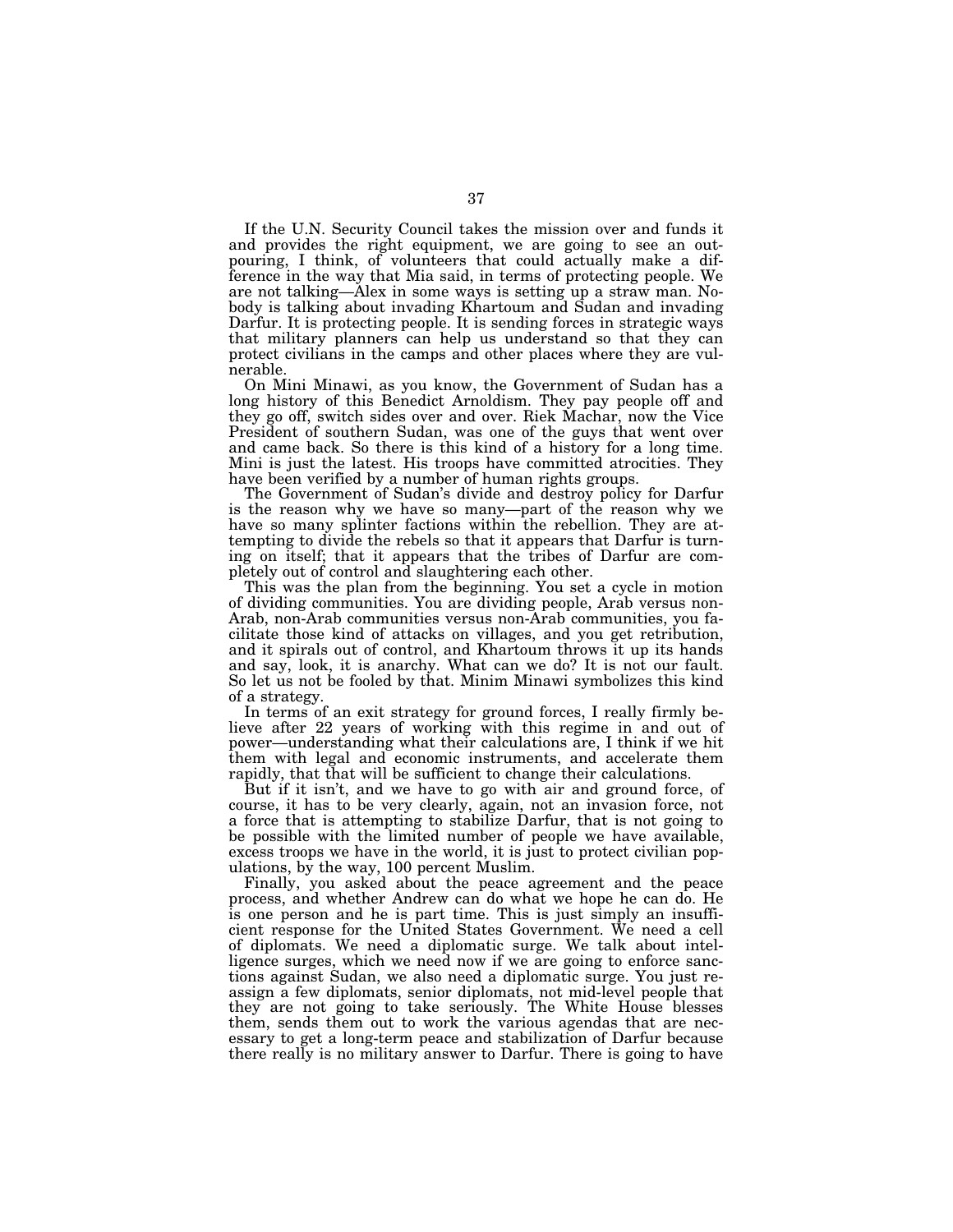to be a political solution, just like there was in southern Sudan with the comprehensive peace agreement that Congressman Payne talked about earlier, and Andrew, himself, can't do any of this part time. We need a full-time team working 24 hours, working on this because Khartoum is envisioning ways to circumvent our efforts for 24 hours a day. We are going to have to do the same.

Finally, Congress and the Darfur Peace and Accountability Act. So many of the important elements of that very important bill are not being implemented by the administration. I would urge the committee to have regular hearings with senior officials, just call them up, spend 30 minutes every 2 weeks, every week, and go through the list of things that you already passed, you have demanded that needed to be implemented, that aren't being implemented, and say, when are you going to do this, when are you going to do this, and pass whatever legislation you have to have to force them to do it.

Thanks.

Mr. PAYNE. Thank you very much. I think that the time has more than expired, and there is going to be a vote coming up shortly, so I will ask the next witness, Ms. Woolsey, if she has her questions.

Ms. WOOLSEY. Thank you, Mr. Chairman.

Actually, I was in China when Chairman Payne challenged the Vice-Premier about China's role with Sudan and Darfur, and the Vice-Premier did not like it. He was really tense. But the conference we were a part of had government, high government officials as part of the conference, and the chairman kept repeating the same message, and they started to hear, so what they will do about it we will see.

In my district, we have at least three ''Dear Darfur, Love Petaluma, Love San Rafael, Love Marin County'' groups, and this has been going on for 3 or 4 years now, and they are raising money and hoping that they are raising enough for the camps to at least have food for 1 day, but this is starting when the camps weren't quite as large, so there is a lot of interest on the grass roots level. You know that. I know that. We know that. But I think it is this committee that has a huge responsibility to push things forward, and that is our job, and I know that.

While I was watching your images, Ambassador, I kept thinking why as humans we don't learn lessons from the past. You know, we have had the Holocaust, Rawanda, and here we are repeating again something this atrocious, and it gets worse every time, and I think that is because we don't learn and we think humans—I don't know why humans do these things—humans think, well, okay, I guess, it wasn't so bad last time, we will just try to make it worse this time for one reason or another, and here we are in Iraq causing devastation to human communities when we should be instead paying attention to protecting the people in African, and I am sorry about that, and I think we have a lot more to do, of course, and at the same time we have to prevent future catastrophes. We cannot as human beings have this continue or we will be extinct, and we deserve to be.

So my question to you, I had to say all of that, my question is what can the people in my district, what can the Dear Darfur, Love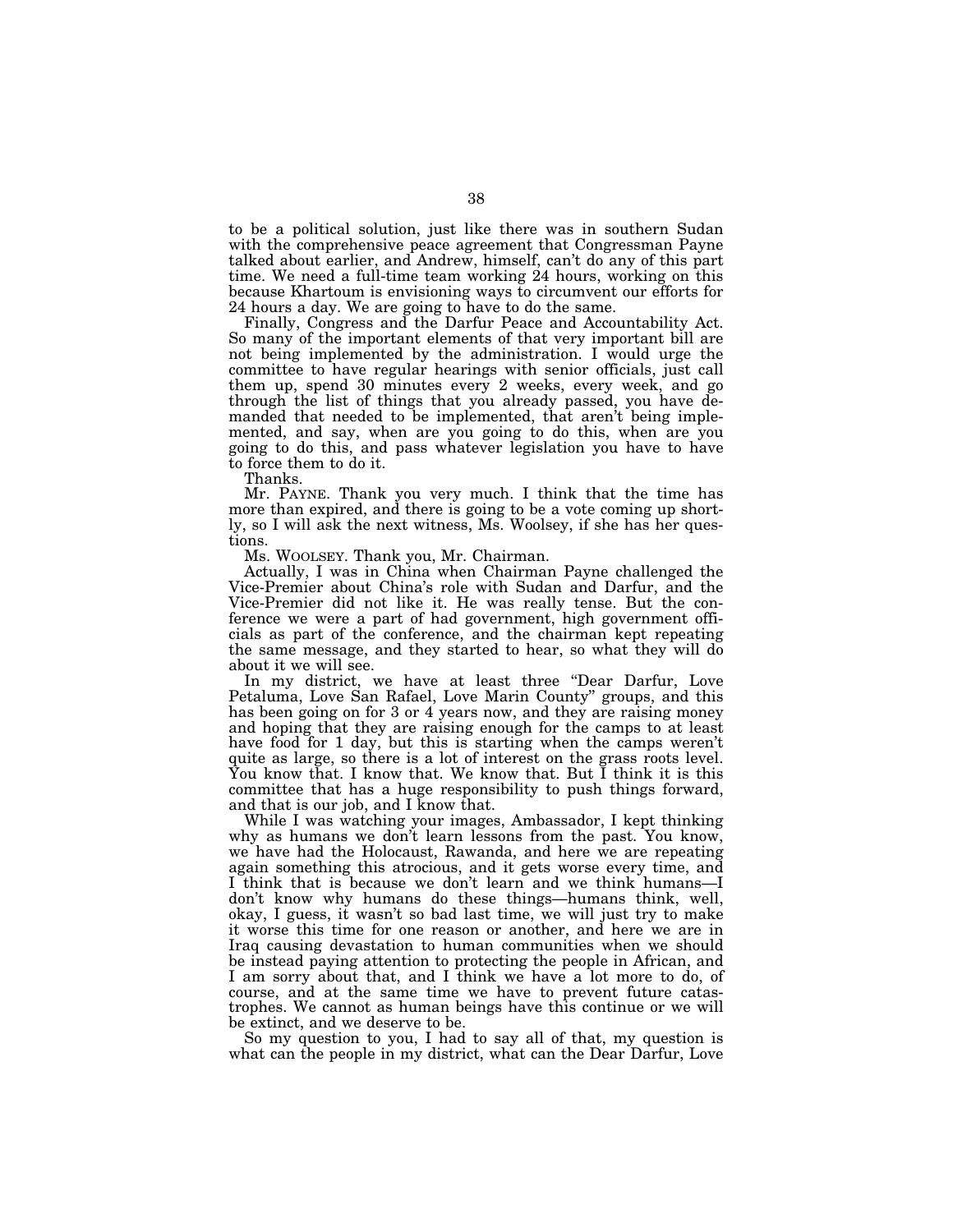Petaluma people do that you think because that is what they are grasping for?

Ms. FARROW. Doing. In the words of Edmund Burke, ''All it takes for evil to succeed is that good men do nothing.''

Ms. WOOLSEY. True.

Ms. FARROW. And I know, especially the young people, it is really heartening to see them all wanting to do. I mean, there is a list of things, if you go to my Web site, what we can do. It is there and it links to other sites, Genocide Intervention Network. There are suggestions from within every community. Even there are—in my kid's local school they had a dance, Dance Darfur, and they raised something like \$11,000.

The State of Massachusetts, they had a No Prom for Darfur. They threw themselves a whale of a party, but the money they were going to spend on limousines and clothes and stuff like that, but also they can affect what their parents are doing, and how their parents are voting, and where their parents' money are. It isn't just the kids, but what are people doing. Check your own holdings. Make sure you are not financing the genocide. Call your leadership. Make sure they are on target, and doing the right thing.

As John Prendergast has said, we are seeing the largest reaction to an African issue/atrocity since apartheid, but our voices have to be louder, and from all directions, and people in your county are off to a good start. Just let them keep raising their voices higher, and you can go to sites that recommend in local communities what to do.

But in the large sense make sure you know what your money is doing. Make sure when voting time comes up that you vote for the candidates that are going to do something. Ask what they are going to do for Darfur's people on this situation, and make sure that you agree with them, and that they are on target.

You may have something to add to that.

Mr. DE WAAL. I have one small point to add to that, which is when we look at the tragedy of Darfur we must not overlook some of the successes. One of the successes is that the humanitarian operation in Darfur, despite its constraints, has achieved two extraordinary successes.

One is for the majority of the population that have been reached, and the general population that has been measured, the mortality and nutrition rates are normal, and have been at normal levels for more than a year now, in some places for longer, and that is extraordinary, and I think that is a huge credit to the humanitarians and that effort should be supported and indeed extended into Chad and CAR.

The second point is that most humanitarian operations on this scale end up being co-opted, becoming part of a war effort. That hasn't happened. There has been banditry, et cetera, but this operation has actually stayed out, it has stayed very neutral, and that is also very impressive, and I think continuing to support that and recognizing that it is important respects succeeding. Of course, this is not a solution. No one would call this a solution. But keeping people alive is quite creditable.

May I also take the liberty of just responding briefly to Mr. Smith?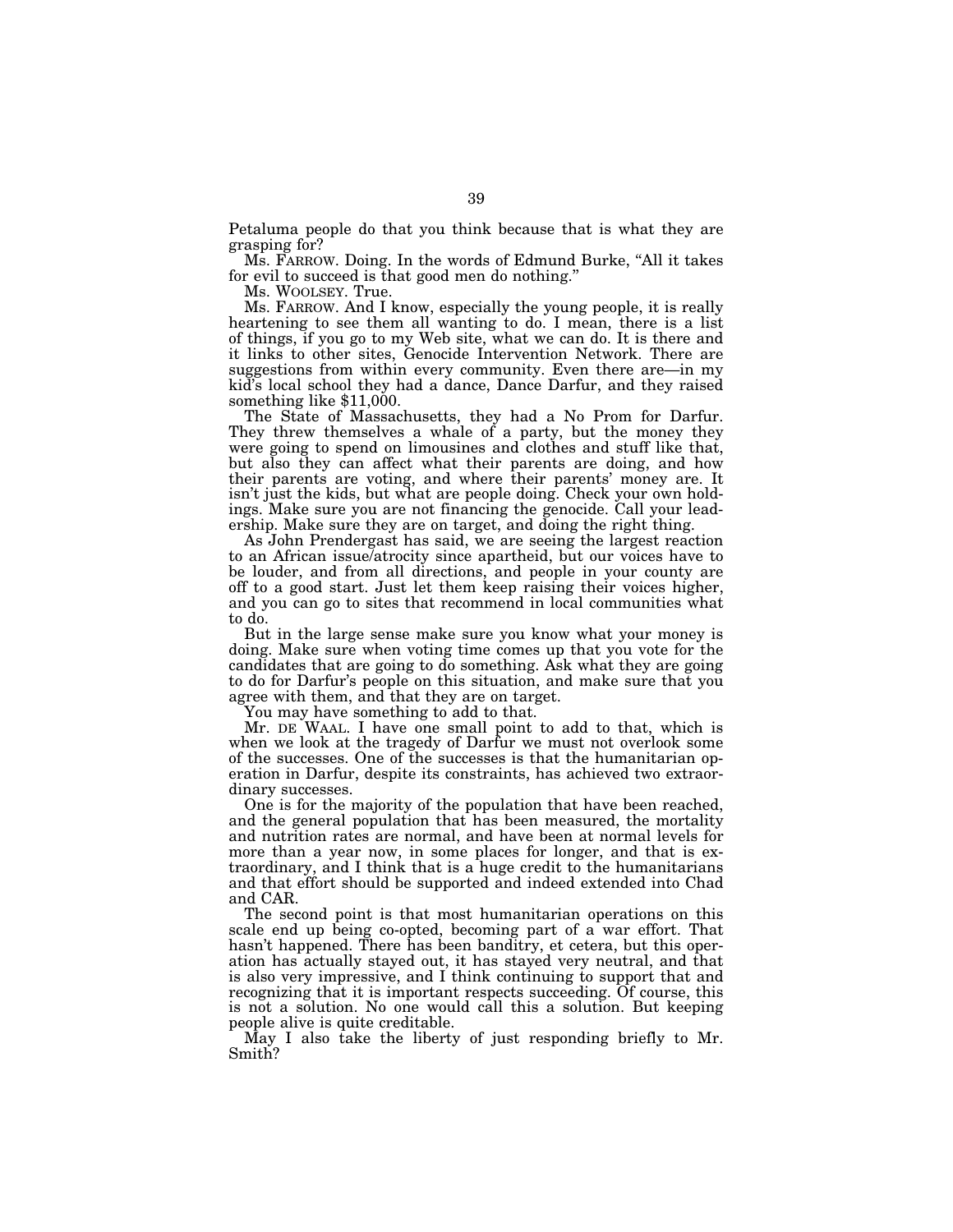I think one of the shameful omissions over the last 2 years has been the failure to support AMIS. AMIS has been crying out for assistance, crying out for a mandate, for funds, et cetera, and it has been allowed to stagnate, and that is really quite shocking. And even in the context of this hybrid force, AMIS is going to be there, so let us not forget that we need to boost that.

I think we also need to recognize that forces are going to be there for a long time, and that whatever are the rules of engagement, the majority of the time that force is not going to be using force, and the majority of the armed groups in Darfur actually are not part of this conflict. Most of them are tribal self-defense groups that are neutral, and they should be our friends. These are people we can work with.

So probably up to 90 percent of the work of an intervention force is actually community liaison, political liaison. Only 10 percent is force or use of force, and we must not forget that because if we do forget that then we will lead ourselves into a bunker mentality where when troops are there on the ground they don't recognize their friends and their allies among the Darfurians.

The last point is, to be quite frank, I fail to see how military action to destroy the Sudanese air force and to put non-consensual deployment of troops on the ground would be interpreted by Khartoum as anything other than an act of war. We may be doing it for humanitarian reasons, but I don't think it would be—I confidently assert it would not be—interpreted as such by Khartoum, and I think to take that type of action could have literally incalculable consequences. It could lead, for example, to the shutting down of the AID operation. It could lead to becoming embroiled in a very, very nasty conflict in Darfur, and I would strongly counsel against that kind of military action.

Ms. FARROW. Could I add one thing on the humanitarian front? As I read into the record before the joint plea from the AID agencies on the ground, it is true that they are sustaining the lives of more than  $\overline{4}$  million people. It is also true that they are hanging by a thread, and it is also true that 1 million people are not accessible. And so where there are humanitarians, they are putting their own lives at risk.

There are normal rates of nutrition where there are humanitarians able to keep the wells open. I mean, we had four AU soldiers shot and killed just a couple of weeks ago guarding a well. The wells break down if the AID agencies can't get there to keep them functioning. Sanitation breaks down. We have cholera spreading. So it is a fragile operation, and while it is a tremendous success that they are able to sustain these fragile lives, it must also be said that it is extremely precarious, and those figures of normal nutrition are only where there are humanitarians there to address it, and document it.

Mr. PAYNE. Thank you very much.

I agree that it is a very serious question when you talk about military assets. Have to remember though that it was 22,000 U.N. troops agreed to and Resolution 1706, then the 22,000 U.N. troops became 22,000 hybrid troops that became 22,000 AU troops, and now it is still down to 5,000 AU troops. So if this continues next year, it will be 4,000 AU troops, and there will be many, many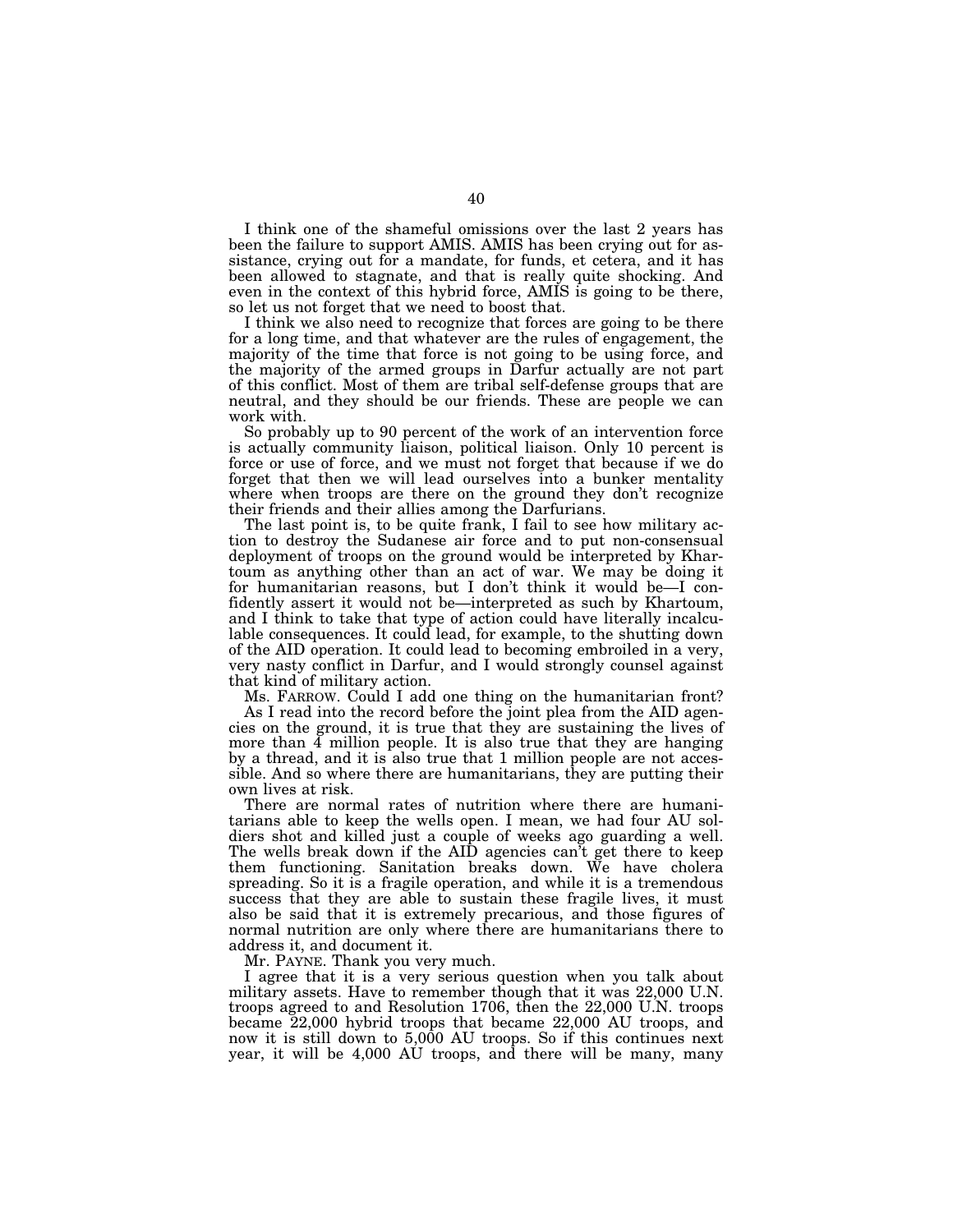more children dead, women raped, and we could wait 2 years from now, we will be down to 3,000 AU troops with hundreds of thousands of more people dead.

So it is a serious question that the world has to deal with, and I don't have the answer, but I think we are going to have to come up with a little better solution than we are talking about at this time.

Mr. Royce.

Mr. ROYCE. Thank you, Mr. Chairman.

One of the reasons we had a no-fly zone in Iraq is because of the reporting on the genocidal acts committed against the Kurds. We had hundreds of thousands of Kurds, Shi'ia reporting on the Marsh Arabs, the culture there coming under genocidal attack by Saddam Hussein, and so I remember reading Christopher Hitchens on this sometime ago, and so as a consequence we put a no-fly zone into Iraq. This is an enormously complicated issue.

But I guess one of the questions I would have is that if we send in a U.N. contingent, doesn't that U.N. contingent have the right to expect protection in the sense that you would not have the Government of Sudan carrying out a bombing campaign in Darfur, and especially given the U.N. report that they are carrying out that bombing campaign by disguising the Antonovs and the attack helicopters as U.N. vehicles themselves?

So I would think as they are moving troops and military material in disguised U.N. vehicles that are actually their military vehicles, and we are talking about an agreement that would put boots on the ground there as a deterrence, at some point you would have to get the point across to this regime that you are going to enforce that there is going to be some cost.

The reason I say that is because this is a regime that came to power as a national Islamic front government that overthrew a democratic government. It is a regime that was, frankly, Osama bin Laden's first choice, if you think about it. Where did he want to go? He wanted to go first to Khartoum because that was going to be the ideal state, and it was only under a great deal of pressure that we got him out of there. It was only under a great deal of pressure that we brought the wars that cost 2.4 million lives.

When we talk about how much worse it could get, I would ask well, I don't know. We have lost 2.4 million human souls there, probably 1 million Animists that were killed, 1 million Christians, and God knows how many Muslims who weren't sufficiently fundamentalists to be in keeping with the ideology of the regime, and the regime found good reason.

Slavery was only stopped there, if it has been stopped, by international pressure because this was a regime that read the Koran in a way, and which non-fundamentalist Muslims were considered proper to be taken as slaves.

So it is going to take a concerted deterrent here, I think, on the regime, and I do see here where in the past pressure has managed, I think, to curtail behavior; not a great deal, and so that is why I again return to this question. If we are going to take the next step, then why wouldn't we enforce a no-fly zone and why wouldn't we attempt to extract a cost to these violations of the agreement on the part of Khartoum?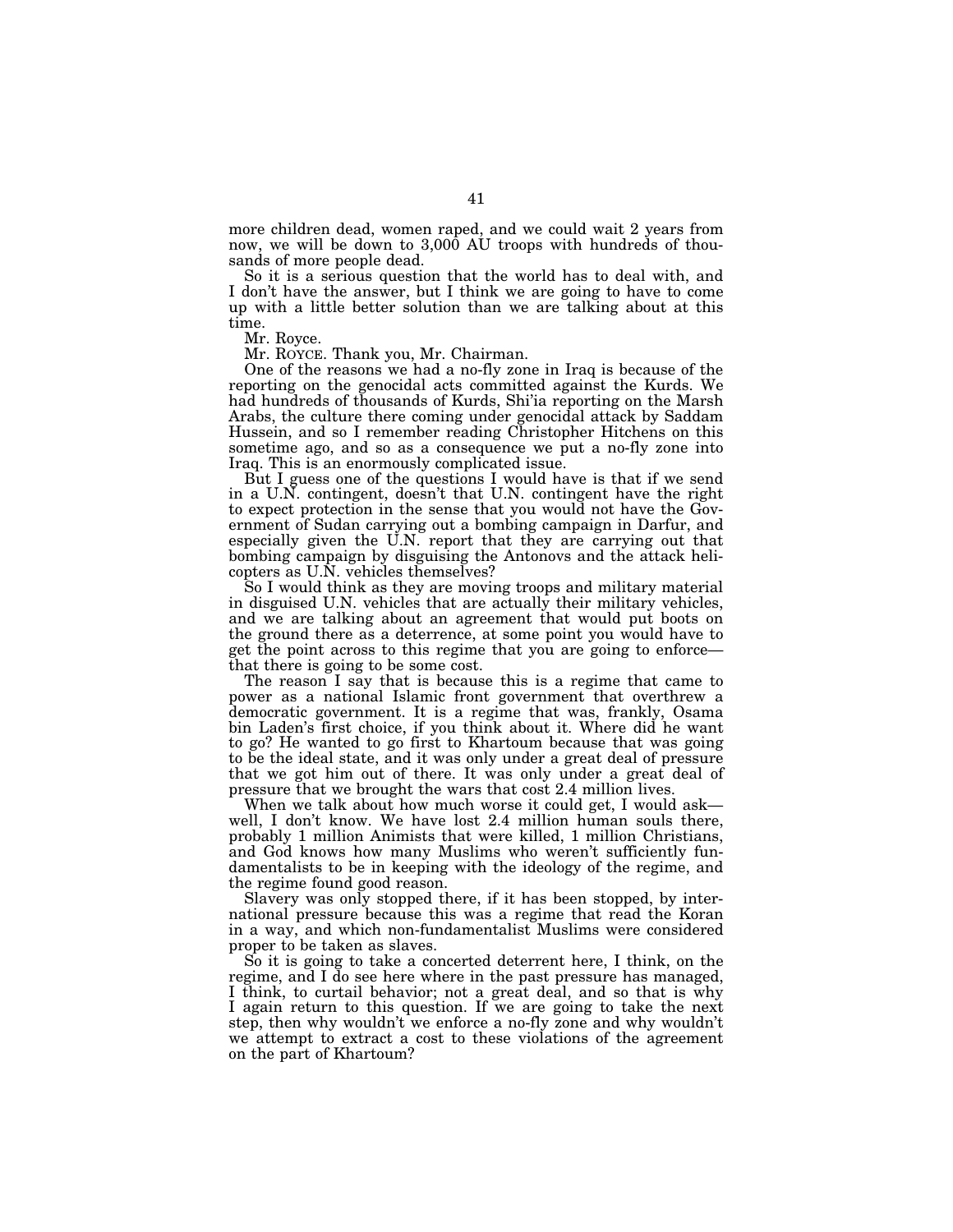Oh, and let me ask Ambassador Farrow a question too because I thought this was a concept that might work. We have talked a lot about the power structure in China trying to impact it. But I think you might have a more effective way of doing that. All of us have talked to the leaders in China about this problem.

But the grass roots in China, the people who tune in Radio Free Asia or watch the television broadcasts that we do into China, there is a reason we stood up that surrogate radio broadcasting system, and that was to get news of what was actually happening in the world into the country. If you took your report that you take to universities, and you did it with a translator on these television stations that broadcast into China so that the youth of China could learn about what is happening as a result of policies, I, frankly, think, and I would ask you if you would consider doing it, but I think that it might be worth getting it out there on the internet in China and so forth there is a discussion, just as there is a discussion now about the environmental consequences in China to some of the planned projects there, and so those would be the questions I would pose to the panel. Thank you.

Mr. DE WAAL. Thank you. The question of a no-fly zone is ultimately one of enforcement. It is the monitoring aspect. Now, what is peculiarly unfortunate, to say the least, is there hasn't actually been any monitoring of the existing commitments that the Sudan Government has actually taken, including in the Darfur Peace Agreement, and they are in black and white about no hostile military flights, no perfidy, no painting of military aircraft in U.N. or AU colors.

That has simply not been monitored. No one has actually gone and reported publicly and said this is what is happening. And so the very first recourse has never been taken, and I think it is true that if you catalogue all the threats that have been made against the government, they are huge and none of them has been followed through.

What I think is called for is to be much more systematic and to ramp up the mechanism, starting with simply reporting, starting with saying this is what you signed, this is what our people have observed, these are the photographs, in this case going back to more than a year. We will take this to the U.N. Security Council, and we will expose perfidy and violation.

Take it one stage at a time, and one can move fairly rapidly up those stages, but because there hasn't even been that first stage of monitoring we simply don't know how the Sudan Government will respond.

Now, we can predict, and you know, they will start by responding with contempt, but I think for reasons of international politics it is worth going through those stages, even perhaps going through them really quite quickly, and it is worth recalling how the no-fly zone or the bombing was halted in south Sudan by Senator Danforth, when there was an incident, I think, in February 2002. Bieh, I think, was the name of the place, B-I-E-H, and the first response of the government was, well, this is rogue, this is a rogue attack.

Well, actually every military activity needs to be authorized by general headquarters, and Senator Danforth said, ''Well, don't tell me, show me,'' and very quickly it actually had the desired impact,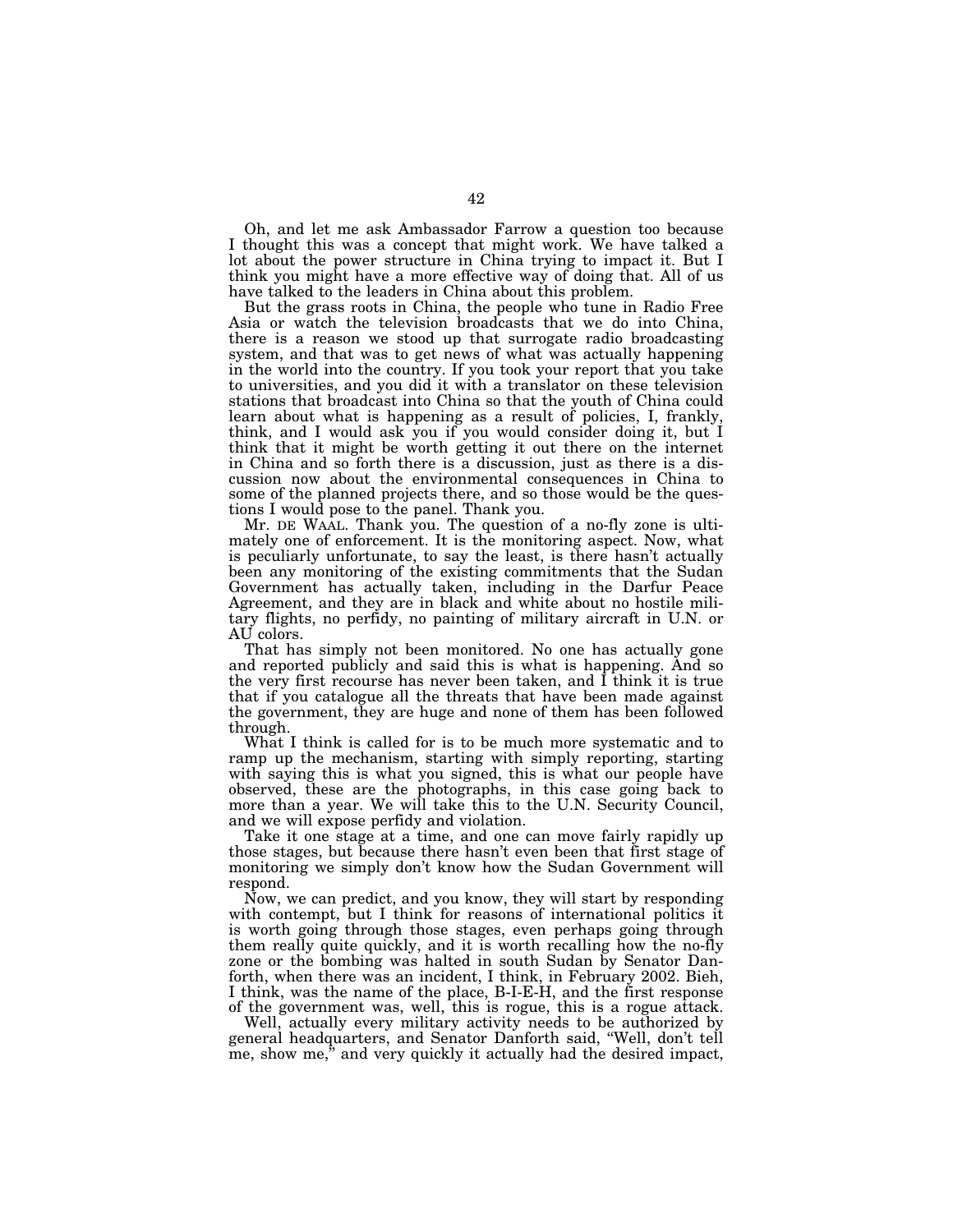and again this comes back to the question of speaking with authority and backing up, backing up statements.

Ms. FARROW. To the second part of your question, in a heartbeat I would do—if you can hook me up with such a channel to speak to the people of China, in a heartbeat I would be there.

I have heard a poll recently, of this week, saying an astonishing percentage, I think it was 40 percent, I don't know if you saw that poll or what the percentage, but it was high considering how little information gets to them of the real kind, of the people of China were actually appalled at China's complicity in Darfur and that they saw that, and support intervention, exactly so.

Mr. ROYCE. Well, thank you, Ambassador Farrow. If we can arrange that, we will. Thank you very much.

Ms. FARROW. Thank you.

Mr. PAYNE. Mr. Costa.

Mr. COSTA. Thank you very much, Mr. Chairman. I want to concur with the opening statements of the chairman and the ranking member. It, frankly, is incumbent upon all of us, I believe, to continue to act and keep the international spotlight in addition to our own efforts in Darfur.

Two weeks ago today I was in El Fasher and in western Darfur with four other of my colleagues from this committee, and part of a bipartisan group that Majority Leader Steny Hoyer took to Sudan for an extended 3-day visit, and then to Egypt, and to see the issues that we have been discussing this morning, and I have similar pictures as you have of the hundred camps. We didn't visit, obviously, all of them, but of the displaced persons, and to see the difficult situation facing those.

It was, in a word, I would say grim. It is grim. And everything that has been testified this morning I think relates to the fact that once again we see man's inhumanity to mankind once again exhibited. In the last 100 years, Armenian genocide, the Holocaust, Rawanda most recently, and now western Darfur.

It even becomes more frustrating for, I think, those of us in the delegation who met with provincial officials in El Fasher when we talked about in no uncertain terms our desire to see the Sudanese Government cease its involvement in this civil war and this genocide, to have them explain to us that what was happening, in their view, was overblown and overstated by the international world community, and by definition, in their opinion, both by the provincial government as well as the Sudanese officials we met with in Khartoum, not—not genocide.

Obviously, those statements, in my opinion and I think the rest of our delegation, are outrageous on behalf of not just the provincial leaders of that government but also those in Khartoum who bear direct responsibility for what is occurring there today.

So certainly after 3 days, I think we all learned a great deal. I did. The situation facing the Darfurians will continue as you have testified, requires significant humanitarian aid, and I concur with you, it is an amazing effort that has taken place. It is the second, we understand, largest U.S. humanitarian aid effort that has taken place. I believe the tsunami 2 years ago in Indonesia was our largest. And the 12,000 plus AID workers are doing an amazing job.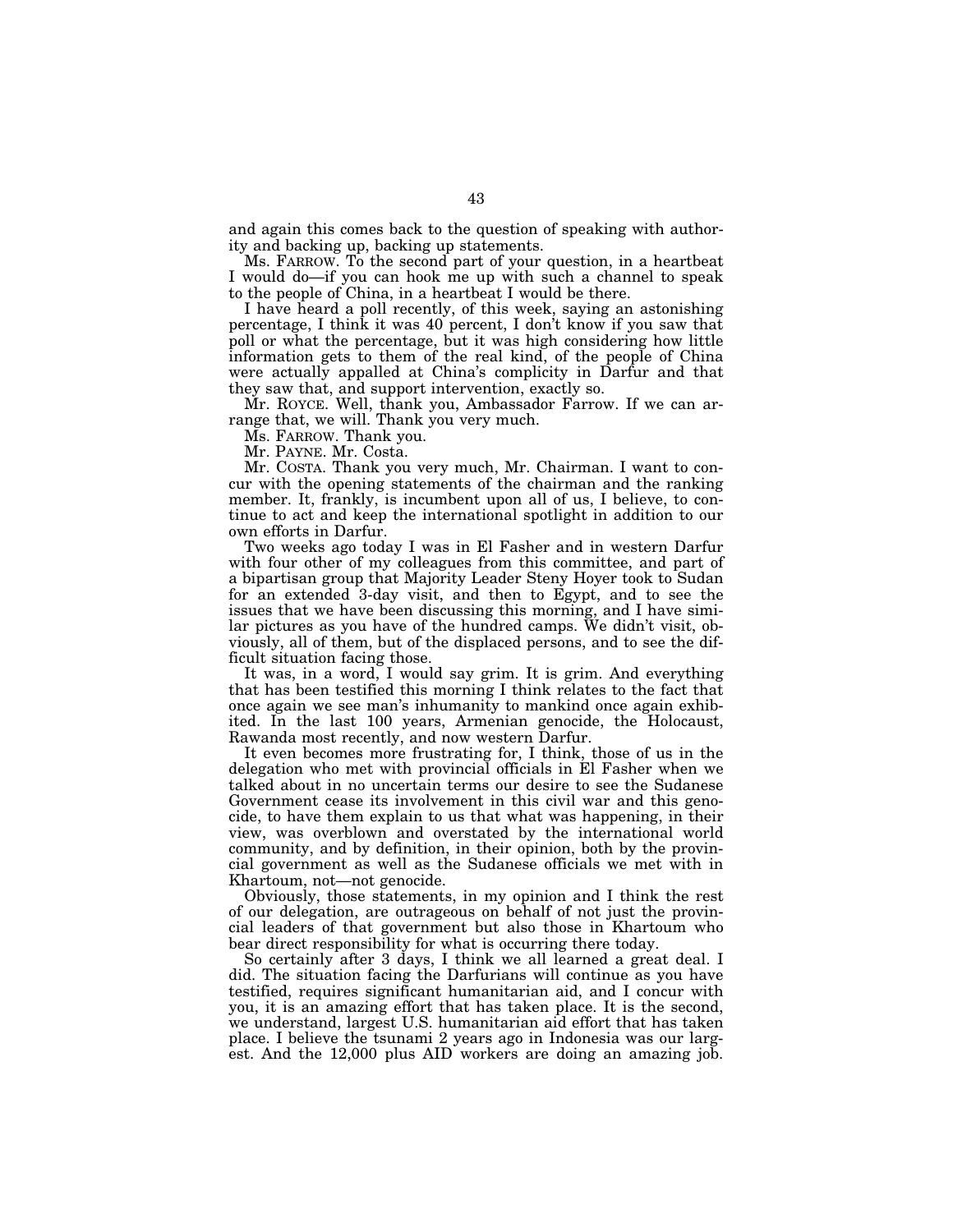We met with them separately. The Sudanese Government continues to put roadblocks and make it difficult for them to perform their tasks, and they do it so, as you indicated, at their own risk.

What I would like to focus on is the interim questions to the three of you, both on the interim solutions, and I think you have outlined a comprehensive road map that this committee should stay on top of on a bipartisan basis with the administration. Certainly enhancing the African Union Peacekeeping Force, they told us that—the general briefed us—they have approximately 5,200 soldiers as you indicated in an area that is larger geographically than the country of France.

I mean, it is extremely large geographical area, western Darfur, which leads me to believe that the—they indicated that 22,000 plus at a minimum of soldiers would be required, plus there are being out-gunned, as you indicated, and their checks are late, the payments for the current peacekeeping force there is not sufficient. That financial monetary commitment must be made. We must put pressure on the Europeans to make good on their word as we are attempting to do ours.

I would also say that leverage with Egypt, but especially China, and I was glad to hear that our colleagues in their visit last week did do so with the Chinese, but I am wondering whether a fly zone logistically—it would be very difficult. I mean, it is a 2-hour flight from Khartoum to western Darfur.

So my questions quickly, because my time is coming to a close, is the interim solutions, I think, need a comprehensive strategy and we must implement that, and I think we all have to get on the same page there. But the long-term solutions, I began to think, are going to be as equally as complicated.

The 100 camps, if we can provide a truce and a resolution, I mean, these folks with their nomadic lifestyles for centuries is no longer sustainable in many ways, and I guess we are going to have to begin thinking about that as well concurrently as we think about how we deal with enforcing the Sudanese to act appropriately.

I would like you to comment both on the interim and the longer term solutions if we are successful with the interim effort.

Mr. PRENDERGAST. The logistics of a no-fly zone are daunting, but I think that, unlike what we did in Iraq, I think this would be something that would be very different the model that is being discussed; that when an offensive military flight is to be determined to have been undertaken by Khartoum in defiance of the United Nations Security Council Resolutions, that the retribution would be the destruction of a single or multiple Sudanese air assets on the ground as they sit in the hangars of the airstrips around Darfur.

Mr. COSTA. We saw one of the planes that was—Antonovs that was indicated to be used for those efforts. There is a reason why they won't let us go in until after nine in the morning, and we have got to be out by six because they want to control the skies in the alternative times.

Mr. PRENDERGAST. So there is a logistical way to do it that wouldn't require massive surveillance and prohibitive, basically, cost, and asset diversion from the primary theatres in Iraq and Afghanistan. So I think we could do it. The question is: Is it the first step? Is it the first thing we want to deploy?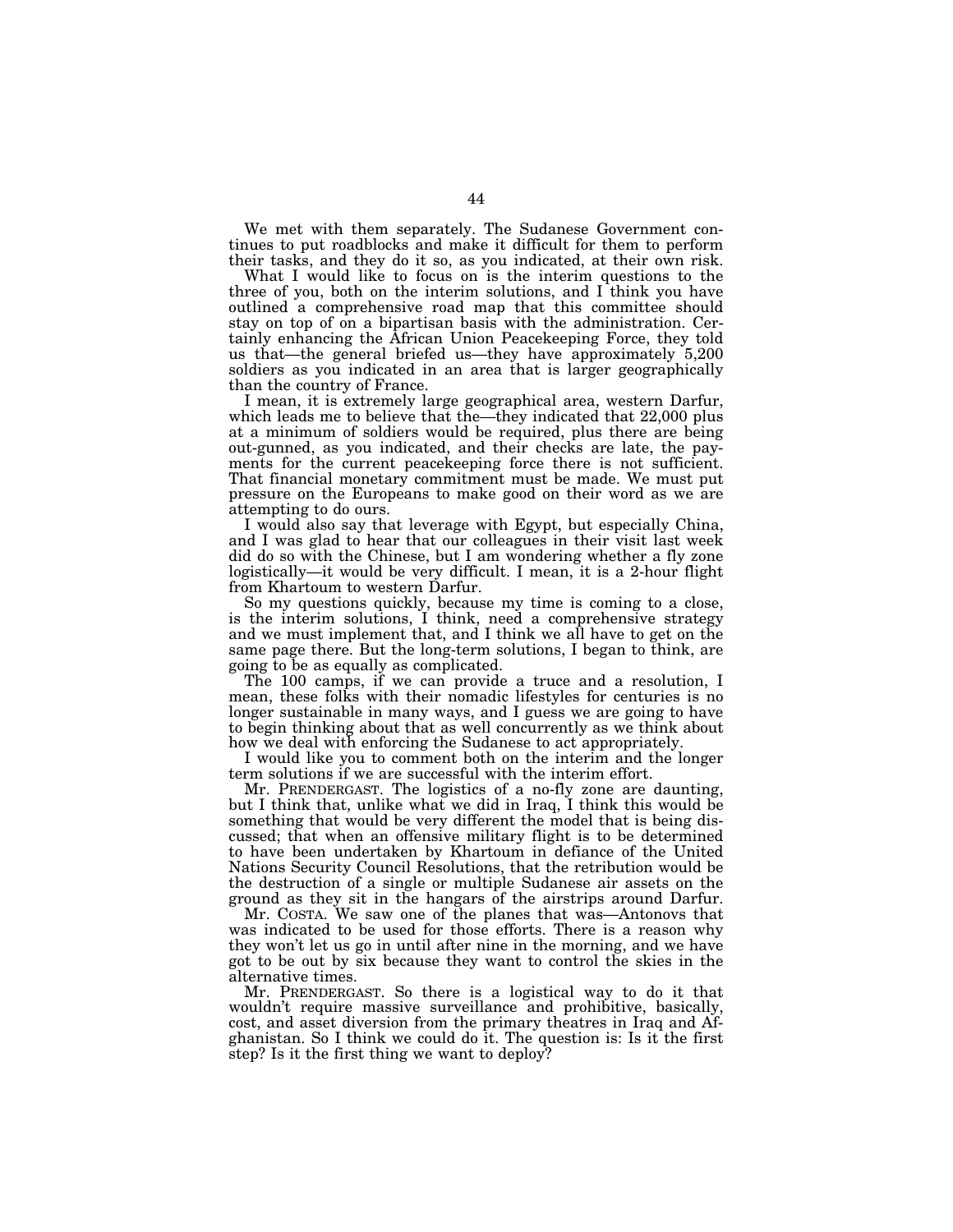Again, I would say we need to sequence it and ratchet the pressure up in a series of moves, starting with the financial ones as we prepare the military ones if the military ones are necessary.

Mr. COSTA. I think that is good advice.

Mr. PRENDERGAST. Then in the longer term, and I think Alex can speak more to this, that we have to look at a larger plan. Once there is a peace deal, which is the prerequisite for stabilization in Darfur and significant protection so that people can go home, we have to look at these long-term questions of the viability of the ecosystem in that Sahara region, and so there has to be some pretty significant assets, resources put on the table for long-term development to address the needs both of agricultural and pastural—

Mr. COSTA. Is that being considered?

Mr. PRENDERGAST. We are so far from that right now. I think it is the kind of thing you have to—when you have a check list of the 27 things you need to do, that is one of the things that has got to be put on the check list, and the United States Agency for International Development is the right agency to do that.

Mr. DE WAAL. Briefly, one thing that I would implore as a shortterm measure is to actually map the different groups in Darfur because things change. The situation on the ground today is very different to a year ago.

For example, throughout this conflict the majority of the Arab tribes has been neutral. They have not actually been involved in the war. As we speak, some of them are talking with the rebels. Even some of the Janjaweed are making local deals with the rebels.

It would be very unfortunate if the consequence of U.S. policy were to drive the Arabs and the government back together into the same camp. There are fissures there. There are real differences between them. For example, the professional army officers are very nervous about the Janjaweed. They are outnumbered by them, outarmed by them. They are embarrassed by them as well, and there are a lot of complexities there that I think need to be fully taken into account in terms of any either political or military activities.

At the moment what I see lacking, one of the main things I see lacking in United States engagement is the internal track, is actually ramping up the engagement with the groups inside Darfur with the institutions like the Transitional Darfur Regional Authority, which, frankly, doesn't really exist.

Mr. COSTA. Right. But precisely because of the multiple factions, how do we in fact deal with each of them separately? I mean, it seems very difficult.

Mr. DE WAAL. This is why I emphasize that the primary role for any peacekeeping or any peace support operation has to be a political or an intelligence or community outreach. You have to regard the communities of Darfur, all of which are armed, everyone is armed, as your friends, your allies, your assistance, your force multiplier, if a force of  $5$ -,  $10$ -,  $15$ -,  $20$ -,  $50,000$  goes in thinking we as a force can control the region, it is an illusion. It can't be done.

If on the other hand a force goes in thinking we are going to work with the tribal chiefs, with the militia commanders, we are going to take these people and say, if you behave responsibly, we will work with you, and we will isolate the elements that are vio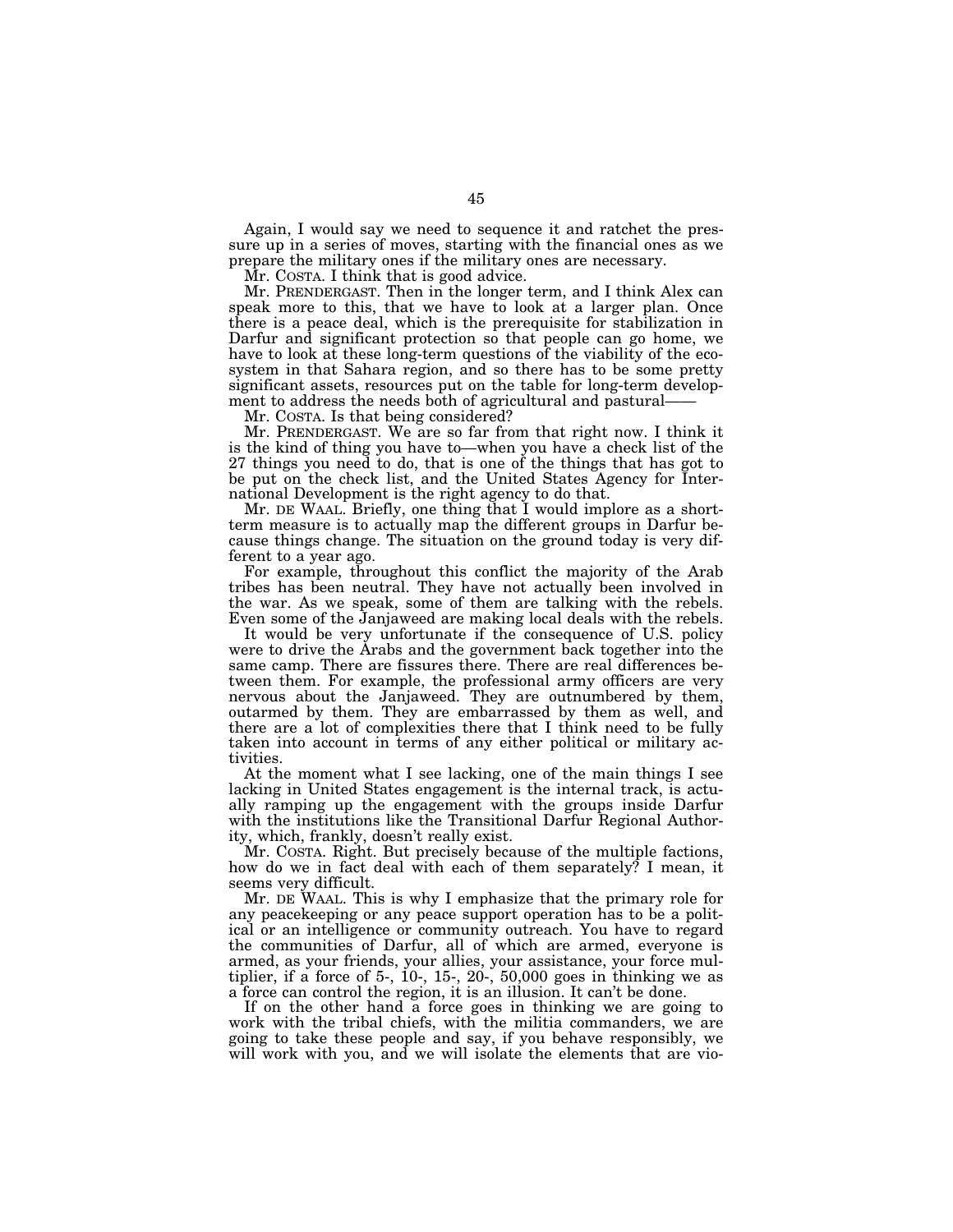lent, out of control, engaged in ethnic cleansing, engaged in atrocities, then you have the majority of Darfurians on your side, and you have a very different scenario.

Mr. COSTA. It seems to me that is going to be a key in terms of implementing any lasting peace.

Mr. DE WAAL. That is correct.

Mr. PAYNE. The time has expired. We will now hear from Mr. Boozman.

Mr. BOOZMAN. Thank you, Mr. Payne.

I enjoyed your presentation, Ms. Farrow. I thought it was very good, and I think it is so important—I mean, you probably touched some—I know you did—touched some people here that saw that, but I think for us to solve this problem it really is going to take that, really making Americans and our European allies understand what is going on. So the movie, *Blood Diamond*, you know, had a tremendous impact. The movie not too long ago about the constant gardener, or something like that, again another movie that had so I would encourage you to encourage your cohorts that maybe something they could do along this line.

One of the things that I am concerned about, and it has been eluded to all day, the no-fly and things like that. I guess I am concerned about stirring the pot and then creating a worse situation that we have got, and not have the wherewithal to finish that off. I think probably the first thing that we have got to do is get our European allies involved.

You know, I hear a lot of talk from them, and I am on the NATO thing and I am with them all the time, but there is really not much action. So your values aren't what you say, it is what you do, and I think they themselves are a little bit embarrassed that they haven't stepped forward more than they have. So we have got to get them involved.

But I guess somebody would have to prove that if you did the nofly that there would be less genocide, less killing by the fact that you didn't have an air force, and I think you could probably argue that when you do that, that is an act of war, when you do the really critical sanctions.

We learned yesterday that banking made a big difference in the North Koreans in their attitude, and I am very much in favor of that, or I am very much in favor of thinking that through, but I do think that we have to have the wherewithal that if the genocide starts again, and certainly there is killing going on now, but it could be at a much worse level. There could be much more punishment, that we have to have the ability to have a plan to step in and do something at that point. I don't think we have that now. I don't think we have the political wherewithal to do that.

So again, can you comment on that a little bit?

The other thing, you know, we talk about putting pressure and stuff, and I guess I was a little confused, Mr. Prendergast, in the sense that if you negotiate in good faith with somebody and you are trying to get these things done, and then one of the other things that you are doing is through the, and I am not saying we shouldn't do this—again I am trying to think it through—but through the International Criminal Court you are trying to get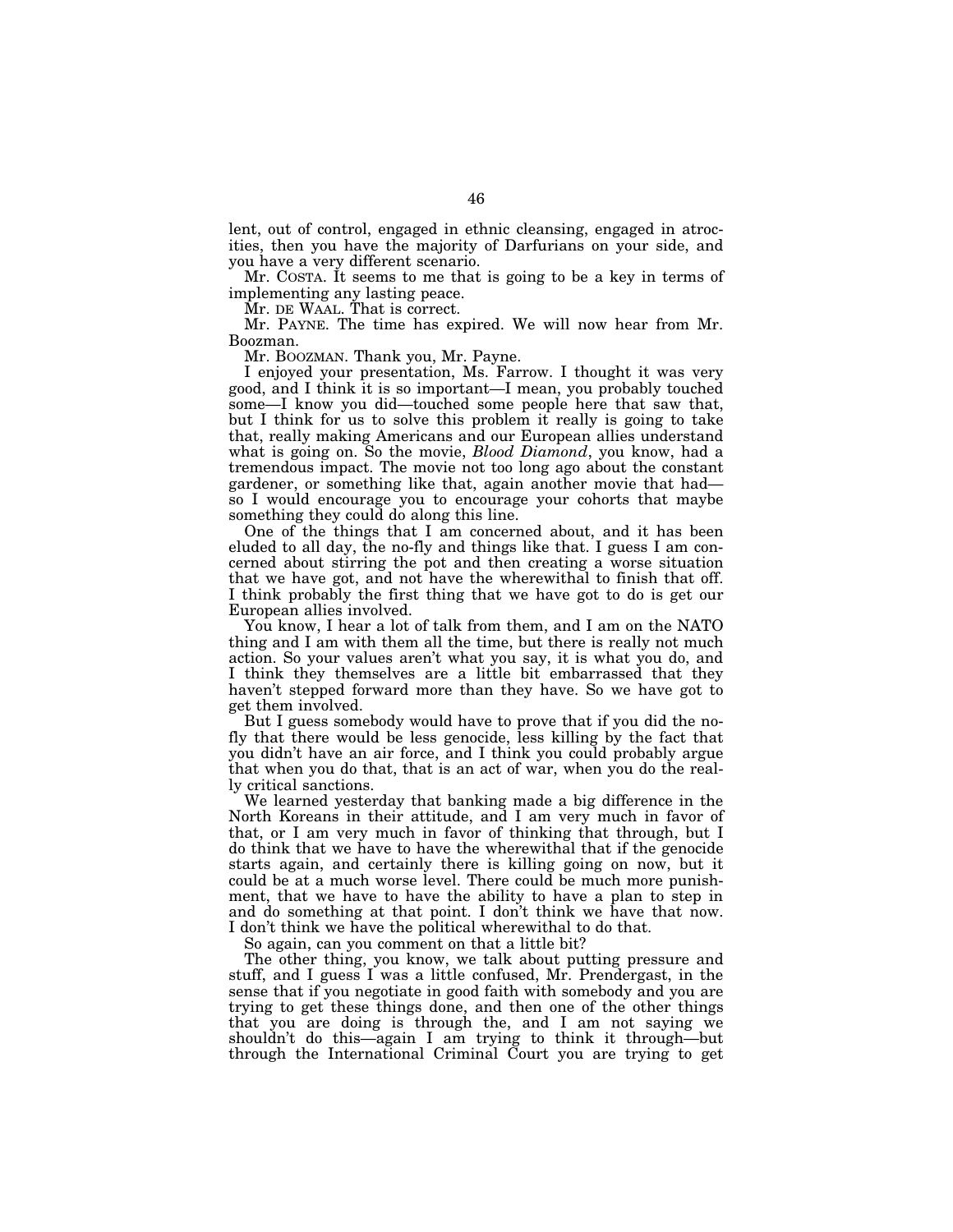them put to death or put in prison for life for a regime change, that really kind of limits your negotiating power also.

I mean, if you have regime change on the table that way and you are going forward with that regardless of whether or not they behave or don't behave, it seems like that is kind of a difficult thing to do.

Mr. PRENDERGAST. Very briefly, I fully concur with your assessment on the risk of the no-fly zone. It needs to be thought through very, very seriously, but rapidly in accelerated military planning exercise with our NATO partners fully involving European assets, particularly French because of the proximity in Chad, and——

Mr. BOOZMAN. Well, no-fly, would that keep people from killing people?

Mr. PRENDERGAST. That is precisely the larger point, is that what would actually lead to an end to the horrible atrocities. It would be, I think, in the first instance the Sudan Government deciding that it will end it. It will dismantle the Janjaweed militia. It will pull back its military assets. There will be pressure placed on the rebels at the same time to do the same.

If we take out the air force and the Government of Sudan still wants to continue with its killing, it will not largely affect the ground campaigns, that it could in fact accelerate if it wanted. That is why I said it would be irresponsible for us to pursue solely a nofly zone without a ground component in the planning stages, and it would also, I think, be irresponsible for us to lead with the monster Mike Tyson right hook when you have got all these jabs at our disposal. We should hit them with the significant and serious economic and legal measure.

Now to your point about the legal measure, to the International Criminal Court and how I believe it would give diplomacy a better chance. Imagine the leverage a United States official would have if we quietly sent—we keep talking so much and doing nothing, we have got to do the reverse, we have got to stop talking—send a senior diplomat perhaps from the Defense Department, perhaps from the State Department, or from perhaps the White House over to meet with President Bashir or Vice President Taha that would carry a folder in their hands.

The folder would include declassified intelligence about the specific actions that that individual has taken to orchestrate the mass atrocities that have been committed in Darfur, and we say to them, you know, we don't like this ICC, and we are not signing this deal, we are not going to support it. However, you have defied the will of the international community and you have slapped us in the face so many times. We are tired of it and we are going to turn this information over in 60 days. If you want to be Milosevic or Pinochet and run for the rest of your life, be hounded for the rest of your life, we may not catch you in the next couple of years, but if you don't stay in power forever, and no one does, you will end up in The Hague. It is your choice. Imagine the leverage we would have from that.

Senator McCain has said the same thing with former Senator Dole in an op ed. Let us use what we have at our disposal to push and give leverage to the diplomatic effort to end this crisis, and we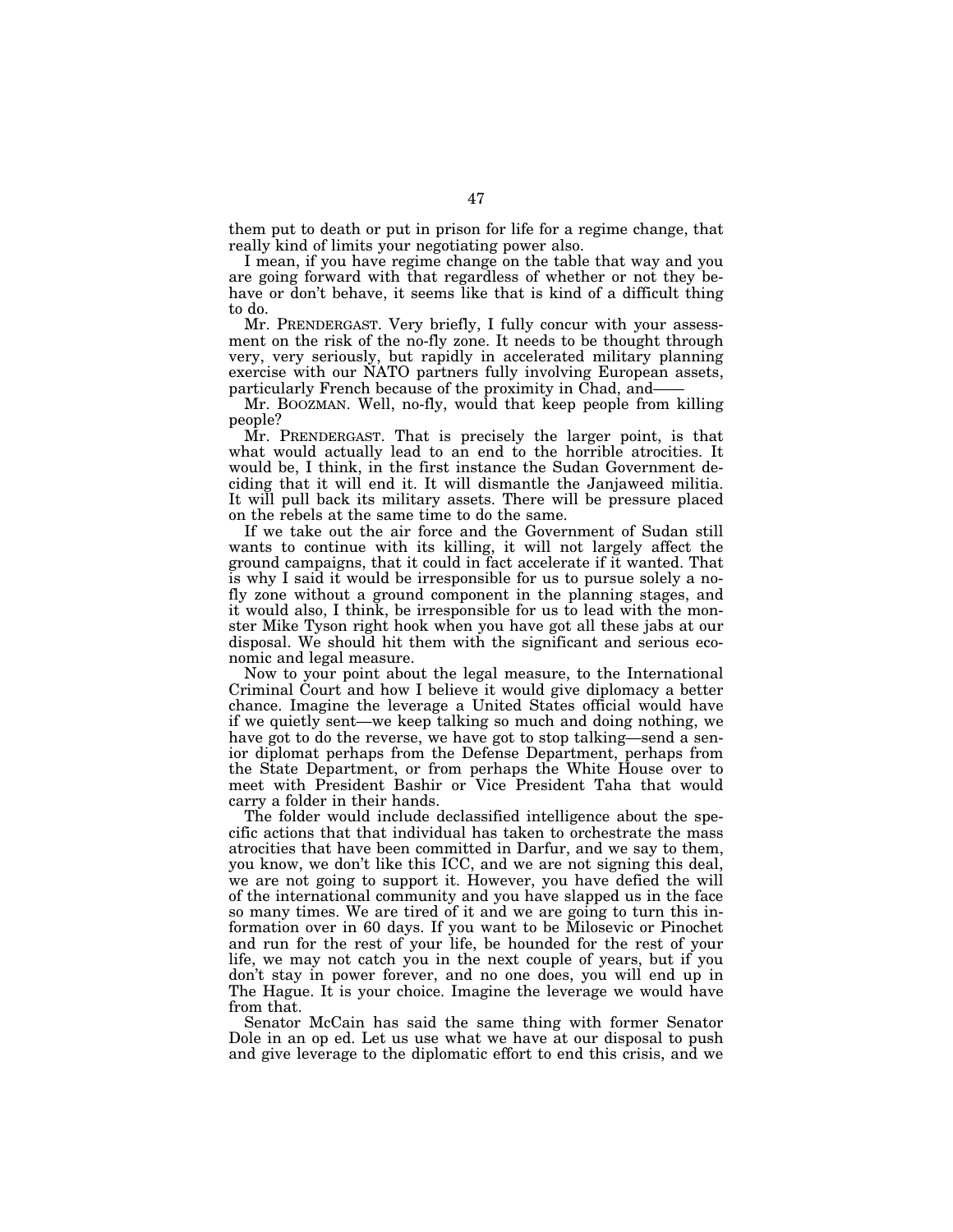have all these tools and we are using none of them, and we are not using them because of our counterterrorism relationship.

We need to pursue the end of what this administration and what this Congress has called genocide with the same vigor that we pursue the relationship we have with Khartoum on counterterrorism objectives.

Mr. BOOZMAN. And I agree. You know, I guess I misunderstood in the sense that that was going on kind of as an aside and not being used as leverage, where that would go forward regardless of their behavior. So good.

Thank you very much, Mr. Chairman.

Mr. PAYNE. Thank you. Mr. Meeks.

Mr. MEEKS. Thank you, Mr. Chairman, and I want to thank each and everyone of you for the work that you have been doing in trying to save people and save lives because I, too, like Mr. Costa and our ranking member, Ileana Ros-Lehtinen, went on this last trip to Darfur with the Majority Leader Steny Hoyer, and what an education it was.

But I come away very frustrated because all I hear while I was there and to a large degree, and I went to the President's statement yesterday, is really excuses why people continue to die, and I don't see the urgency as I have heard from you today, from many folks, to stop people from dying.

While I was there, you know, everyone was talking about there has to be a peace agreement before they can stop the killings, which to me makes absolutely no sense, and at the same time they talk about the rebel leaders and these five rebel leaders who are supposed to be sitting there to work out peace. I understand that many of them were never even in Sudan. They are going around galvanizing in parts of Europe, places, getting money, and having an old good time.

Why are we allowing—you know, if we are going to be together with our European allies, why are we allowing the rebels to go there at all? Why don't we force them to be holed up in Sudan somewhere instead of them gallivanting all over the place?

Why aren't we now utilizing—you know, I have seen sanctions and divestment work one time basically, and that was in South Africa, and it worked because it was multilateral sanctions and divestment. In fact, I wish I could say we were the leaders there. We were the tail. We may have even been the China then, that people were saying we have got to get America to do because everybody else was there, and it was because we saw ourselves as being isolated by the rest of the world. We said we better get to it and jump on board.

Well, here is our opportunity, and I am not going to blame China or anybody, of us taking the lead, of us saying now we are going to utilize the pressure that we have to make sure that everybody is on board, because what I see is taking place is we are giving excuses as opposed to using our leadership to make things happen; that I for one we have power right here in our hands and we don't use it.

All of these countries, whether they are European allies, whether they are from Northern Africa, whether they are from the Middle East and Egypt, we give all of them money. They all come here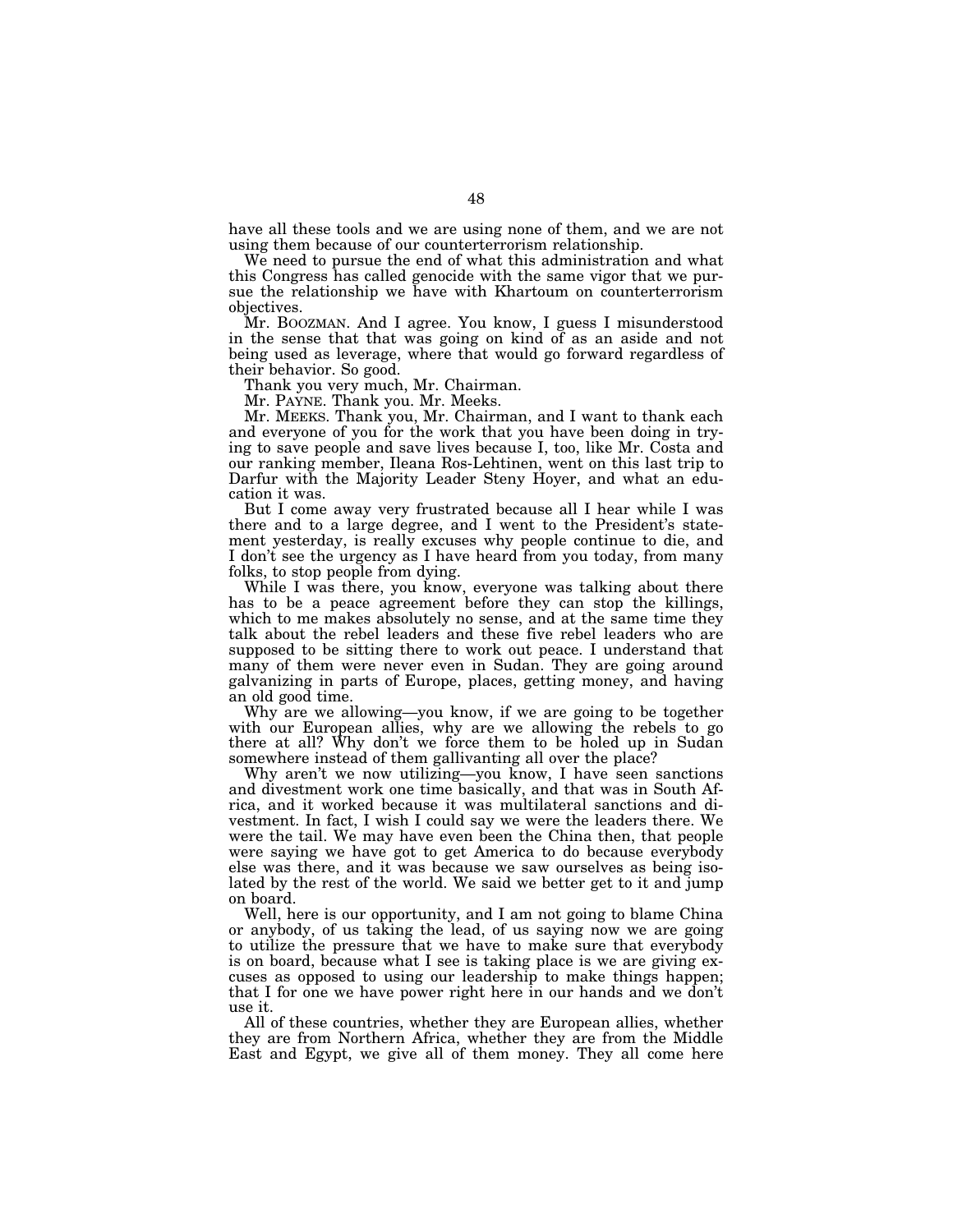asking for military help, they ask for this or that. Well, that might be some leverage that we can use right now to get them to put the pressure on the Sudanese Government to say that we are going to disinvest and that we are going to have sanctions against this government and we are going to use whatever influence we have on Bashir to make him change, and the Sudanese Government to protect their folks as opposed to passing the buck.

So my thing is it is time for us in the United States Congress, it is time for us and the United States administration to stop passing the buck also. It is time for us to pull up to the table and compel our allies, who we are with on all other things, to say that they are going to stand with us to stop this human annihilation of people, and I will just end of this.

Thank you so very much for what you do because the way we do make the difference, forget about just with the—and I know the statement about we have got to go to the grass roots of the Chinese people—we need more grass roots, what you are doing right here of the American people so that we have our voices louder and clearer that we are ready to do what is necessary to show that we are not going to allow people to continue to be slaughtered while we just play with our hands and wait for some kind of solution to come from someplace else. But thank you for what you do. Thank you for your Web site. Thank you for your commitment. Thank you for your being here today because truly are making a difference in saving lives on this planet, and if we can stop it immediately here, then we can prevent it because I want to get to the point where we don't have to continue to stop. I want to get to a place where we have prevented other atrocities like this from happening in the future.

Thank you, and I yield back my time.

Mr. PAYNE. Thank you very much.

Ms. Watson.

Ms. WATSON. I want to say to the panel that what you saw here was the choir and you are the preachers. These are people who are committed, who have been there, and I thank you, Mr. Prendergast, for your escort and your assistance when our group came, and we were with Don Cheadle and Paul Rusesabagina, and those images that we saw at the camp are burned into my memory.

Ambassador Farrow, I have followed you for many years. In fact, I represent Los Angeles and Hollywood, so I was always interested in your career, and in the fact as a celebrity you chose to do the humanitarian job.

I want to say this, that I think it is brilliant that you came up with the idea of the 2008 Olympics, the Genocide Olympics. We were there last week as well, and we raised this issue with the Chinese, and I do think that they are at a point now if we tie the two together like you have suggested that we might be able to push them a little bit.

We did not get the kind of resistance that was described here earlier. There were three of us. Eni Faleomavaega was the leader, and then we had John Conyers who is the chair of Judiciary, and I think when the three of us were introduced that struck a cord with them too, and then when we mentioned their seeking the oil reserves and their growing, growing need to consume, smart people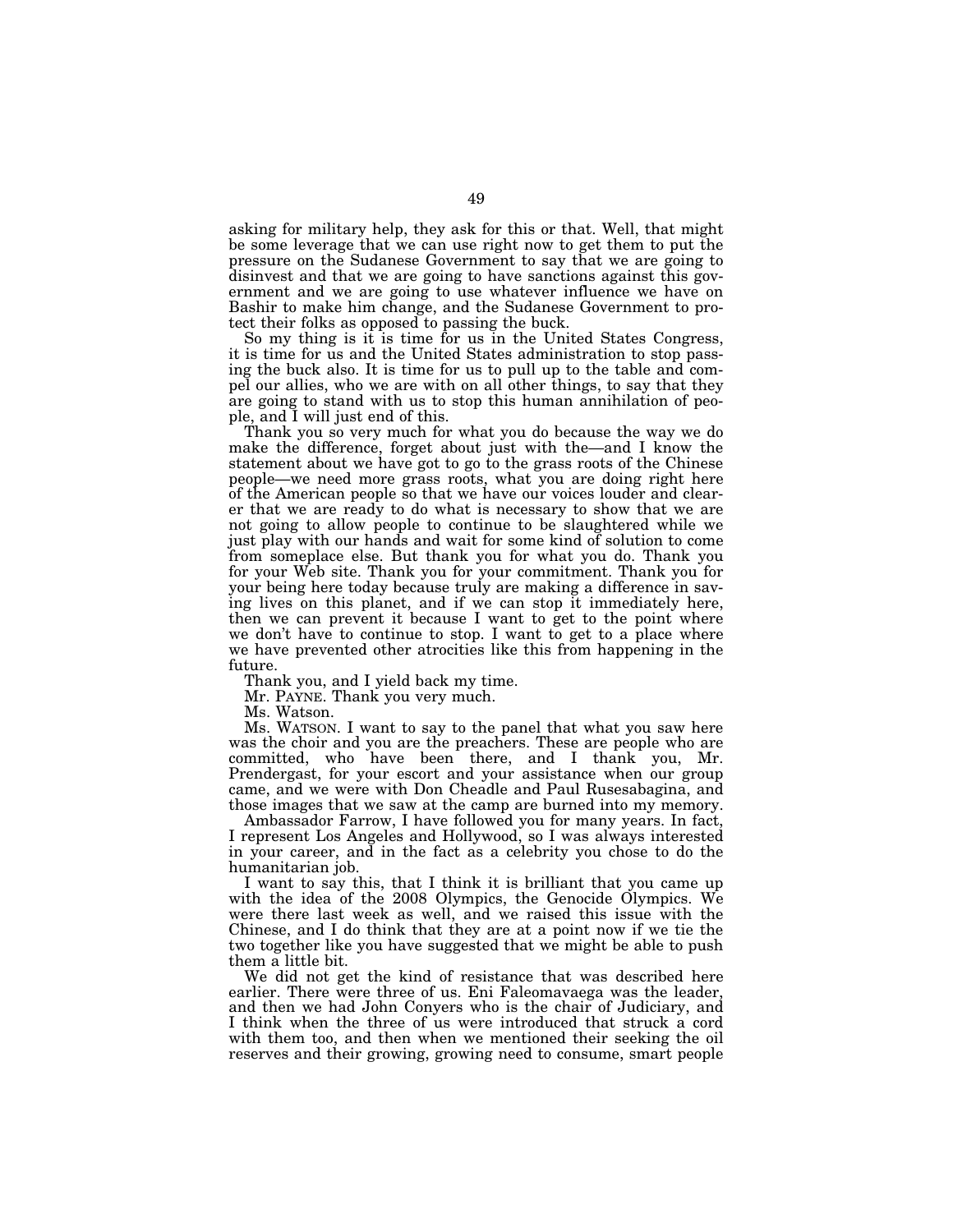start to think, and you certainly have to give them credit for being smart.

What I feel is really the issue, and the issue is that I have not seen a well-defined foreign policy out of this administration and the State Department on Darfur, and Mr. Prendergast, when we came back we went to the White House. We met with the President and the Secretary of State Condoleezza Rice. I put my finger—sorry for being so blunt—a former teacher in Hollywood—I put my finger in their face and I said, ''Listen, I want you to take a high-level delegation over to Darfur.''

She did, but they just dropped it, and I don't feel, as has been suggested here, that there are high-level people from the State Department riveting on the problem the world faces in the Sudan. So mine is more a comment, and then I want to probe a little bit with the Ambassador, that until we can get the attention, and you know all of our attention is going into Iraq, we are wasting billions and billions and billions of dollars there, and if we could divert some of those funds into other troubled spots, I think we would be appreciated a little more around the globe.

So, my question to you, Ambassador Farrow, how do you perceive us really using this theme that you ingeniously came up with, the Genocide Olympics, how can we push that and maybe give some pressure?

Ms. FARROW. First, I must respectfully correct you. I didn't come up with it. It had been proposed actually by Professor Eric Reeves of Smith College.

Ms. WATSON. Great. We will give him credit.

Ms. FARROW. It started to go into advocacy groups, and I glommed onto it, and my son and I wrote that piece in the *Wall Street Journal* which seems to have brought it to an explosive level.

I don't have a tangible plan. I think people have to be imaginative and courageous here. Clearly, China has the most leverage of all the countries over Khartoum, and with those massive oil interests and—I mean, it has all the sticks and carrots that the United States has some of but not all of. I don't know precisely where this will go, but I do know if the pressure keeps up one thing to direct it at is the sponsors.

We saw this morning's news that Rolls-Royce withdrew from its commitments in Sudan for moral reasons. If we would see the same from Johnson & Johnson, Coca-Cola, Nike, whoever, the sponsors who are going to be sponsoring the Olympic Games, if we would see Mr. Spielberg say, you know, my artistic cooperation will be reserved until such a moment that the people of Darfur actually realize security on the ground, until then, you know, it isn't the games as usual.

I mean, we need to see that, and from my position I can't effect that, but if there is a groundswell, if this becomes a tsunami where these sponsors are actually tainted by their participation, and that is made loud and clear, China has really got to rethink its position. I already think they are over there, and I think it was you, John who said, you know, they are saying to Khartoum get these guys off our backs. So I mean, that is mobility.

It seems a small thing, but it could be the small thing that could move a mountain.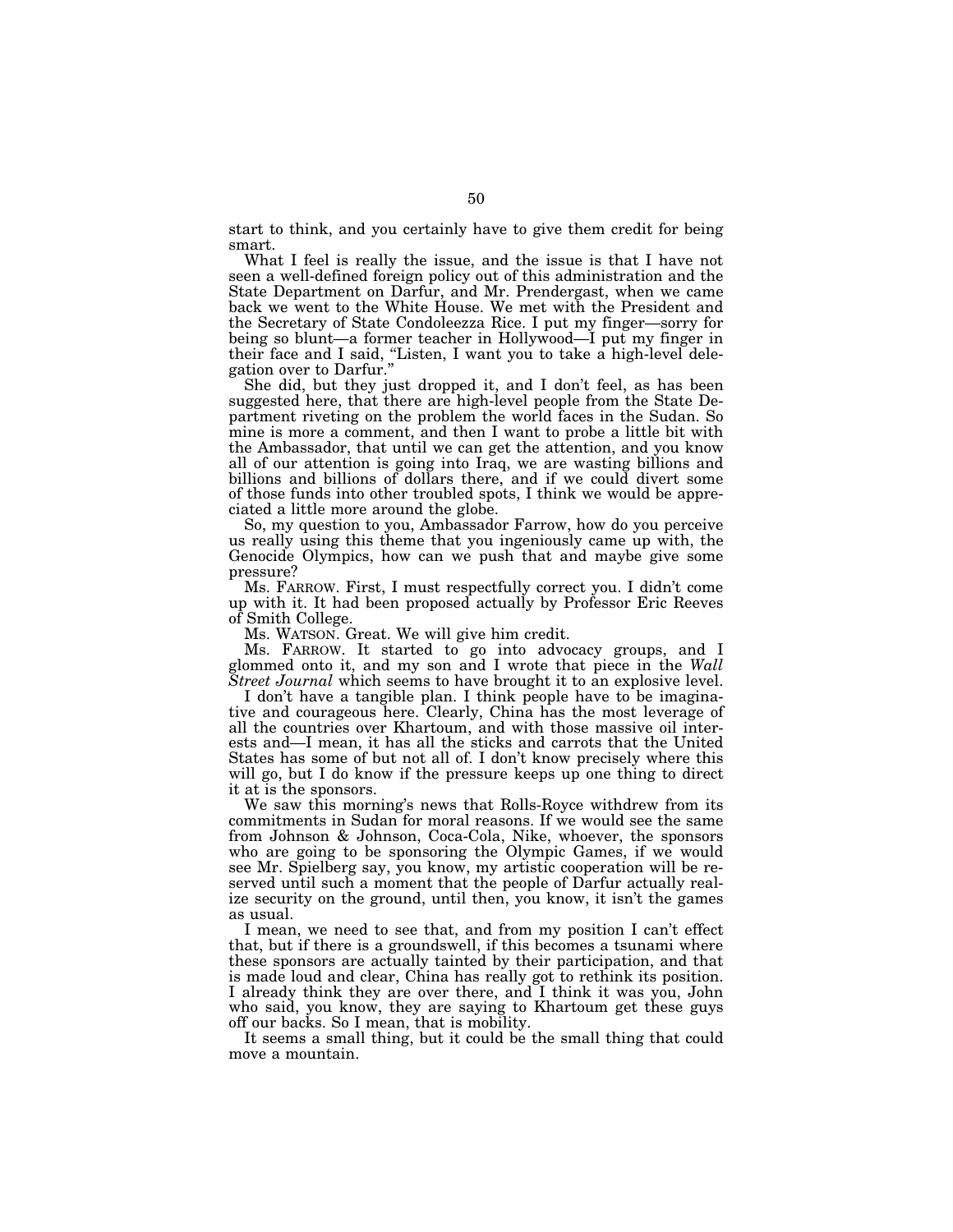Ms. WATSON. Well, my time is up, and let me just say this. Since you have done your op. eds., if you might want to share with us some of the responses and you can get them to us, I think you will see delegations going back to China and putting pressure on them. I saw a little opening while we were there.

Mr. PAYNE. Thank you very much.

Ms. FARROW. My op. eds. are at MiaFarrow.org.

Ms. WATSON. Okay.

Ms. FARROW. They are all there.

Ms. WATSON. Thank you.

Ms. FARROW. Thank you.

Mr. PAYNE. We may just try to see if we can get the other members if you take about  $2-2\frac{1}{2}$  minutes or so. Mr. McCaul and we might be able to finish.

Mr. MCCAUL. Thank you, Mr. Chairman. I will be brief.

Ms. Farrow, it is an honor to have you here, Mr. Prendergast. I saw that you are the mother of 14 children. That is an astounding accomplishment. I am the father of five young children, and I don't know how you do that. That is wonderful.

The first question is the leadership of the Government of Sudan has been openly sympathetic to forces like al-Qaeda. They are heavily influenced by the Muslim Brotherhood Terrorist organization. What is your realistic assessment in terms of a political solution with this government is my first question.

You talked about a no-fly zone and a ground intervention. What do you view that ground intervention, the makeup of that ground intervention force being comprised of?

Then lastly, would it be helpful if we divested the Thrift Savings Plan, which is a Federal employee thrift saving plan, divested the TSP from any investments that go toward the Sudanese Government?

Mr. PRENDERGAST. I think the possibilities for a political solution are high if the political will is there to create the leverage necessary to bring about that political settlement. We saw a  $20$ -year war, again, that Congressman Payne and Congressman Royce and others here in this panel have dedicated much of their professional life to ending the war between the government and the southern Sudanese rebels, the SPLA, come to an end because of significant pressure that backed significant diplomatic leadership from the United States that ended a war that cost 2.25 million lives.

We can do the same in Darfur if we put that kind of pressure and that kind of diplomatic leadership together. I don't think there is a need to have ground intervention forces. I think there is a plan in place, there are options in place. The United States just has to take the diplomatic leadership to do it.

The divestment issue is a crucial one. I wanted to second what Mia is saying referencing Rolls-Royce, referencing Siemens, the German company that also divested recently. The momentum is building. Iowa, the State of Iowa just divested, the eighth or ninth State to do so.

The last I checked the pretty important State in the calendar, the electoral cycle, all of the members of the Iowa State Legislature are considering a joint letter to all of the candidates that are running for President from the Republican and Democratic side, in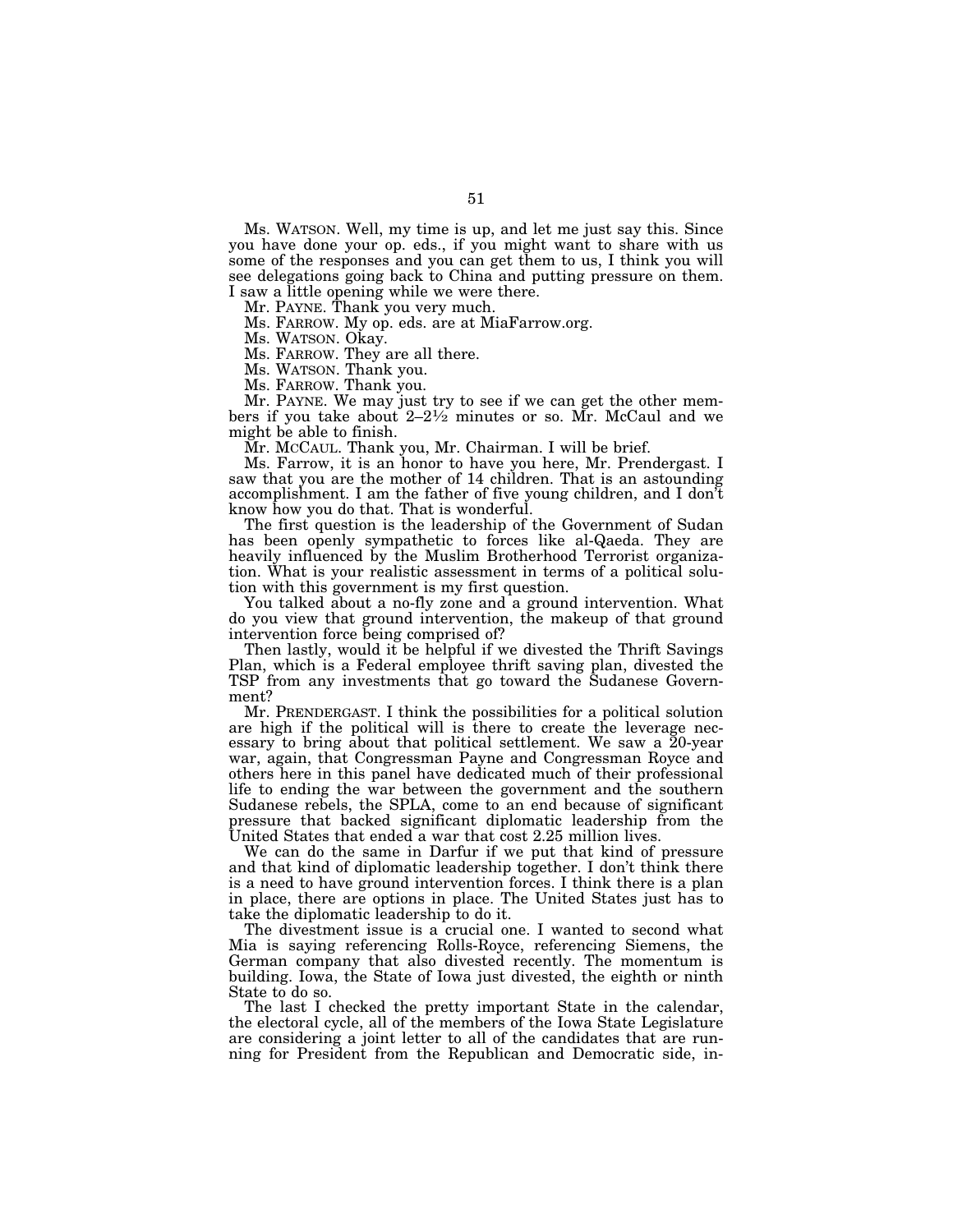cluding Mr. Tancredo, that would ask them to do what Senator Brownback has done, what Mia Farrow has done, which is to divest their personal holdings.

Imagine the force that could be brought about by Congress deciding collectively that each individual member voluntarily will do the same and divest all of their holdings, their retirement accounts and other accounts from Sudanese stocks. It wouldn't cost anybody a nickel because you can buy Chevron or Exxon just as easily as you can buy China National Petroleum Company, and do this and just clean your portfolios, and all of the Members of Congress doing that would be a powerful act to be heard around the world.

Mr. PAYNE. Thank you very much.

Mr. MCCAUL. Thank you.

Mr. PAYNE. Ms. Jackson Lee. As a matter of fact, Mr. Tancredo, I recall you had capital market sanctions passed, so I am sure you will go along as the Presidential candidate with divested. Okay. I am not your campaign manager, but I know where you stand on that.

Ms. Jackson Lee.

Ms. JACKSON LEE. I thank you very much, Mr. Chairman. There is no doubt of your leadership and the pain you have experienced but also the genuine effort that Chairman Payne has made and Chairman Lantos and many members of this committee. I join my colleague from Texas on the retirement aspect that Congressman Barbara Lee, a divestiture bill that we are all trying to see move very quickly.

Let me thank you, Mr. Prendergast and Ambassador Farrow, and let me indicate that I have set down with the refugees from Sudan in the Chad camps. I have watched the deterioration. I have seen women turn their faces out of complete shame or inability to speak about the horrific-ness of rape, and though these are notes in pencil, all of the recounting of the violence that you have spoken of I have and I will continue to go to colleges as you have done.

But let me just simply say that we have to stop being timid, and I am going to ask this question. Full embargo, I know it was not successful when President Carter tried to do it in 1976, but the threat of a boycott of the Olympics, the ceasing of taking any oil from Sudan, what you are saying to me do we value life over products. And I think we get more people understanding life versus products, friendship, diplomacy, even though we see a gain that has occurred with Bashir saying he will take the U.N. troops. But the time being what it is full embargo, boycott, strong measures, divestiture, I think is important, and  $\overline{I}$  thank you for your presence here.

I would just like to say in closing to my question, Mr. Chairman, is I wish that we had full disclosure. We had a slave bill here and we didn't want to put language in it about the Durham—the South African racism conference, and it was valuable. We need to be telling the truth in this room.

Madam Ambassador, full embargo, boycott, are these some of the things we should be thinking about?

Mr. PAYNE. Before she answers, Mr. Scott, from Georgia if you would like to ask a question or get a comment in because, as you see, we have 1 minute and 30 seconds to get to vote.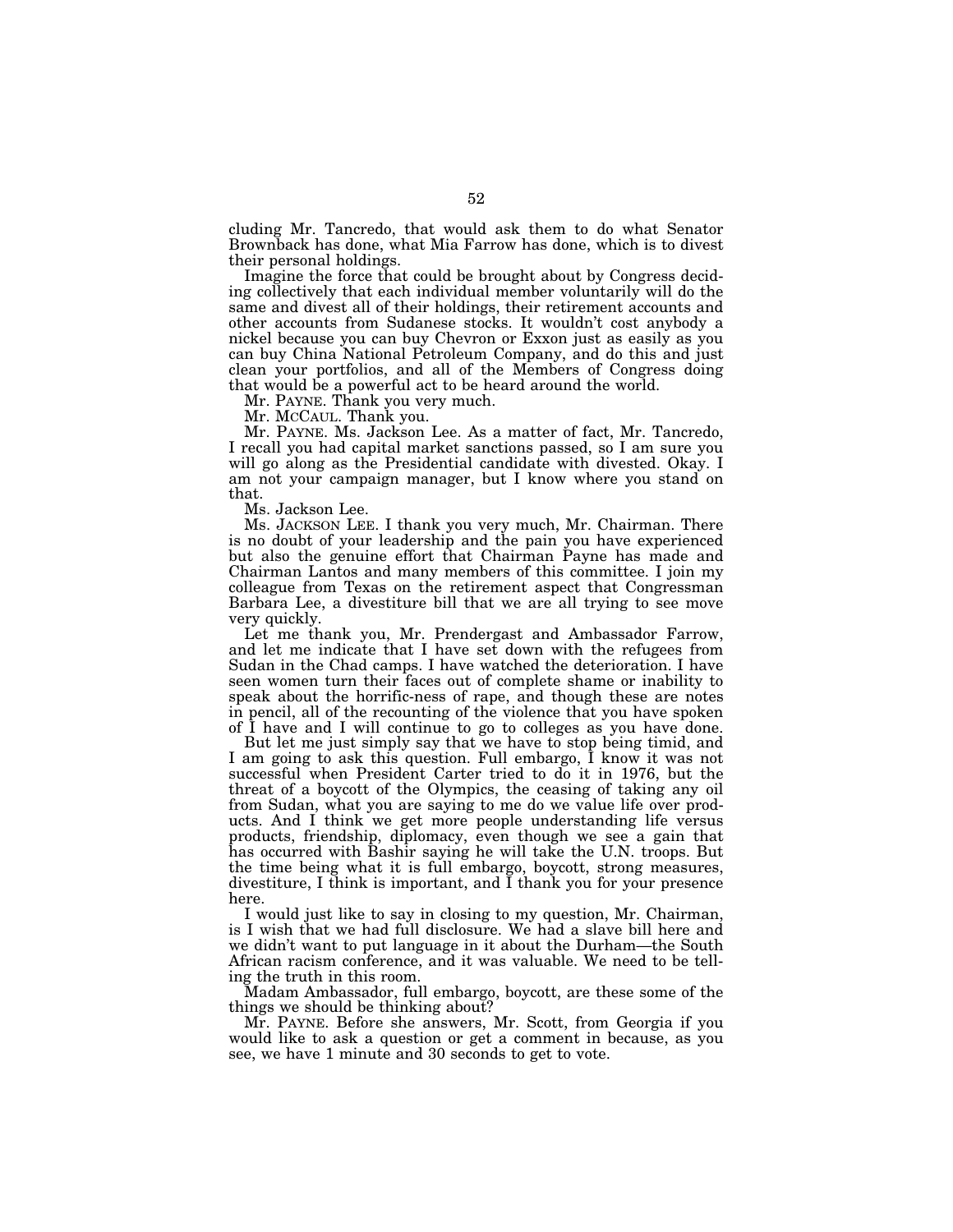Mr. SCOTT. Yes. Thank you just quickly. It seems to me that a stumbling block of moving forward on this is that the Sudanese Government has a great fear of being prosecuted for war crimes. Would not it be beneficial someway in our diplomatic procedures that if this is on the table, to remove this out? I mean, if it is a way in which we could save lives, that perhaps that could be in some kind of way handled and erased. So if that is the big issue, couldn't that be something that could be taken and put on the table to give to them so that we can move forward?

Mr. PAYNE. You can answer both questions, either one of you. Thank you. John.

Ms. FARROW. You go ahead.

Mr. PRENDERGAST. Two quick ones. On the ICC, which would be the body that would deal with—the tribunal that would deal with war crime charges, I think the United States could play a tremendous role in providing declassified intelligence and information to the chief prosecutor to give leverage to the efforts to get a peace deal, to get a protection force, and they do fear it. In fact, they are very, very unnerved by this, but they believe right now there is a glass ceiling. They think basically the ICC has spent its bullets, that it doesn't have enough intelligence and information necessary to convict the most senior people in the regime.

We have the information. The United States Government has the kinds of intelligence and information that could be turned over, and that kind of a threat would give us tremendous leverage, and so I would second your proposal.

On the question of embargo of the Olympics, there are nuclear options and non-nuclear options, and I think the Chinese, even with a very significant public campaign, as Mia said viral campaign all over the world that is pointing out that this government is not the government that it is presenting its face to the world as will have a significant impact on the Chinese Government's calculations.

Having the threat of a boycott and people with the stature such as yourself, saying there should be a boycott, I think it strengthens the hand of the campaigners and the activists around the world because there are people out there pushing for even stronger options. So I think it is really important at this juncture to float it, and put it out there and see how China responds to it.

Mr. PAYNE. Thank you. Since there is no time left if we are going to get to vote, we probably need to go shortly, let me thank the panelists. You all were just outstanding. Any answers could be given in writing, but let me thank you, Ms. Farrow. As the Ambassador, you have done an outstanding job, and of course, John Prendergast continues to do excellent work.

I would also like to acknowledge the Montclair-Kimberly Academy students from high school in my district, and I am sure that they have listened intently, and I am going to be very interested to visit the school to see what projects they are going to start, so that is something to think about.

Once again let me thank all of you. I think we are going to have to really bring up the pressure on this issue. We cannot sort of fiddle while Rome burns like Nero did. We have much more to do. Thank you.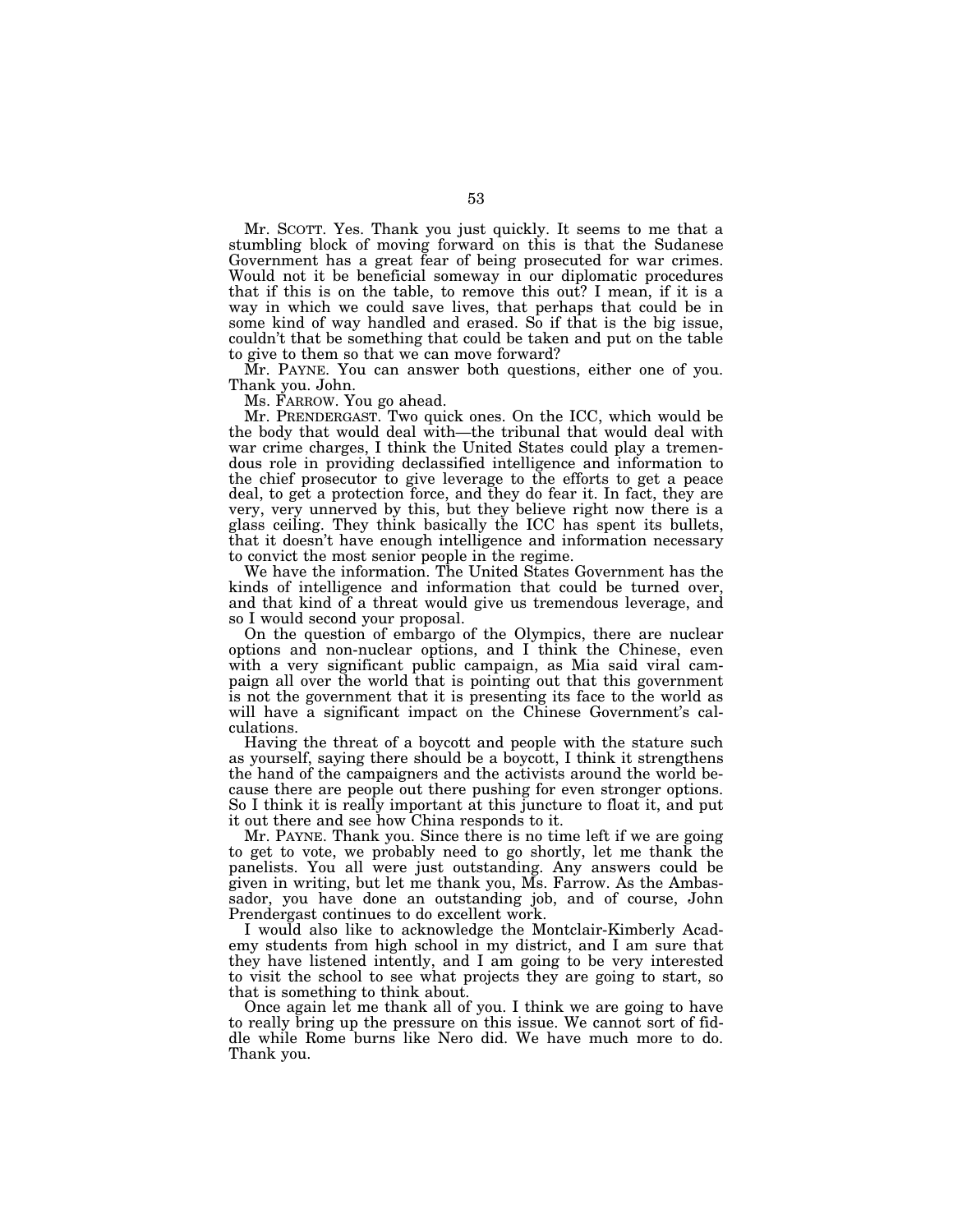The meeting is adjourned.

[Whereupon, at 12:16 p.m., the committee was adjourned.]